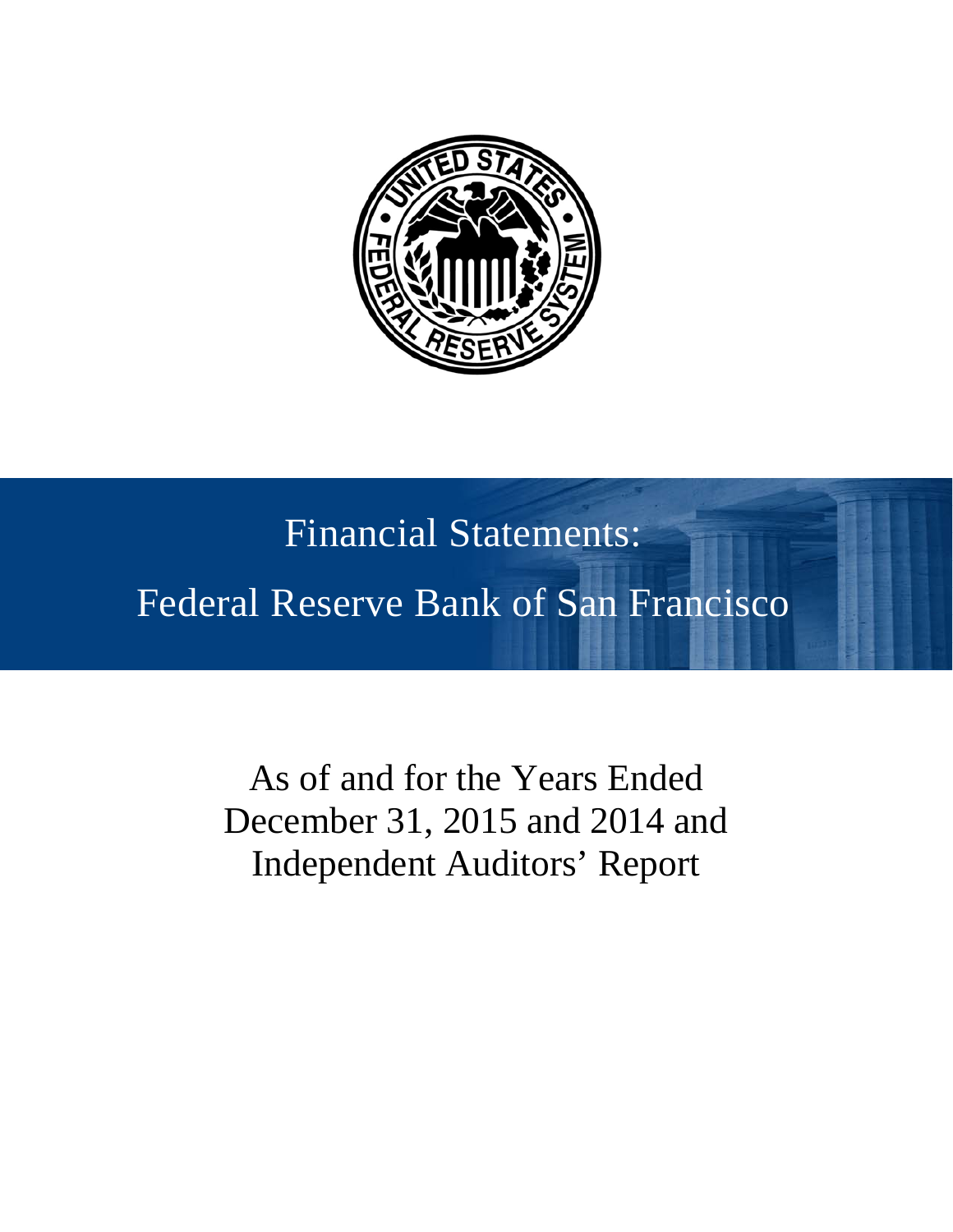## **Federal Reserve Bank of San Francisco**

## **Contents**

|                                                                                                              | Page    |
|--------------------------------------------------------------------------------------------------------------|---------|
| Management's Report on Internal Control over Financial Reporting                                             | 1       |
| <b>Independent Auditors' Report</b>                                                                          | $2 - 3$ |
| Abbreviations                                                                                                | 4       |
| <b>Financial Statements:</b>                                                                                 |         |
| Statements of Condition as of December 31, 2015 and December 31, 2014                                        | 5       |
| Statements of Income and Comprehensive Income for the years ended December 31, 2015 and<br>December 31, 2014 | 6       |
| Statements of Changes in Capital for the years ended December 31, 2015 and December 31, 2014                 | 7       |
| <b>Notes to Financial Statements</b>                                                                         | 8-39    |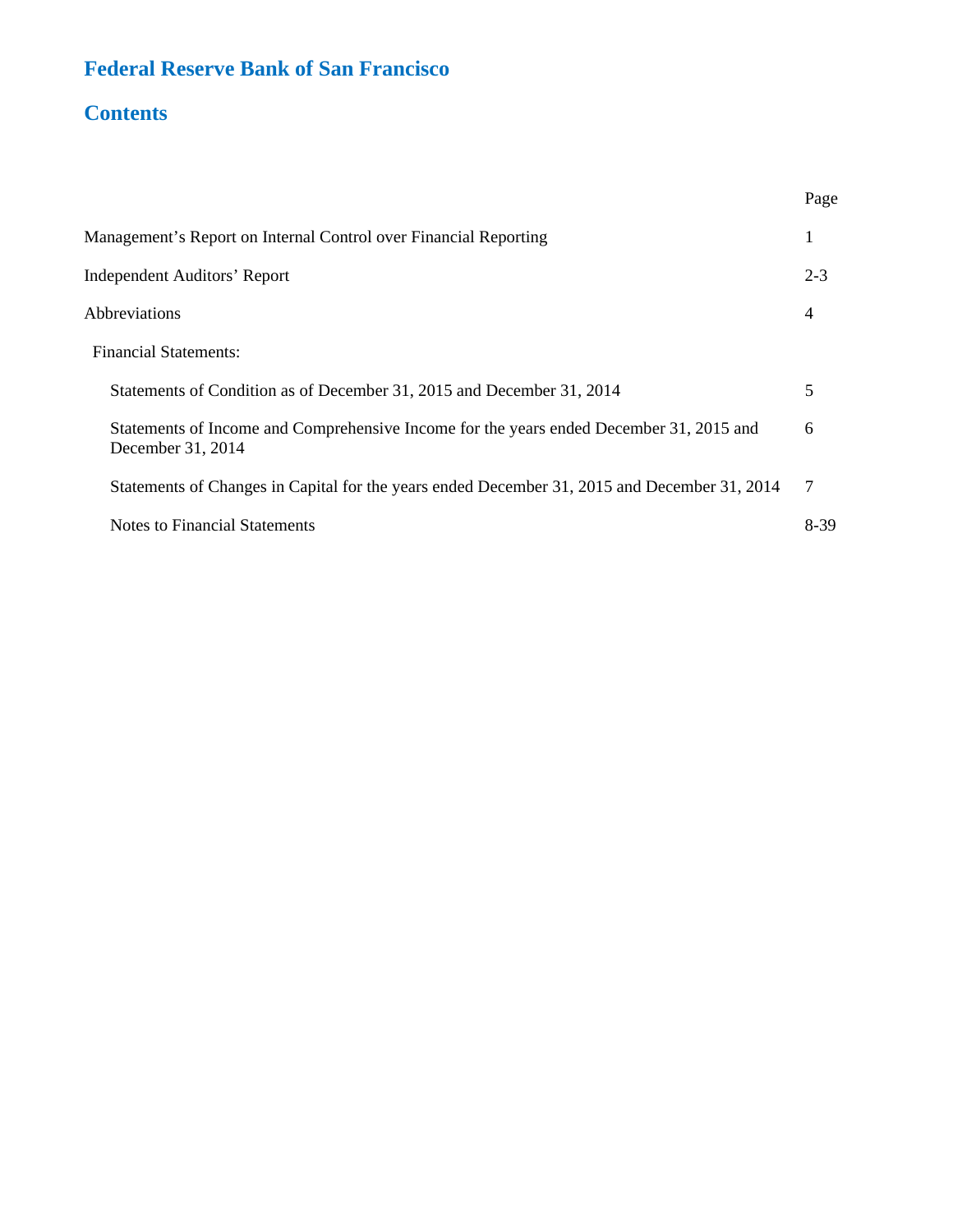

March 8, 2016

To the Board of Directors:

The management of the Federal Reserve Bank of San Francisco (Bank) is responsible for the preparation and fair presentation of the Statements of Condition as of December 31, 2015 and 2014, and the Statements of Income and Comprehensive Income, and Statements of Changes in Capital for the years then ended (the financial statements). The financial statements have been prepared in conformity with the accounting principles, policies, and practices established by the Board of Governors of the Federal Reserve System as set forth in the Financial Accounting Manual for Federal Reserve Banks (FAM), and, as such, include some amounts that are based on management judgments and estimates. To our knowledge, the financial statements are, in all material respects, fairly presented in conformity with the accounting principles, policies and practices documented in the FAM and include all disclosures necessary for such fair presentation.

The management of the Bank is responsible for establishing and maintaining effective internal control over financial reporting as it relates to the financial statements. The Bank's internal control over financial reporting is designed to provide reasonable assurance regarding the reliability of financial reporting and the preparation of financial statements for external reporting purposes in accordance with the FAM. The Bank's internal control over financial reporting includes those policies and procedures that (i) pertain to the maintenance of records that in reasonable detail accurately and fairly reflect the transactions and dispositions of the Bank's assets; (ii) provide reasonable assurance that transactions are recorded as necessary to permit preparation of financial statements in accordance with FAM, and that the Bank's receipts and expenditures are being made only in accordance with authorizations of its management and directors; and (iii) provide reasonable assurance regarding prevention or timely detection of unauthorized acquisition, use or disposition of the Bank's assets that could have a material effect on its financial statements.

Even effective internal control, no matter how well designed, has inherent limitations, including the possibility of human error, and therefore can provide only reasonable assurance with respect to the preparation of reliable financial statements. Also, projections of any evaluation of effectiveness to future periods are subject to the risk that controls may become inadequate because of changes in conditions, or that the degree of compliance with the policies or procedures may deteriorate.

The management of the Bank assessed its internal control over financial reporting based upon the criteria established in the Internal Control – Integrated Framework (2013) issued by the Committee of Sponsoring Organizations of the Treadway Commission. Based on this assessment, we believe that the Bank maintained effective internal control over financial reporting.

ohn C. Williams

President and Chief Executive Officer

Mark A. Gould

First Vice President and **Chief Operating Officer** 

Philip B. Johnson **Chief Financial Officer**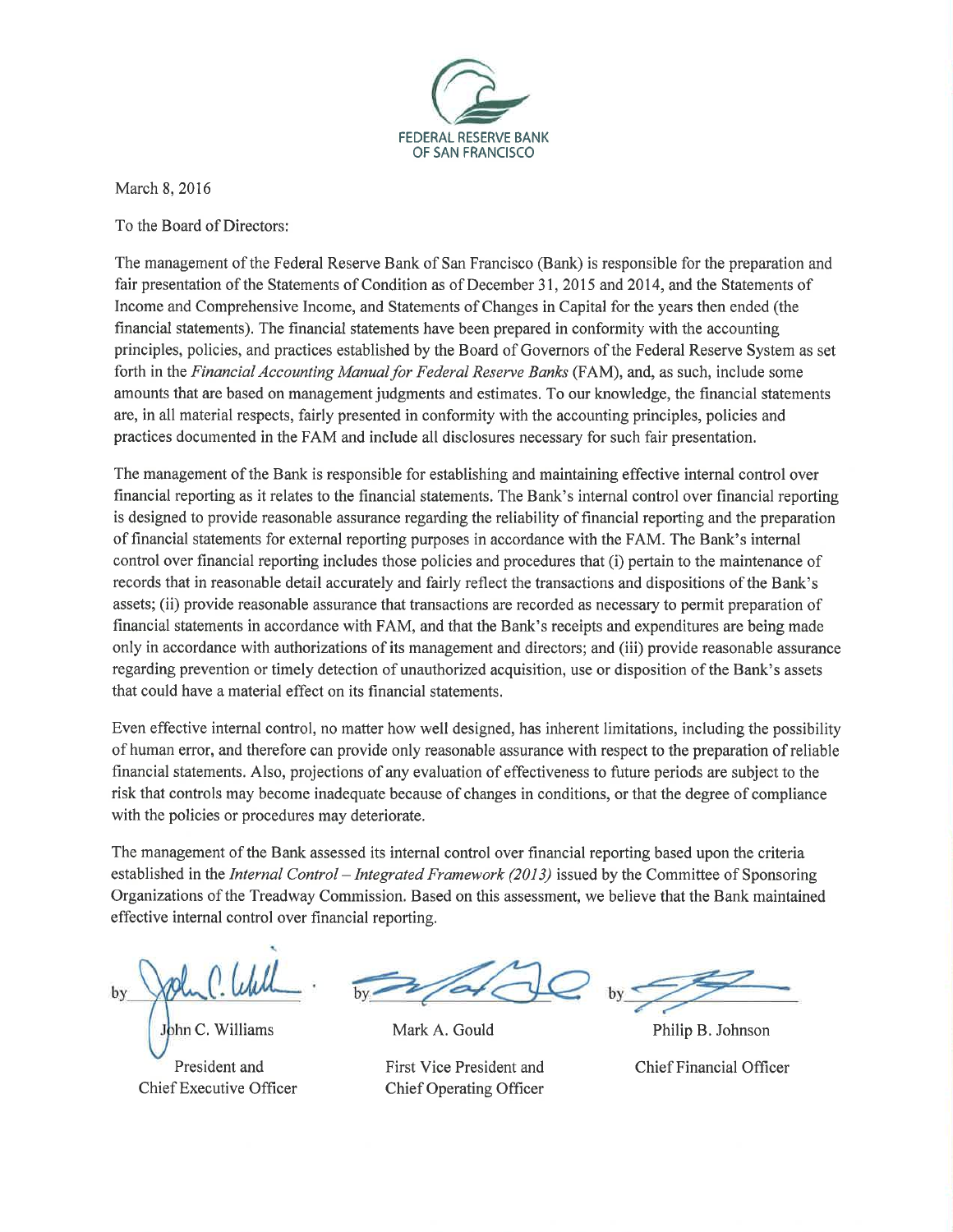

**KPMG LLP** Suite 1400 55 Second Street San Francisco, CA 94105

#### **Independent Auditors' Report**

To the Board of Governors of the Federal Reserve System and the Board of Directors of the Federal Reserve Bank of San Francisco:

We have audited the accompanying statement of condition of the Federal Reserve Bank of San Francisco ("FRB San Francisco") as of December 31, 2015, and the related statements of income and comprehensive income and changes in capital for the year then ended. We also have audited the FRB San Francisco's internal control over financial reporting as of December 31, 2015, based on criteria established in *Internal Control – Integrated Framework (2013)* issued by the Committee of Sponsoring Organizations of the Treadway Commission. The FRB San Francisco's management is responsible for these financial statements, for maintaining effective internal control over financial reporting, and for its assessment of the effectiveness of internal control over financial reporting, included in the accompanying Management's Report on Internal Control over Financial Reporting. Our responsibility is to express an opinion on these financial statements and an opinion on the FRB San Francisco's internal control over financial reporting based on our audit. The accompanying financial statements of the FRB San Francisco as of December 31, 2014 and for the year then ended were audited by other auditors whose report thereon dated March 11, 2015, expressed an unmodified opinion on those statements and contained an emphasis of matter paragraph that described the FRB San Francisco's basis of accounting discussed in Note 3 to the 2014 financial statements.

We conducted our audit of the financial statements in accordance with the auditing standards of the Public Company Accounting Oversight Board (United States) ("PCAOB") and in accordance with auditing standards generally accepted in the United States of America. We conducted our audit of internal control over financial reporting in accordance with the auditing standards of the PCAOB and in accordance with attestation standards established by the American Institute of Certified Public Accountants. Those standards require that we plan and perform the audit to obtain reasonable assurance about whether the financial statements are free of material misstatement and whether effective internal control over financial reporting was maintained in all material respects. Our audit of the financial statements included examining, on a test basis, evidence supporting the amounts and disclosures in the financial statements, assessing the accounting principles used and significant estimates made by management, and evaluating the overall financial statement presentation. Our audit of internal control over financial reporting included obtaining an understanding of internal control over financial reporting, assessing the risk that a material weakness exists, and testing and evaluating the design and operating effectiveness of internal control based on the assessed risk. Our audit also included performing such other procedures as we considered necessary in the circumstances. We believe that our audit provide a reasonable basis for our opinion.

The FRB San Francisco's internal control over financial reporting is a process designed to provide reasonable assurance regarding the reliability of financial reporting and the preparation of financial statements for external purposes in accordance with the accounting principles established by the Board of Governors of the Federal Reserve System (the "Board") as described in Note 3 of the financial statements and as set forth in the *Financial Accounting Manual for Federal Reserve Banks* ("FAM"). The FRB San Francisco's internal control over financial reporting includes those policies and procedures that (1) pertain to the maintenance of records that, in reasonable detail, accurately and fairly reflect the transactions and dispositions of the assets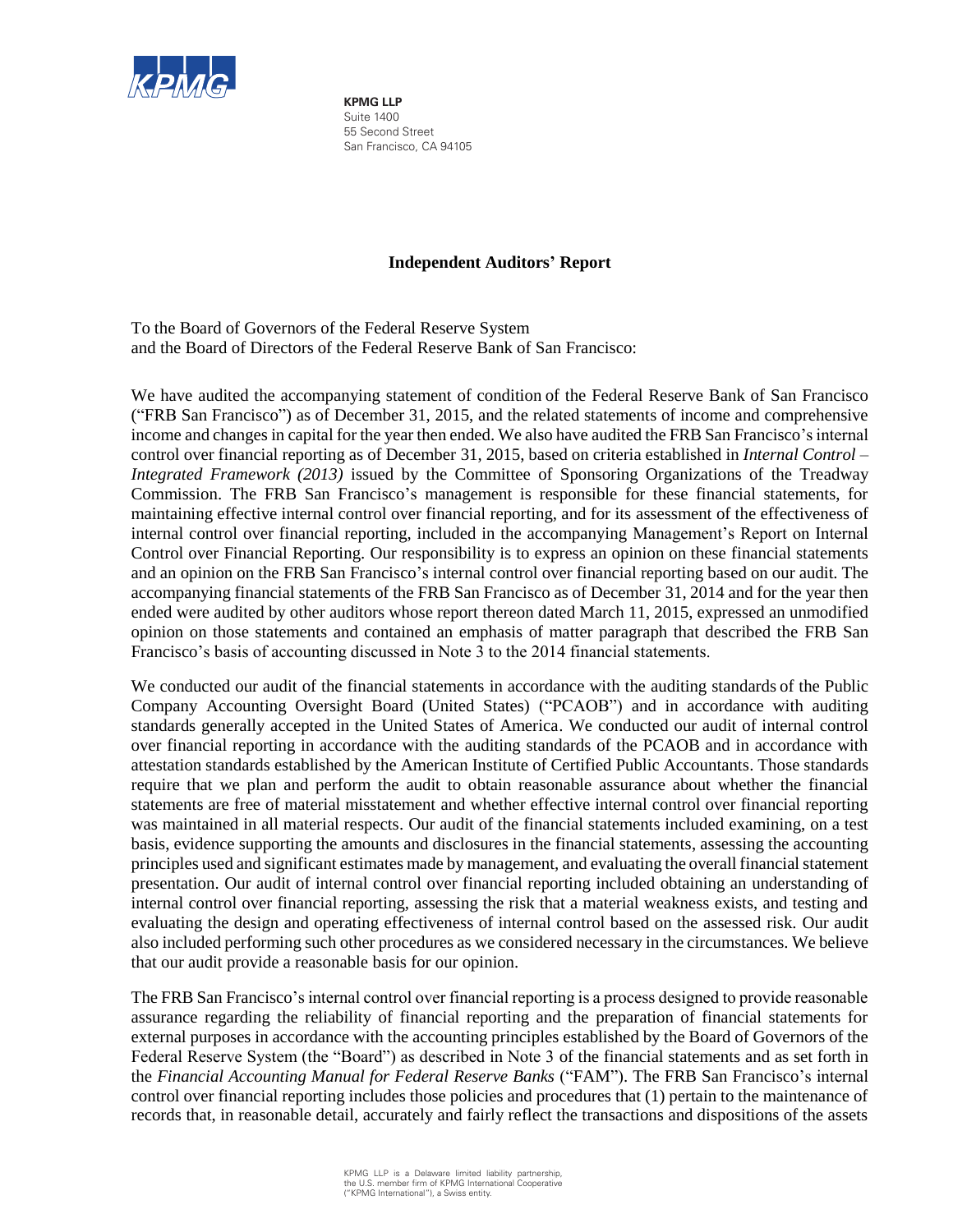

of the FRB San Francisco; (2) provide reasonable assurance that transactions are recorded as necessary to permit preparation of financial statements in accordance with the FAM, and that receipts and expenditures of the FRB San Francisco are being made only in accordance with authorizations of management and directors of the FRB San Francisco; and (3) provide reasonable assurance regarding prevention or timely detection of unauthorized acquisition, use, or disposition of the FRB San Francisco's assets that could have a material effect on the financial statements.

Because of its inherent limitations, internal control over financial reporting may not prevent or detect misstatements. Also, projections of any evaluation of effectiveness to future periods are subject to the risk that controls may become inadequate because of changes in conditions, or that the degree of compliance with the policies or procedures may deteriorate.

As described in Note 3 to the financial statements, the FRB San Francisco has prepared these financial statements in conformity with the accounting principles established by the Board, as set forth in the FAM, which is a basis of accounting other than U.S. generally accepted accounting principles.

In our opinion, the financial statements referred to above present fairly, in all material respects, the financial position of the FRB San Francisco as of December 31, 2015, and the results of their operations for the year then ended, on the basis of accounting described in Note 3. Also in our opinion, the FRB San Francisco maintained, in all material respects, effective internal control over financial reporting as of December 31, 2015, based on criteria established in *Internal Control – Integrated Framework (2013)* issued by the Committee of Sponsoring Organizations of the Treadway Commission.



San Francisco, CA March 8, 2016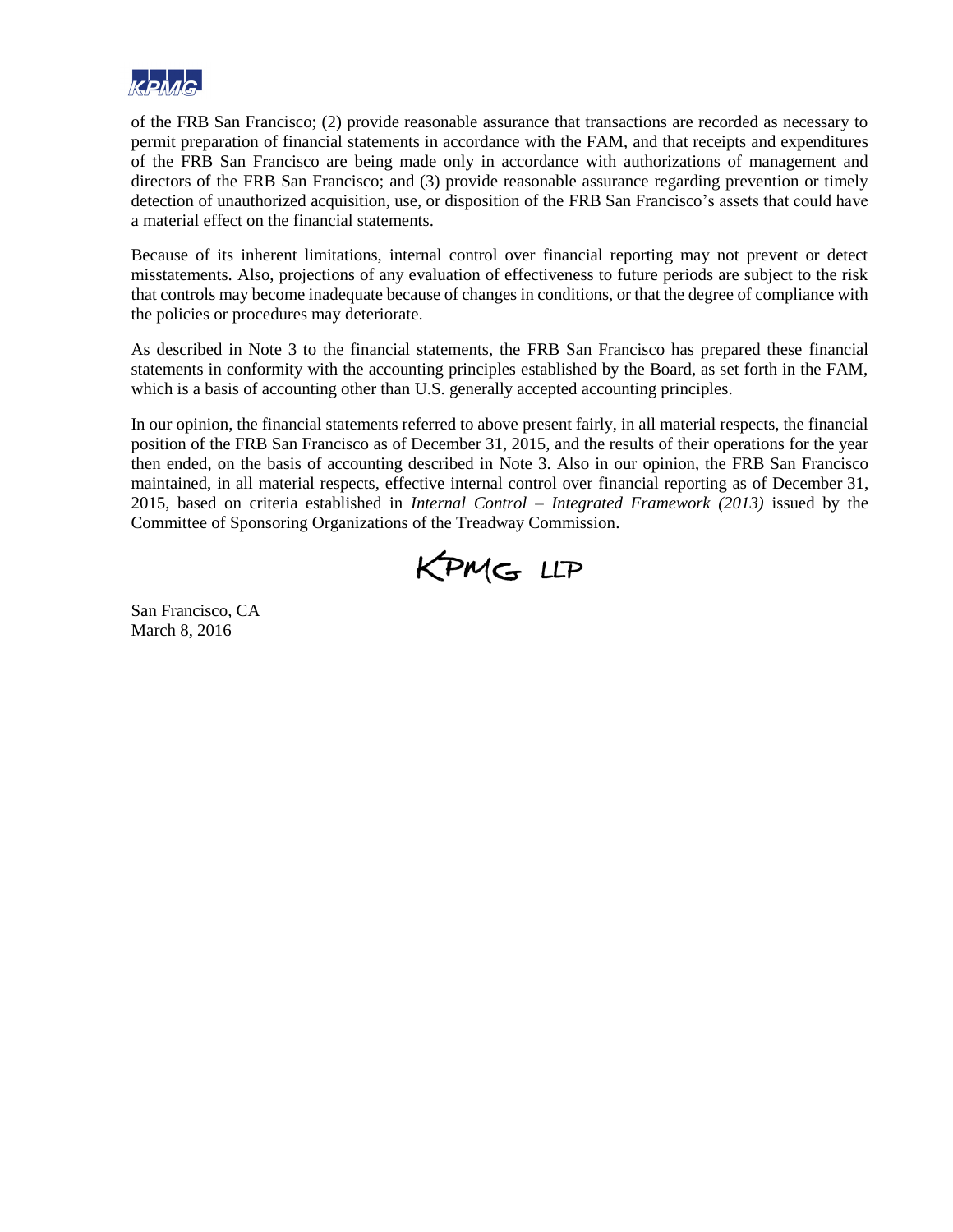## **Federal Reserve Bank of San Francisco**

## **Abbreviations**

| <b>Automated clearinghouse</b>                                                       |
|--------------------------------------------------------------------------------------|
| <b>Accounting Standards Codification</b>                                             |
| <b>Accounting Standards Update</b>                                                   |
| <b>Benefit Equalization Retirement Plan</b>                                          |
| <b>Bureau of Consumer Financial Protection</b>                                       |
| <b>Financial Accounting Manual for Federal Reserve Banks</b>                         |
| <b>Financial Accounting Standards Board</b>                                          |
| <b>Fixing America's Surface Transportation Act</b>                                   |
| <b>Federal Open Market Committee</b>                                                 |
| <b>Federal Reserve Bank of New York</b>                                              |
| Accounting principles generally accepted in the United States of America             |
| Government-sponsored enterprise                                                      |
| <b>International Monetary Fund</b>                                                   |
| <b>Mortgage-backed securities</b>                                                    |
| Office of Employee Benefits of the Federal Reserve System                            |
| <b>Special drawing rights</b>                                                        |
| <b>Supplemental Retirement Plan for Select Officers of the Federal Reserve Banks</b> |
| <b>System Open Market Account</b>                                                    |
| To be announced                                                                      |
| <b>Term Deposit Facility</b>                                                         |
|                                                                                      |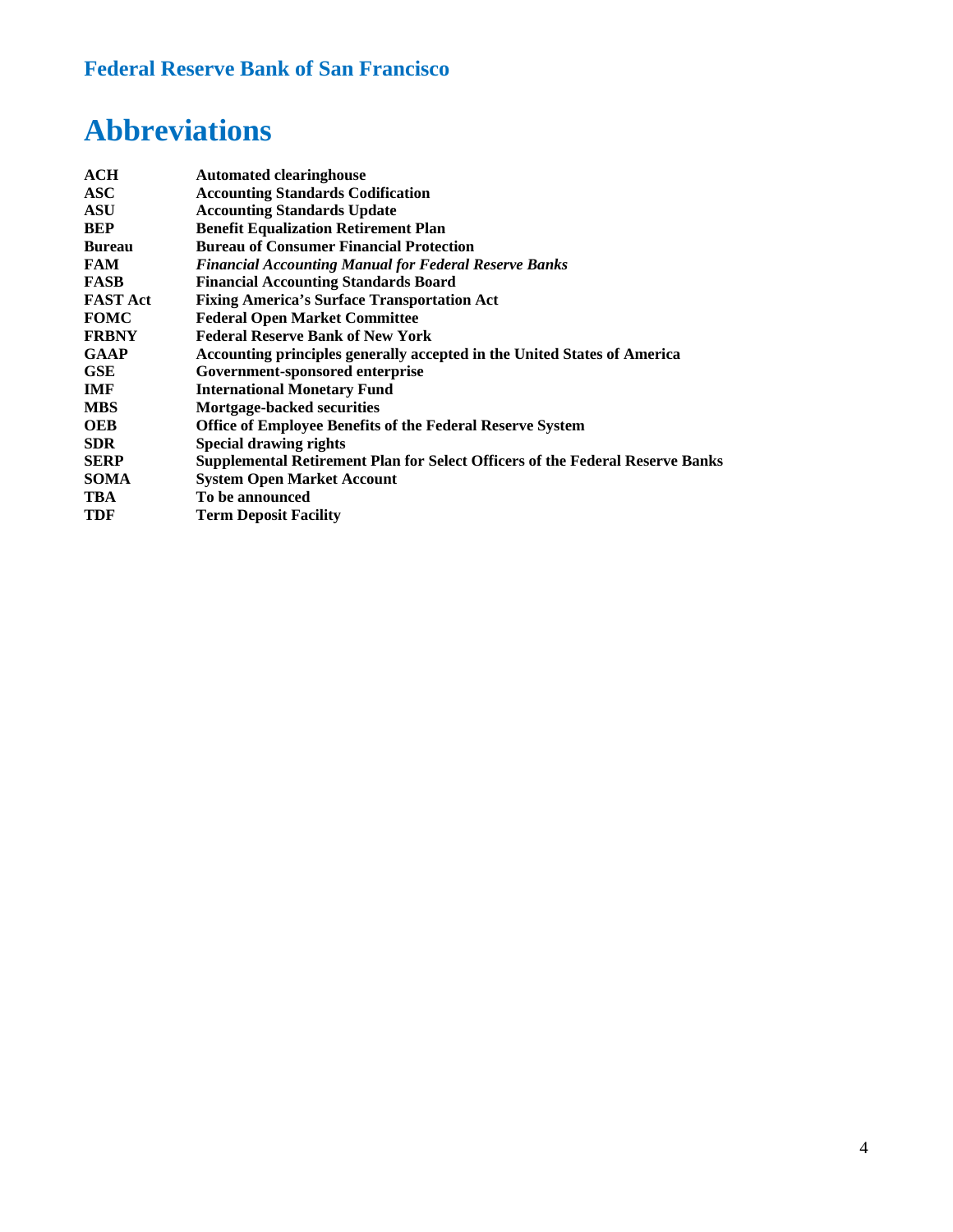## **Statements of Condition**

**As of December 31, 2015 and December 31, 2014 (in millions)**

|                                                                                                                   |               |              | 2015           |              | 2014    |
|-------------------------------------------------------------------------------------------------------------------|---------------|--------------|----------------|--------------|---------|
| <b>ASSETS</b>                                                                                                     |               |              |                |              |         |
| Gold certificates                                                                                                 |               | \$           | 1.370          | $\mathbb{S}$ | 1,257   |
| Special drawing rights certificates                                                                               |               |              | 574            |              | 574     |
| Coin                                                                                                              |               |              | 316            |              | 320     |
| Loans                                                                                                             | Note 4        |              |                |              | 8       |
| System Open Market Account:                                                                                       | Note 5        |              |                |              |         |
| Treasury securities, net (of which \$2,198 and \$1,182 is lent as of December 31, 2015 and 2014,<br>respectively) |               |              | 299,179        |              | 275,386 |
| Government-sponsored enterprise debt securities, net (of which \$17 and \$67 is lent as of                        |               |              |                |              |         |
| December 31, 2015 and 2014, respectively)                                                                         |               |              | 3,912          |              | 4.242   |
| Federal agency and government-sponsored enterprise mortgage-backed securities, net                                |               |              | 208,727        |              | 189,770 |
| Foreign currency denominated investments, net                                                                     |               |              | 2,873          |              | 3,024   |
| Central bank liquidity swaps                                                                                      |               |              | 146            |              | 221     |
| Accrued interest receivable                                                                                       |               |              | 2,949          |              | 2,723   |
| Other assets                                                                                                      |               |              | $\overline{2}$ |              | 3       |
| Bank premises and equipment, net                                                                                  | Note 6        |              | 234            |              | 238     |
| Interdistrict settlement account                                                                                  |               |              | 73,661         |              | 67,488  |
| Other assets                                                                                                      |               |              | 284            |              | 105     |
| Total assets                                                                                                      |               | $\mathbb{S}$ | 594,227        | $\mathbb{S}$ | 545,359 |
| <b>LIABILITIES AND CAPITAL</b>                                                                                    |               |              |                |              |         |
| Federal Reserve notes outstanding, net                                                                            |               | \$           | 173,637        | \$           | 165,853 |
| System Open Market Account:                                                                                       | Note 5        |              |                |              |         |
| Securities sold under agreements to repurchase                                                                    |               |              | 82,589         |              | 54,079  |
| Other liabilities                                                                                                 |               |              | 59             |              | 88      |
| Deposits:                                                                                                         |               |              |                |              |         |
| Depository institutions                                                                                           |               |              | 331,540        |              | 316,649 |
| Other deposits                                                                                                    |               |              | 30             |              | 8       |
| Interest payable to depository institutions                                                                       |               |              | 37             |              | 15      |
| Accrued benefit costs                                                                                             | Notes 8 and 9 |              | 136            |              | 137     |
| Accrued remittances to the Treasury                                                                               |               |              | 172            |              | 114     |
| Other liabilities                                                                                                 |               |              | 16             |              | 24      |
| <b>Total liabilities</b>                                                                                          |               |              | 588,216        |              | 536,967 |
| Capital paid-in                                                                                                   |               |              | 4,490          |              | 4,196   |
| Surplus (including accumulated other comprehensive loss of \$11 and \$18 at December 31, 2015                     |               |              |                |              |         |
| and 2014, respectively)                                                                                           |               |              | 1,521          |              | 4,196   |
| Total capital                                                                                                     |               |              | 6.011          |              | 8,392   |
| Total liabilities and capital                                                                                     |               | $\mathbb{S}$ | 594,227        | $\mathbb{S}$ | 545,359 |

The accompanying notes are an integral part of these financial statements.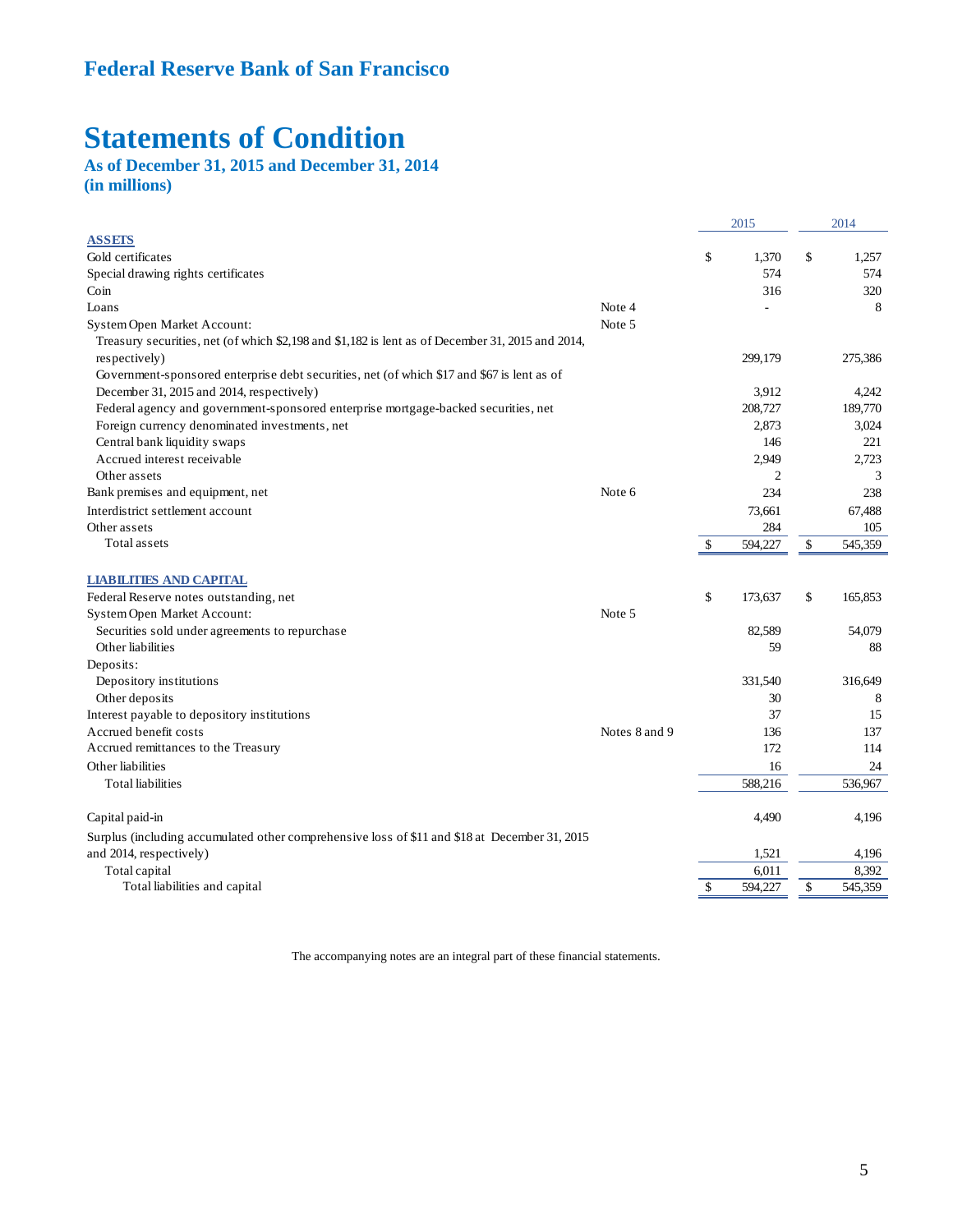## **Statements of Income and Comprehensive Income**

**For the years ended December 31, 2015 and December 31, 2014 (in millions)** 

|                                                                                          |         | 2015           | 2014                  |
|------------------------------------------------------------------------------------------|---------|----------------|-----------------------|
| <b>INTEREST INCOME</b>                                                                   |         |                |                       |
| System Open Market Account:                                                              | Note 5  |                |                       |
| Treasury securities, net                                                                 |         | \$<br>7.176    | $\mathbb{S}$<br>6.568 |
| Government-sponsored enterprise debt securities, net                                     |         | 150            | 164                   |
| Federal agency and government-sponsored enterprise mortgage-backed securities, net       |         | 5,528          | 5,340                 |
| Foreign currency denominated investments, net                                            |         | 5              | 11                    |
| Total interest income                                                                    |         | 12,859         | 12.083                |
| <b>INTEREST EXPENSE</b>                                                                  |         |                |                       |
| System Open Market Account:                                                              | Note 5  |                |                       |
| Securities sold under agreements to repurchase                                           |         | 28             | 12                    |
| Deposits:                                                                                |         |                |                       |
| Depository institutions                                                                  |         | 876            | 773                   |
| Term Deposit Facility                                                                    |         | 14             | 10                    |
| Total interest expense                                                                   |         | 918            | 795                   |
| Net interest income                                                                      |         | 11,941         | 11,288                |
|                                                                                          |         |                |                       |
| <b>NON-INTEREST (LOSS) INCOME</b><br>System Open Market Account:                         | Note 5  |                |                       |
| Federal agency and government-sponsored enterprise mortgage-backed securities gains, net |         | 5              | 8                     |
| Foreign currency translation losses, net                                                 |         | (202)          | (421)                 |
| Other                                                                                    |         | $\overline{2}$ | 1                     |
| Compensation received for service costs provided                                         |         | 9              | 9                     |
|                                                                                          |         | 17             | 18                    |
| Reimbursable services to government agencies                                             |         |                |                       |
| Other<br>Total non-interest loss                                                         |         | 6<br>(163)     | 6<br>(379)            |
|                                                                                          |         |                |                       |
| <b>OPERATING EXPENSES</b>                                                                |         |                |                       |
| Salaries and benefits                                                                    |         | 255            | 241                   |
| Occupancy                                                                                |         | 25             | 25                    |
| Equipment                                                                                |         | 13             | 13                    |
| Other                                                                                    |         | 60             | 76                    |
| Assessments:                                                                             |         |                |                       |
| Board of Governors operating expenses and currency costs                                 |         | 216            | 193                   |
| Bureau of Consumer Financial Protection                                                  |         | 72             | 82                    |
| Total operating expenses                                                                 |         | 641            | 630                   |
| Net income before providing for remittances to the Treasury                              |         | 11,137         | 10,279                |
| Earnings remittances to the Treasury:                                                    | Note 12 |                |                       |
| Interest on Federal Reserve notes                                                        |         | 9,978          | 9.809                 |
| Required by the Federal Reserve Act, as amended by the FAST Act                          | Note 3n | 3,585          |                       |
| Total earnings remittances to the Treasury                                               |         | 13,563         | 9.809                 |
| Net (loss) income after providing for remittances to the Treasury                        |         | (2, 426)       | 470                   |
|                                                                                          |         |                |                       |
| Change in actuarial gains (losses) related to benefit plans                              | Note 9  | 7              | (9)                   |
| Total other comprehensive income (loss)                                                  |         | $\overline{7}$ | (9)                   |
| Comprehensive (loss) income                                                              |         | \$<br>(2, 419) | $\$$<br>461           |

The accompanying notes are an integral part of these financial statements.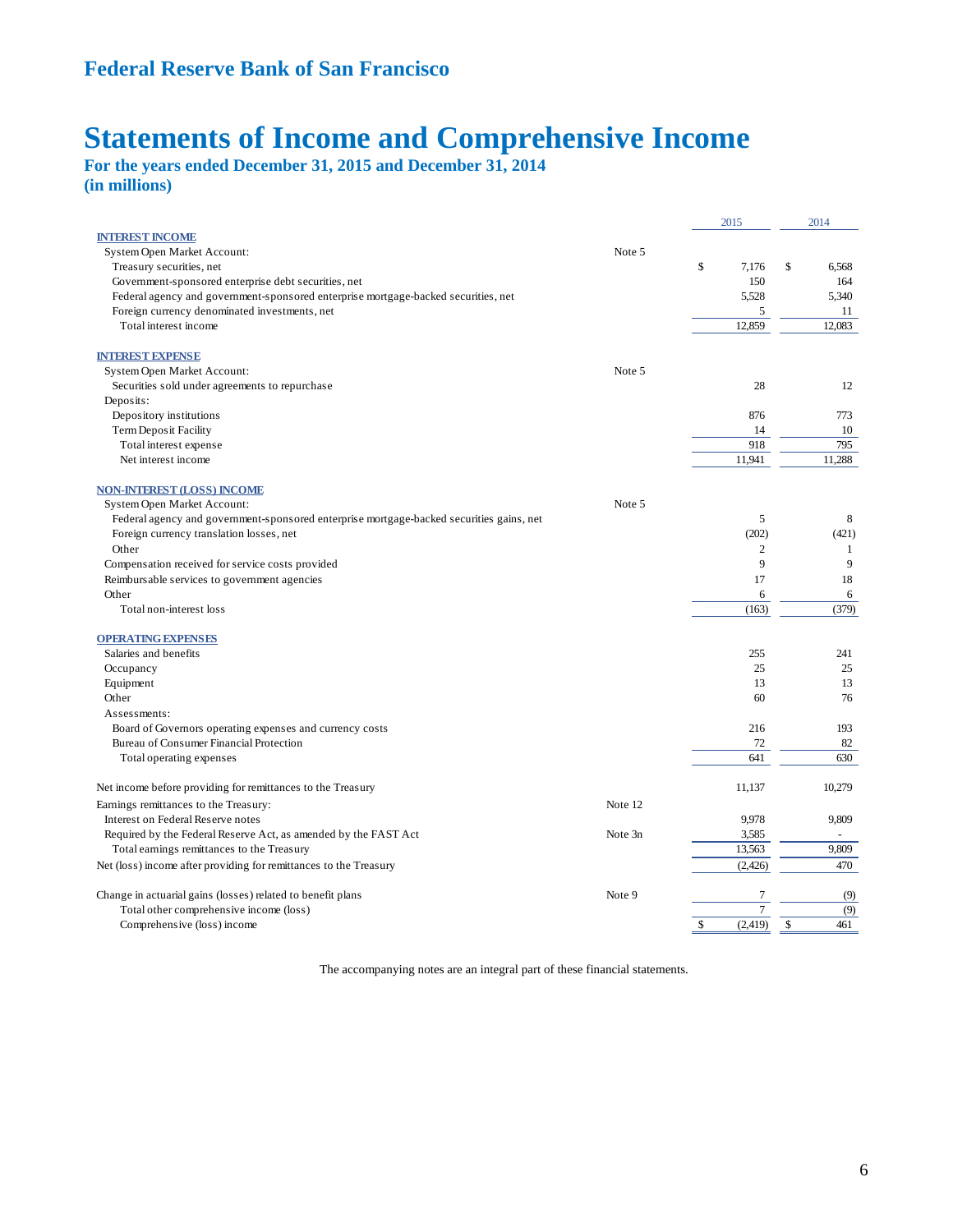## **Statements of Changes in Capital**

**For the years ended December 31, 2015 and December 31, 2014 (in millions, except share data)** 

|                                                | <b>Surplus</b>  |    |                   |    |                                              |              |                      |    |                      |  |  |  |
|------------------------------------------------|-----------------|----|-------------------|----|----------------------------------------------|--------------|----------------------|----|----------------------|--|--|--|
|                                                |                 |    | <b>Net income</b> |    | <b>Accumulated</b><br>other<br>comprehensive |              |                      |    |                      |  |  |  |
|                                                | Capital paid-in |    | retained          |    | income (loss)                                |              | <b>Total surplus</b> |    | <b>Total capital</b> |  |  |  |
| Balance at December 31, 2013                   |                 |    |                   |    |                                              |              |                      |    |                      |  |  |  |
| $(79,610,947 \text{ shares})$                  | \$<br>3,981     | \$ | 3,990             | \$ | (9)                                          | \$           | 3,981                | \$ | 7,962                |  |  |  |
| Net change in capital stock issued (4,304,710) |                 |    |                   |    |                                              |              |                      |    |                      |  |  |  |
| shares)                                        | 215             |    |                   |    |                                              |              |                      |    | 215                  |  |  |  |
| Comprehensive income:                          |                 |    |                   |    |                                              |              |                      |    |                      |  |  |  |
| Net income                                     |                 |    | 470               |    |                                              |              | 470                  |    | 470                  |  |  |  |
| Other comprehensive loss                       |                 |    |                   |    | (9)                                          |              | (9)                  |    | (9)                  |  |  |  |
| Dividends on capital stock                     |                 |    | (246)             |    |                                              |              | (246)                |    | (246)                |  |  |  |
| Net change in capital                          | 215             |    | 224               |    | (9)                                          |              | 215                  |    | 430                  |  |  |  |
| Balance at December 31, 2014                   |                 |    |                   |    |                                              |              |                      |    |                      |  |  |  |
| $(83,915,657 \text{ shares})$                  | \$<br>4,196     | \$ | 4,214             | \$ | (18)                                         | $\mathbb{S}$ | 4,196                | \$ | 8,392                |  |  |  |
| Net change in capital stock issued (5,873,961) |                 |    |                   |    |                                              |              |                      |    |                      |  |  |  |
| shares)                                        | 294             |    |                   |    |                                              |              |                      |    | 294                  |  |  |  |
| Comprehensive income:                          |                 |    |                   |    |                                              |              |                      |    |                      |  |  |  |
| Net loss                                       |                 |    | (2,426)           |    |                                              |              | (2,426)              |    | (2, 426)             |  |  |  |
| Other comprehensive income                     |                 |    |                   |    | 7                                            |              |                      |    |                      |  |  |  |
| Dividends on capital stock                     |                 |    | (256)             |    |                                              |              | (256)                |    | (256)                |  |  |  |
| Net change in capital                          | 294             |    | (2,682)           |    | 7                                            |              | (2,675)              |    | (2,381)              |  |  |  |
| Balance at December 31, 2015                   |                 |    |                   |    |                                              |              |                      |    |                      |  |  |  |
| $(89,789,618 \text{ shares})$                  | 4,490           |    | 1,532             | \$ | (11)                                         |              | 1,521                | S  | 6,011                |  |  |  |

The accompanying notes are an integral part of these financial statements.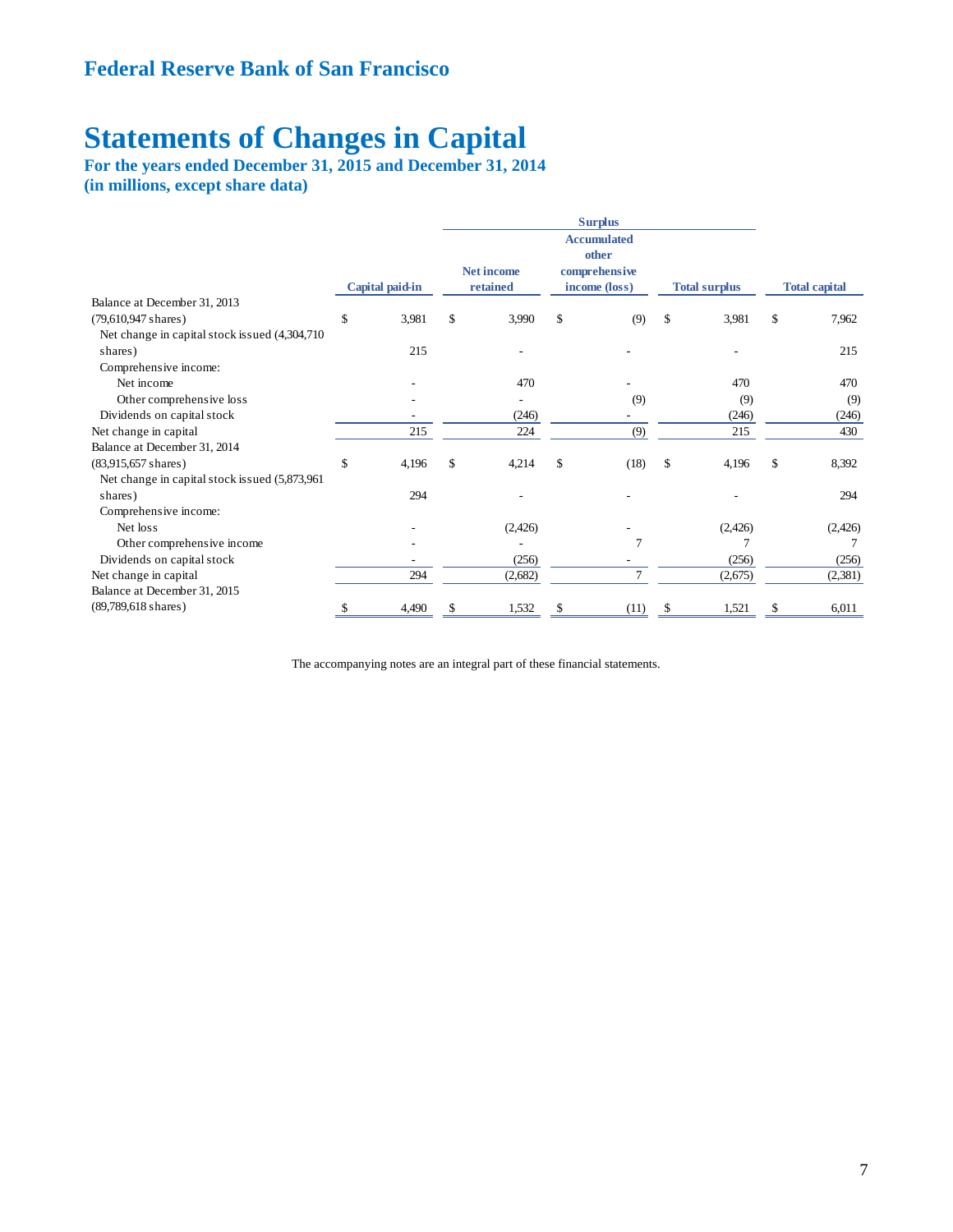#### **(1) STRUCTURE**

The Federal Reserve Bank of San Francisco is part of the Federal Reserve System (System) and is one of the 12 Federal Reserve Banks (Reserve Banks) created by Congress under the Federal Reserve Act of 1913 (Federal Reserve Act), which established the central bank of the United States. The Reserve Banks are chartered by the federal government and possess a unique set of governmental, corporate, and central bank characteristics. The Bank serves the Twelfth Federal Reserve District, which includes Alaska, Arizona, California, Hawaii, Idaho, Nevada, Oregon, Utah, Washington, and the commonwealth or territories of American Samoa, Guam, and the Northern Mariana Islands.

In accordance with the Federal Reserve Act, supervision and control of the Bank is exercised by a board of directors. The Federal Reserve Act specifies the composition of the board of directors for each of the Reserve Banks. Each board is composed of nine members serving three-year terms: three directors, including those designated as chairman and deputy chairman, are appointed by the Board of Governors of the Federal Reserve System (Board of Governors) to represent the public, and six directors are elected by member banks. Banks that are members of the System include all nationally-chartered banks and any state-chartered banks that apply and are approved for membership. Member banks are divided into three classes according to size. Member banks in each class elect one director representing member banks and one representing the public. In any election of directors, each member bank receives one vote, regardless of the number of shares of Reserve Bank stock it holds.

In addition to the 12 Reserve Banks, the System also consists, in part, of the Board of Governors and the Federal Open Market Committee (FOMC). The Board of Governors, an independent federal agency, is charged by the Federal Reserve Act with a number of specific duties, including general supervision over the Reserve Banks. The FOMC is composed of members of the Board of Governors, the president of the Federal Reserve Bank of New York (FRBNY), and, on a rotating basis, four other Reserve Bank presidents.

#### **(2) OPERATIONS AND SERVICES**

The Reserve Banks perform a variety of services and operations. These functions include participating in formulating and conducting monetary policy; participating in the payment system, including transfers of funds, automated clearinghouse (ACH) operations, and check collection; distributing coin and currency; performing fiscal agency functions for the U.S. Department of the Treasury (Treasury), certain federal agencies, and other entities; serving as the federal government's bank; providing short-term loans to depository institutions; providing loans to participants in programs or facilities with broad-based eligibility in unusual and exigent circumstances; serving consumers and communities by providing educational materials and information regarding financial consumer protection rights and laws and information on community development programs and activities; and supervising bank holding companies, state member banks, savings and loan holding companies, U.S. offices of foreign banking organizations, and designated financial market utilities pursuant to authority delegated by the Board of Governors. Certain services are provided to foreign and international monetary authorities, primarily by the FRBNY.

The FOMC, in conducting monetary policy, establishes policy regarding domestic open market operations, oversees these operations, and issues authorizations and directives to the FRBNY to execute transactions. The FOMC authorizes and directs the FRBNY to conduct operations in domestic markets, including the direct purchase and sale of Treasury securities, government-sponsored enterprise (GSE) debt securities, and federal agency and GSE mortgage-backed securities (MBS); the purchase of these securities under agreements to resell; and the sale of these securities under agreements to repurchase. The FRBNY holds the resulting securities and agreements in a portfolio known as the System Open Market Account (SOMA). The FRBNY is authorized and directed to lend the Treasury securities and GSE debt securities that are held in the SOMA.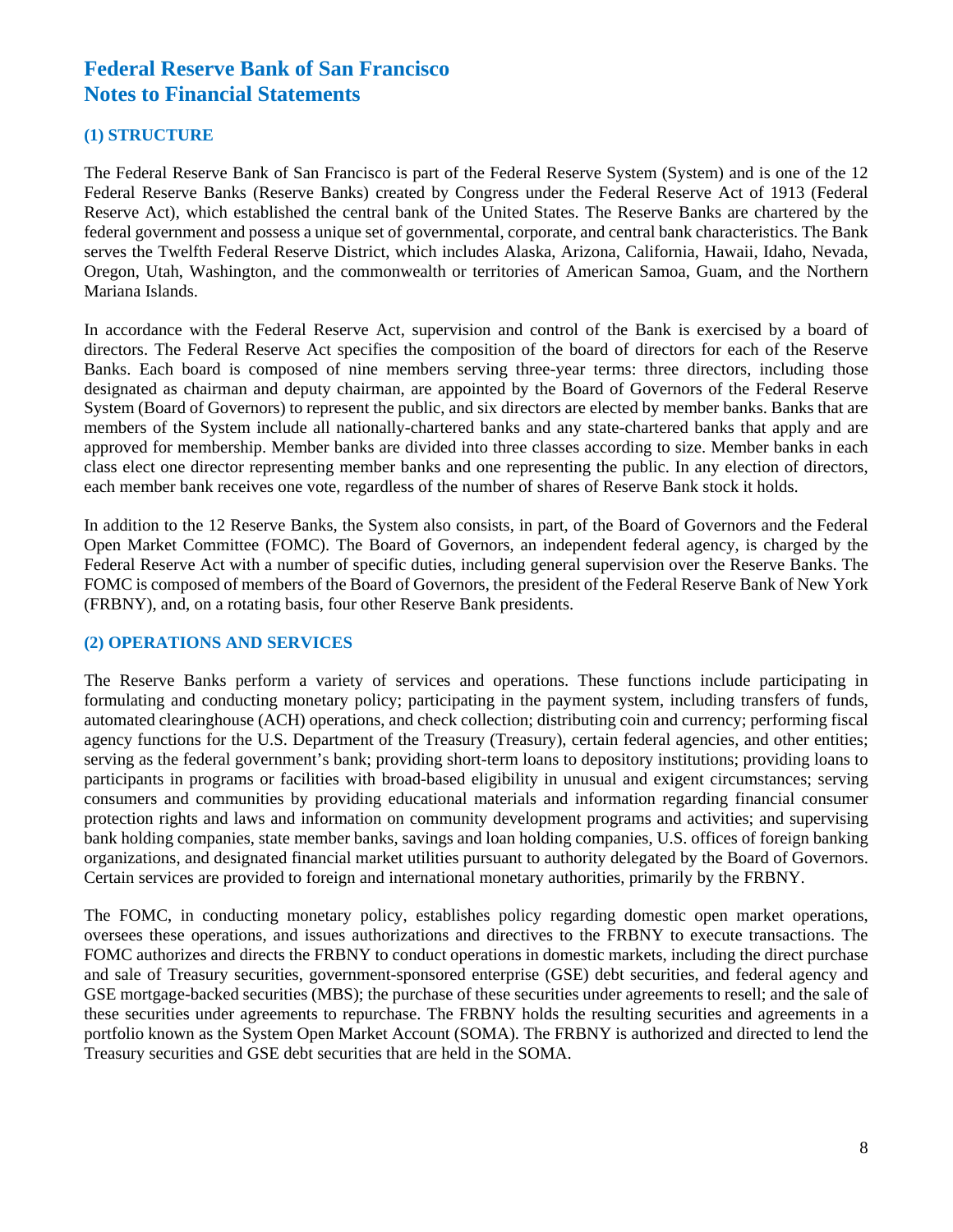To be prepared to counter disorderly conditions in foreign exchange markets or to meet other needs specified by the FOMC to carry out the System's central bank responsibilities, the FOMC has authorized and directed the FRBNY to execute spot and forward foreign exchange transactions in 14 foreign currencies, to hold balances in those currencies, and to invest such foreign currency holdings, while maintaining adequate liquidity. The FRBNY holds these securities and obligations in the SOMA. The FOMC has also authorized the FRBNY to maintain reciprocal currency arrangements with the Bank of Canada and the Bank of Mexico in the maximum amounts of \$2 billion and \$3 billion, respectively, and to warehouse foreign currencies for the Treasury and the Exchange Stabilization Fund in the maximum amount of \$5 billion.

Because of the global character of bank funding markets, the System has at times coordinated with other central banks to provide liquidity. The FOMC authorized and directed the FRBNY to establish U.S. dollar liquidity and reciprocal foreign currency liquidity swap lines with the Bank of Canada, the Bank of England, the European Central Bank, the Bank of Japan, and the Swiss National Bank. The FRBNY holds amounts outstanding under these swap lines in the SOMA. These swap lines, which were originally established as temporary arrangements, were converted to standing arrangements on October 31, 2013, and will remain in place until further notice.

Although the Reserve Banks are separate legal entities, they collaborate on the delivery of certain services to achieve greater efficiency and effectiveness. This collaboration takes the form of centralized operations and product or function offices that have responsibility for the delivery of certain services on behalf of the Reserve Banks. Various operational and management models are used and are supported by service agreements between the Reserve Banks. In some cases, costs incurred by a Reserve Bank for services provided to other Reserve Banks are not shared; in other cases, the Reserve Banks are reimbursed for costs incurred in providing services to other Reserve Banks. Major services provided by the Bank on behalf of the System for which the costs were not reimbursed by the other Reserve Banks include Standard Cash Automation and Central Business Administration Function, Statistics and Reserves Automation, National Incident Response Team, Enterprise Security Operations / Coordination, Cash Product Office, Supervision & Regulation National IT program, Cash Operations Management Office, and Offsite Storage Locations.

#### **(3) SIGNIFICANT ACCOUNTING POLICIES**

Accounting principles for entities with the unique powers and responsibilities of the nation's central bank have not been formulated by accounting standard-setting bodies. The Board of Governors has developed specialized accounting principles and practices that it considers to be appropriate for the nature and function of a central bank. These accounting principles and practices are documented in the Financial Accounting Manual for Federal Reserve Banks (FAM), which is issued by the Board of Governors. The Reserve Banks are required to adopt and apply accounting policies and practices that are consistent with the FAM. The financial statements and associated disclosures have been prepared in accordance with the FAM.

Limited differences exist between the accounting principles and practices in the FAM and accounting principles generally accepted in the United States of America (GAAP), due to the unique nature of the Bank's powers and responsibilities as part of the nation's central bank and given the System's unique responsibility to conduct monetary policy. The primary differences are the presentation of all SOMA securities holdings at amortized cost, adjusted for credit impairment, if any, the recording of all SOMA securities on a settlement-date basis, and the use of straight-line amortization for Treasury securities, GSE debt securities, and foreign currency denominated investments. Amortized cost, rather than the fair value presentation, more appropriately reflects the financial position associated with the Bank's securities holdings given the System's unique responsibility to conduct monetary policy. Although the application of fair value measurements to the securities holdings may result in values substantially greater or less than their carrying values, these unrealized changes in value have no direct effect on the quantity of reserves available to the banking system or on the ability of the Reserve Banks, as the central bank, to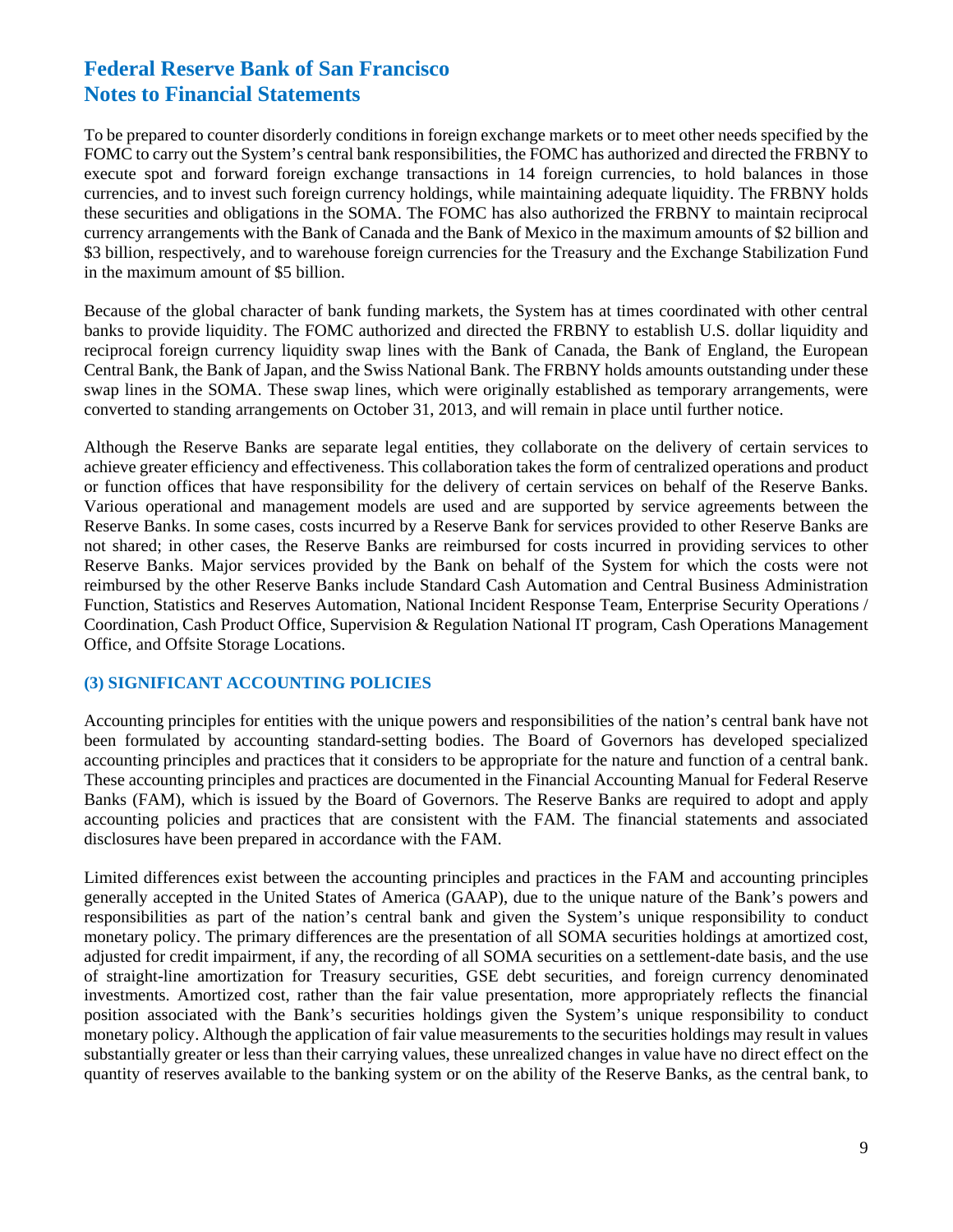meet their financial obligations and responsibilities. Both the domestic and foreign components of the SOMA portfolio may involve transactions that result in gains or losses when holdings are sold before maturity. Decisions regarding securities and foreign currency transactions, including their purchase and sale, are motivated by monetary policy objectives rather than profit. Accordingly, fair values, earnings, and gains or losses resulting from the sale of such securities and currencies are incidental to open market operations and do not motivate decisions related to policy or open market activities. Accounting for these securities on a settlement-date basis, rather than the trade-date basis required by GAAP, better reflects the timing of the transaction's effect on the quantity of reserves in the banking system. The cost bases of Treasury securities, GSE debt securities, and foreign government debt instruments are adjusted for amortization of premiums or accretion of discounts on a straight-line basis, rather than using the interest method required by GAAP.

In addition, the Bank does not present a Statement of Cash Flows as required by GAAP because the liquidity and cash position of the Bank are not a primary concern given the Reserve Bank's unique powers and responsibilities as a central bank. Other information regarding the Bank's activities is provided in, or may be derived from, the Statements of Condition, Income and Comprehensive Income, and Changes in Capital, and the accompanying notes to the financial statements. Other than those described above, there are no significant differences between the policies outlined in the FAM and GAAP.

Preparing the financial statements in conformity with the FAM requires management to make certain estimates and assumptions that affect the reported amounts of assets and liabilities, the disclosure of contingent assets and liabilities at the date of the financial statements, and the reported amounts of income and expenses during the reporting period. Actual results could differ from those estimates.

Significant accounts and accounting policies are explained below.

#### **a. Consolidation**

The Dodd-Frank Wall Street Reform and Consumer Protection Act of 2010 (Dodd-Frank Act) established the Bureau of Consumer Financial Protection (Bureau) as an independent bureau within the System that has supervisory authority over some institutions previously supervised by the Reserve Banks in connection with those institutions' compliance with consumer protection statutes. Section 1017 of the Dodd-Frank Act provides that the financial statements of the Bureau are not to be consolidated with those of the Board of Governors or the System. The Board of Governors funds the Bureau through assessments on the Reserve Banks as required by the Dodd-Frank Act. The Reserve Banks reviewed the law and evaluated the design of and their relationship to the Bureau and determined that it should not be consolidated in the Bank's financial statements.

#### **b. Gold and Special Drawing Rights Certificates**

The Secretary of the Treasury is authorized to issue gold certificates to the Reserve Banks. Upon authorization, the Reserve Banks acquire gold certificates by crediting equivalent amounts in dollars to the account established for the Treasury. The gold certificates held by the Reserve Banks are required to be backed by the gold owned by the Treasury. The Treasury may reacquire the gold certificates at any time, and the Reserve Banks must deliver them to the Treasury. At such time, the Treasury's account is charged, and the Reserve Banks' gold certificate accounts are reduced. The value of gold for purposes of backing the gold certificates is set by law at \$42 2/9 per fine troy ounce. Gold certificates are recorded by the Banks at original cost. The Board of Governors allocates the gold certificates among the Reserve Banks once a year based on each Reserve Bank's average Federal Reserve notes outstanding during the preceding 12 months.

Special drawing rights (SDR) are issued by the International Monetary Fund (IMF) to its members in proportion to each member's quota in the IMF at the time of issuance. SDRs serve as a supplement to international monetary reserves and may be transferred from one national monetary authority to another. Under the law providing for U.S.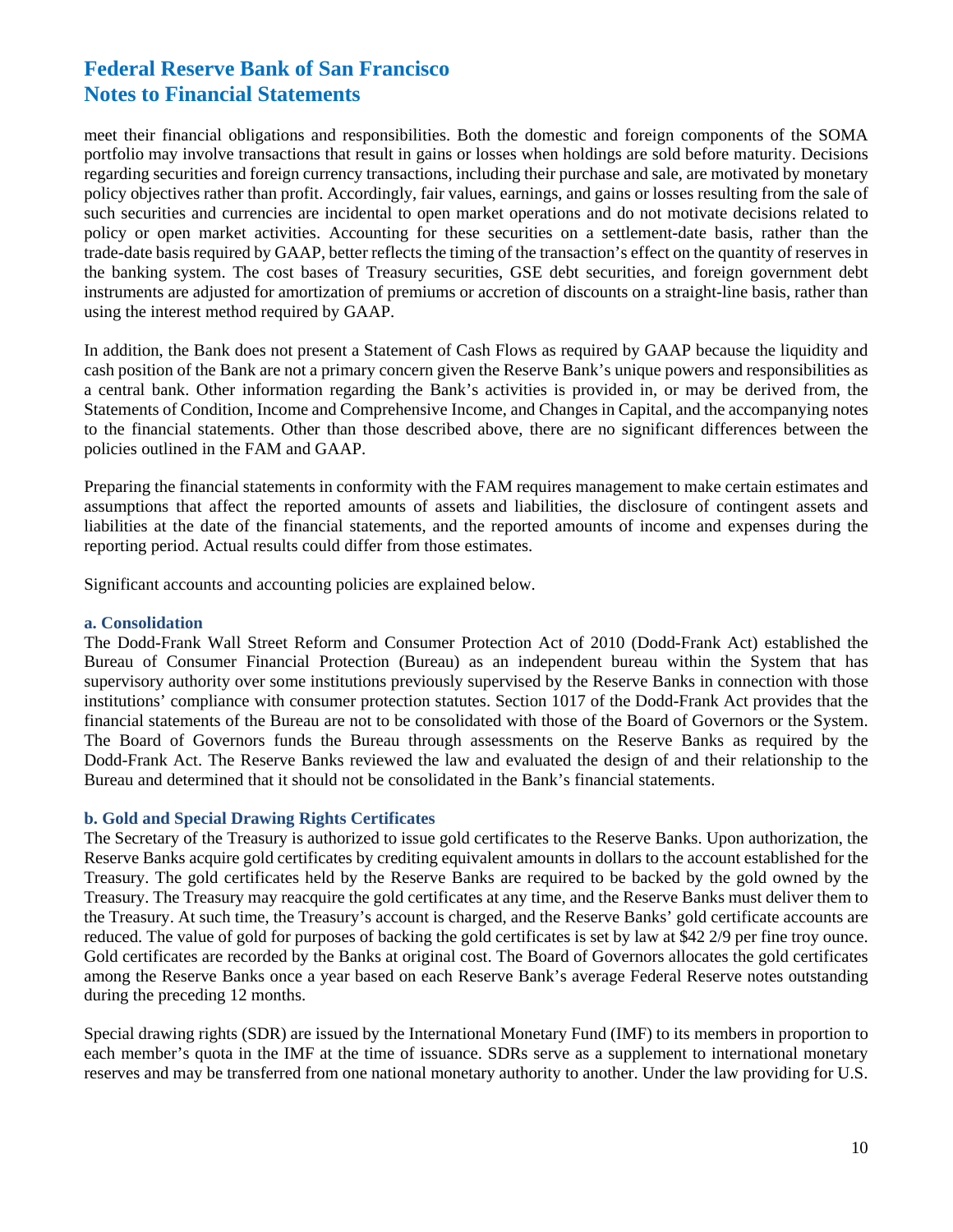participation in the SDR system, the Secretary of the Treasury is authorized to issue SDR certificates to the Reserve Banks. When SDR certificates are issued to the Reserve Banks, equivalent amounts in U.S. dollars are credited to the account established for the Treasury and the Reserve Banks' SDR certificate accounts are increased. The Reserve Banks are required to purchase SDR certificates, at the direction of the Treasury, for the purpose of financing SDR acquisitions or for financing exchange-stabilization operations. At the time SDR certificate transactions occur, the Board of Governors allocates the SDR certificates among the Reserve Banks based upon each Reserve Bank's Federal Reserve notes outstanding at the end of the preceding calendar year. SDR certificates are recorded by the Banks at original cost.

#### **c. Coin**

The amount reported as coin in the Statements of Condition represents the face value of all United States coin held by the Bank. The Bank buys coin at face value from the U.S. Mint in order to fill depository institution orders.

#### **d. Loans**

Loans to depository institutions are reported at their outstanding principal balances and interest income is recognized on an accrual basis.

Loans are impaired when current information and events indicate that it is probable that the Bank will not receive the principal and interest that are due in accordance with the contractual terms of the loan agreement. Impaired loans are evaluated to determine whether an allowance for loan loss is required. The Bank has developed procedures for assessing the adequacy of any allowance for loan losses using all available information to identify incurred losses. This assessment includes monitoring information obtained from banking supervisors, borrowers, and other sources to assess the credit condition of the borrowers and, as appropriate, evaluating collateral values. Generally, the Bank would discontinue recognizing interest income on impaired loans until the borrower's repayment performance demonstrates principal and interest would be received in accordance with the terms of the loan agreement. If the Bank discontinues recording interest on an impaired loan, cash payments are first applied to principal until the loan balance is reduced to zero; subsequent payments are applied as recoveries of amounts previously deemed uncollectible, if any, and then as interest income.

#### **e. Securities Purchased Under Agreements to Resell, Securities Sold Under Agreements to Repurchase, and Securities Lending**

The FRBNY may engage in purchases of securities with primary dealers under agreements to resell (repurchase transactions). These repurchase transactions are typically settled through a tri-party arrangement. In the United States, there are two commercial custodial banks that provide these services. In a tri-party arrangement, a commercial custodial bank manages the collateral clearing, settlement, pricing, and pledging, and provides cash and securities custodial services for and on behalf of the FRBNY and counterparty. The collateral pledged must exceed the principal amount of the transaction by a margin determined by the FRBNY for each class and maturity of acceptable collateral. Collateral designated by the FRBNY as acceptable under repurchase transactions primarily includes Treasury securities (including Treasury Inflation-Protected Securities, Separate Trading of Registered Interest and Principal of Securities Treasury securities, and Treasury Floating Rate Notes); direct obligations of several federal and GSE-related agencies, including Federal National Mortgage Association, Federal Home Loan Mortgage Corporation, and Federal Home Loan Banks; and pass-through federal agency and GSE MBS. The repurchase transactions are accounted for as financing transactions with the associated interest income recognized over the life of the transaction. These transactions are reported at their contractual amounts as "System Open Market Account: Securities purchased under agreements to resell" and the related accrued interest receivable is reported as a component of "System Open Market Account: Accrued interest receivable" in the Statements of Condition.

The FRBNY may engage in sales of securities under agreements to repurchase with primary dealers and with a set of expanded counterparties that includes banks, savings associations, GSEs, and domestic money market funds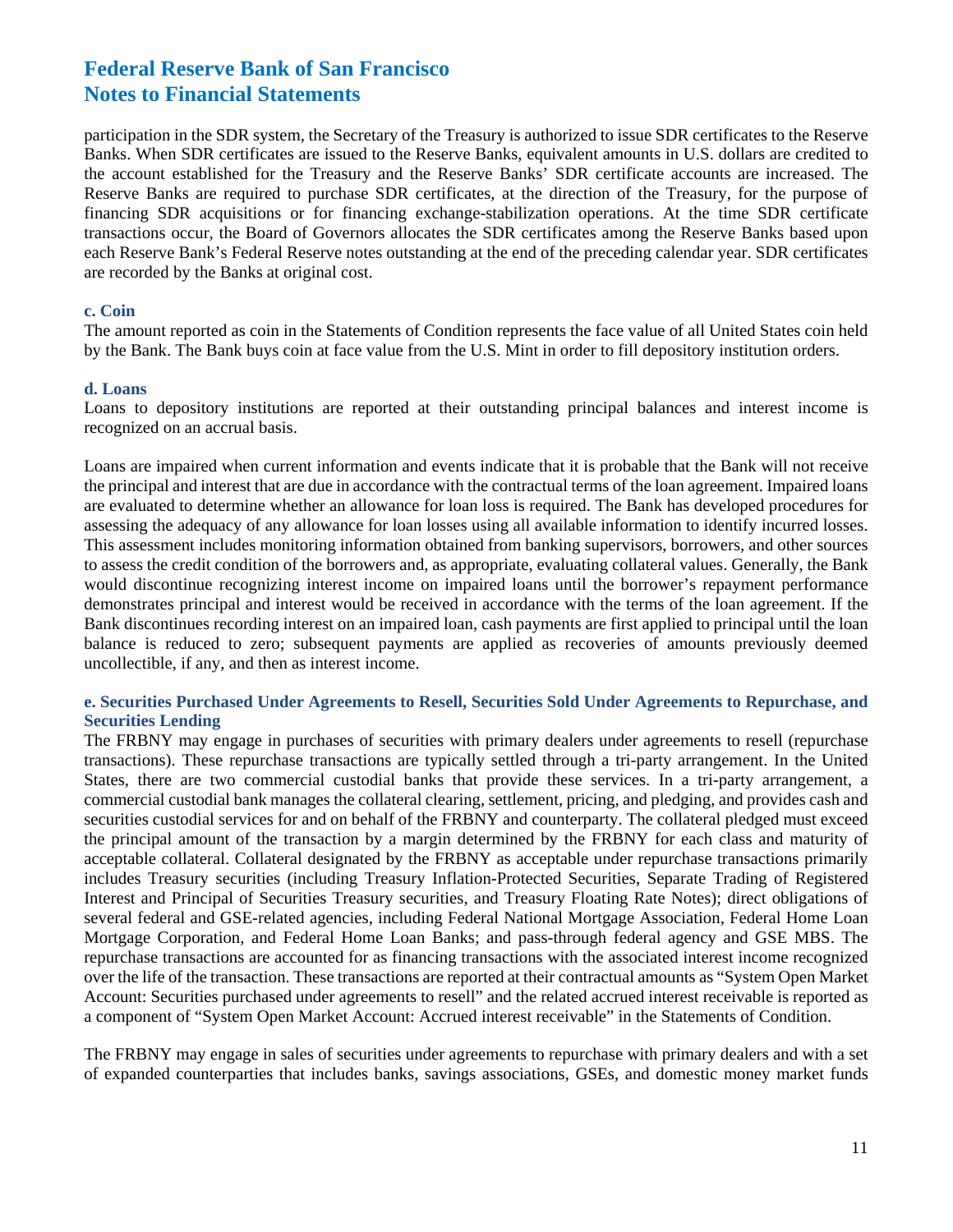(Primary dealer and expanded counterparties reverse repurchase agreements). These reverse repurchase transactions are designed to have a margin of zero and are settled through a tri-party arrangement, similar to repurchase transactions. Reverse repurchase transactions may also be executed with foreign official and international account holders as part of a service offering. Reverse repurchase agreements are collateralized by a pledge of an amount of Treasury securities, GSE debt securities, or federal agency and GSE MBS that are held in the SOMA. Reverse repurchase transactions are accounted for as financing transactions, and the associated interest expense is recognized over the life of the transaction. These transactions are reported at their contractual amounts as "System Open Market Account: Securities sold under agreements to repurchase" and the related accrued interest payable is reported as a component of "System Open Market Account: Other liabilities" in the Statements of Condition.

Treasury securities and GSE debt securities held in the SOMA may be lent to primary dealers, typically overnight, to facilitate the effective functioning of the domestic securities markets. The amortized cost basis of securities lent continues to be reported as "System Open Market Account: Treasury securities, net" and "System Open Market Account: Government-sponsored enterprise debt securities, net," as appropriate, in the Statements of Condition. Securities lending transactions are fully collateralized by Treasury securities based on the fair values of the securities lent increased by a margin determined by the FRBNY. The FRBNY charges the primary dealer a fee for borrowing securities, and these fees are reported as a component of "Non-interest (loss) income: System Open Market Account: Other" in the Statements of Income and Comprehensive Income.

Activity related to securities purchased under agreements to resell, securities sold under agreements to repurchase, and securities lending is allocated to each of the Reserve Banks on a percentage basis derived from an annual settlement of the interdistrict settlement account that occurs in the second quarter of each year.

#### **f. Treasury Securities, Government-Sponsored Enterprise Debt Securities, Federal Agency and Government-Sponsored Enterprise Mortgage-Backed Securities, and Foreign Currency Denominated Investments**

Interest income on Treasury securities, GSE debt securities, and foreign currency denominated investments included in the SOMA is accrued using the straight-line method. Interest income on federal agency and GSE MBS is accrued using the interest method and includes amortization of premiums, accretion of discounts, and gains or losses associated with principal paydowns. Premiums and discounts related to federal agency and GSE MBS are amortized or accreted over the term of the security to stated maturity, and the amortization of premiums and accretion of discounts are accelerated when principal payments are received. Gains and losses resulting from sales of securities are determined by specific issue based on average cost. Treasury securities, GSE debt securities, and federal agency and GSE MBS are reported net of premiums and discounts in the Statements of Condition and interest income on those securities is reported net of the amortization of premiums and accretion of discounts in the Statements of Income and Comprehensive Income.

In addition to outright purchases of federal agency and GSE MBS that are held in the SOMA, the FRBNY enters into dollar roll transactions (dollar rolls), which primarily involve an initial transaction to purchase or sell "to be announced" (TBA) MBS for delivery in the current month combined with a simultaneous agreement to sell or purchase TBA MBS on a specified future date. During the years ended December 31, 2015 and 2014, the FRBNY executed dollar rolls to facilitate settlement of outstanding purchases of federal agency and GSE MBS. The FRBNY accounts for dollar rolls as individual purchases and sales, on a settlement-date basis. Accounting for these transactions as purchases and sales, rather than as financing transactions, is appropriate because the purchase or sale component of the MBS TBA dollar roll is paired off or assigned prior to settlement and, as a result, there is no transfer and return of securities. The FRBNY also conducts small-value exercises from time to time for the purpose of testing operational readiness. Small-value exercises may include sales of federal agency and GSE MBS. Net gains resulting from MBS transactions are reported as a component of "Non-interest (loss) income: System Open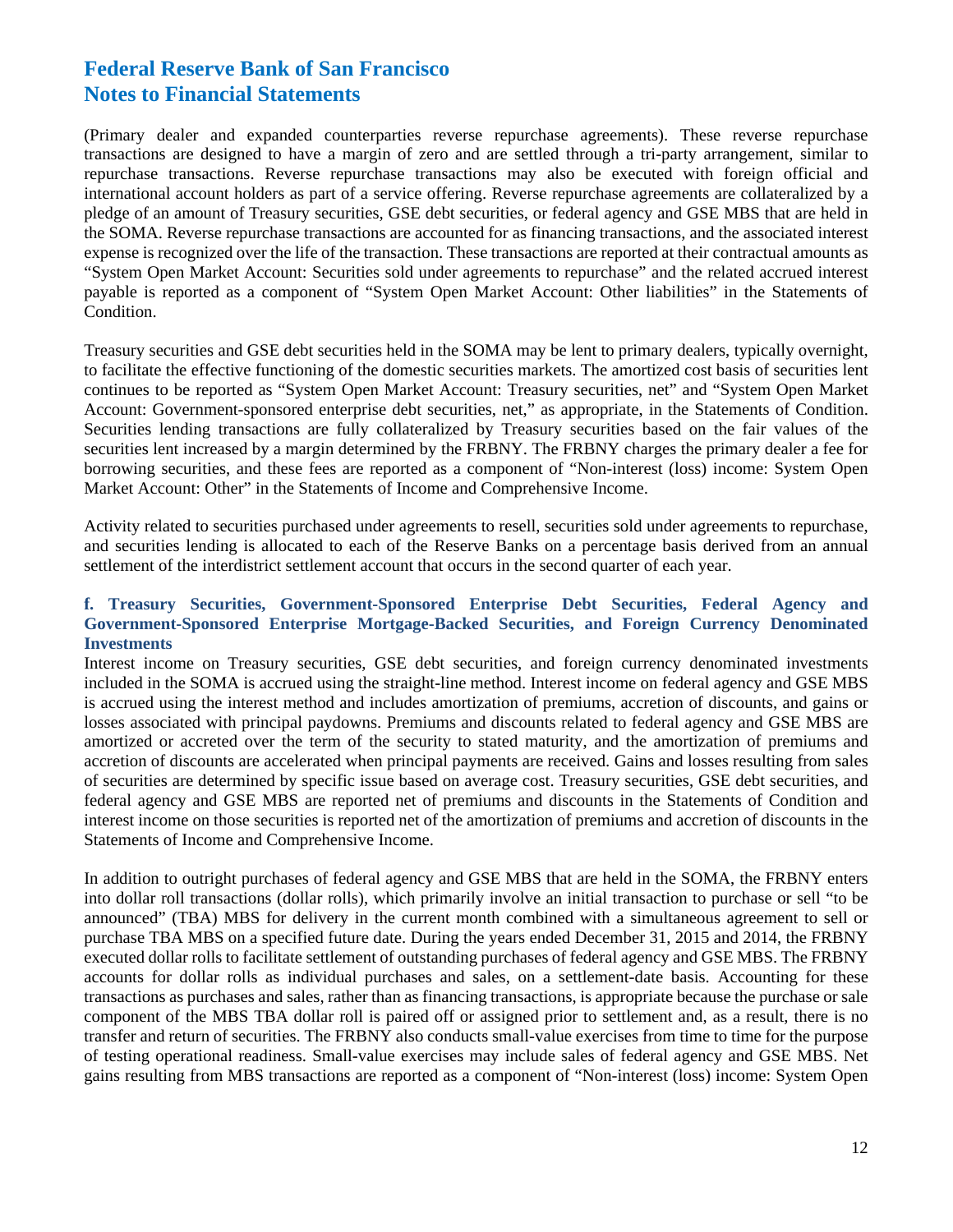Market Account: Federal agency and government-sponsored enterprise mortgage-backed securities gains, net" in the Statements of Income and Comprehensive Income.

Foreign currency denominated investments, which can include foreign currency deposits, securities purchased under agreements to resell, and government debt instruments, are revalued daily at current foreign currency market exchange rates in order to report these assets in U.S. dollars. Foreign currency translation gains and losses that result from the daily revaluation of foreign currency denominated investments are reported as "Non-interest (loss) income: System Open Market Account: Foreign currency translation losses, net" in the Statements of Income and Comprehensive Income.

Because the FRBNY enters into commitments to buy Treasury securities, federal agency and GSE MBS, and foreign government debt instruments and records the related securities on a settlement-date basis in accordance with the FAM, the related outstanding commitments are not reflected in the Statements of Condition.

Activity related to Treasury securities, GSE debt securities, and federal agency and GSE MBS, including the premiums, discounts, and realized gains and losses, is allocated to each Reserve Bank on a percentage basis derived from an annual settlement of the interdistrict settlement account that occurs in the second quarter of each year. Activity related to foreign currency denominated investments, including the premiums, discounts, and realized and unrealized gains and losses, is allocated in the first quarter of each year to each Reserve Bank based on the ratio of each Reserve Bank's capital and surplus to the Reserve Banks' aggregate capital and surplus at the preceding December 31.

#### **g. Central Bank Liquidity Swaps**

Central bank liquidity swaps, which are transacted between the FRBNY and a foreign central bank, can be structured as either U.S. dollar or foreign currency liquidity swap arrangements.

Central bank liquidity swaps activity, including the related income and expense, is allocated in the first quarter of each year to each Reserve Bank based on the ratio of each Reserve Bank's capital and surplus to the Reserve Banks' aggregate capital and surplus at the preceding December 31. The foreign currency amounts associated with these central bank liquidity swap arrangements are revalued daily at current foreign currency market exchange rates.

#### *U.S. dollar liquidity swaps*

At the initiation of each U.S. dollar liquidity swap transaction, the foreign central bank transfers a specified amount of its currency to a restricted account for the FRBNY in exchange for U.S. dollars at the prevailing market exchange rate. Concurrent with this transaction, the FRBNY and the foreign central bank agree to a second transaction that obligates the foreign central bank to return the U.S. dollars and the FRBNY to return the foreign currency on a specified future date at the same exchange rate as the initial transaction. The Bank's allocated portion of the foreign currency amounts that the FRBNY acquires are reported as "System Open Market Account: Central bank liquidity swaps" in the Statements of Condition. Because the swap transaction will be unwound at the same U.S. dollar amount and exchange rate that were used in the initial transaction, the recorded value of the foreign currency amounts is not affected by changes in the market exchange rate.

The foreign central bank compensates the FRBNY based on the amount outstanding and the rate under the swap agreement. The Bank's allocated portion of the amount of compensation received during the term of the swap transaction is reported as "Interest income: System Open Market Account: Central bank liquidity swaps" in the Statements of Income and Comprehensive Income.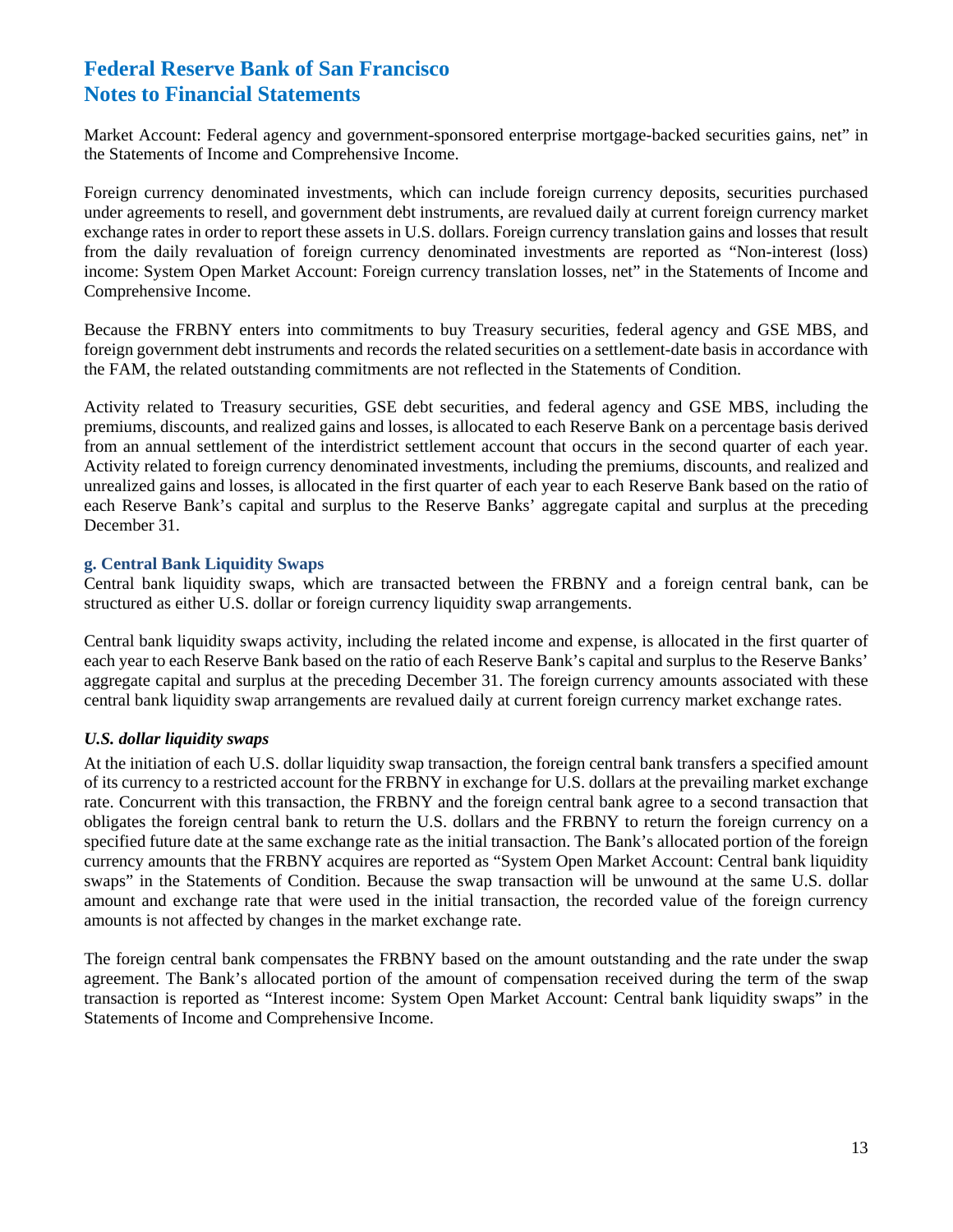#### *Foreign currency liquidity swaps*

Foreign currency liquidity swap transactions involve the transfer by the FRBNY*,* at the prevailing market exchange rate, of a specified amount of U.S. dollars to an account for the foreign central bank in exchange for its currency. The foreign currency amounts that the FRBNY receives are recorded as a liability.

#### **h. Bank Premises, Equipment, and Software**

Bank premises and equipment are stated at cost less accumulated depreciation. Depreciation is calculated on a straight-line basis over the estimated useful lives of the assets, which range from 2 to 50 years. Major alterations, renovations, and improvements are capitalized at cost as additions to the asset accounts and are depreciated over the remaining useful life of the asset or, if appropriate, over the unique useful life of the alteration, renovation, or improvement. Maintenance, repairs, and minor replacements are charged to operating expense in the year incurred. Reserve Banks may transfer assets to other Reserve Banks or may lease property of other Reserve Banks.

Costs incurred to acquire software are capitalized based on the purchase price. Costs incurred during the application development stage to develop internal-use software are capitalized based on the cost of direct services and materials associated with designing, coding, installing, and testing the software. Capitalized software costs are amortized on a straight-line basis over the estimated useful lives of the software applications, which generally range from two to five years. Maintenance costs and minor replacements related to software are charged to operating expense in the year incurred. Leased assets that meet the criteria of ASC 840, *Leases* are capitalized and amortized over the shorter of the useful life of the asset or the term of the lease.

Capitalized assets, including software, buildings, leasehold improvements, furniture, and equipment, are impaired and an adjustment is recorded when events or changes in circumstances indicate that the carrying amount of assets or asset groups is not recoverable and significantly exceeds the assets' fair value.

#### **i. Interdistrict Settlement Account**

Each Reserve Bank aggregates the payments due to or from other Reserve Banks. These payments result from transactions between the Reserve Banks and transactions that involve depository institution accounts held by other Reserve Banks, such as Fedwire funds and securities transfers and check and ACH transactions. The cumulative net amount due to or from the other Reserve Banks is reflected in the "Interdistrict settlement account" in the Statements of Condition.

An annual settlement of the interdistrict settlement account occurs in the second quarter of each year. As a result of the annual settlement, the balance in each Bank's interdistrict settlement account is adjusted by an amount equal to the average balance in the account during the previous twelve-month period ended March 31. An equal and offsetting adjustment is made to each Bank's allocated portion of SOMA assets and liabilities.

#### **j. Federal Reserve Notes**

Federal Reserve notes are the circulating currency of the United States. These notes, which are identified as issued to a specific Reserve Bank, must be fully collateralized. All of the Bank's assets are eligible to be pledged as collateral. The collateral value is equal to the book value of the collateral tendered with the exception of securities, for which the collateral value is equal to the par value of the securities tendered. The par value of securities sold under agreements to repurchase is deducted from the eligible collateral value.

The Board of Governors may, at any time, call upon a Reserve Bank for additional security to adequately collateralize outstanding Federal Reserve notes. To satisfy the obligation to provide sufficient collateral for outstanding Federal Reserve notes, the Reserve Banks have entered into an agreement that provides for certain assets of the Reserve Banks to be jointly pledged as collateral for the Federal Reserve notes issued to all Reserve Banks. In the event that this collateral is insufficient, the Federal Reserve Act provides that Federal Reserve notes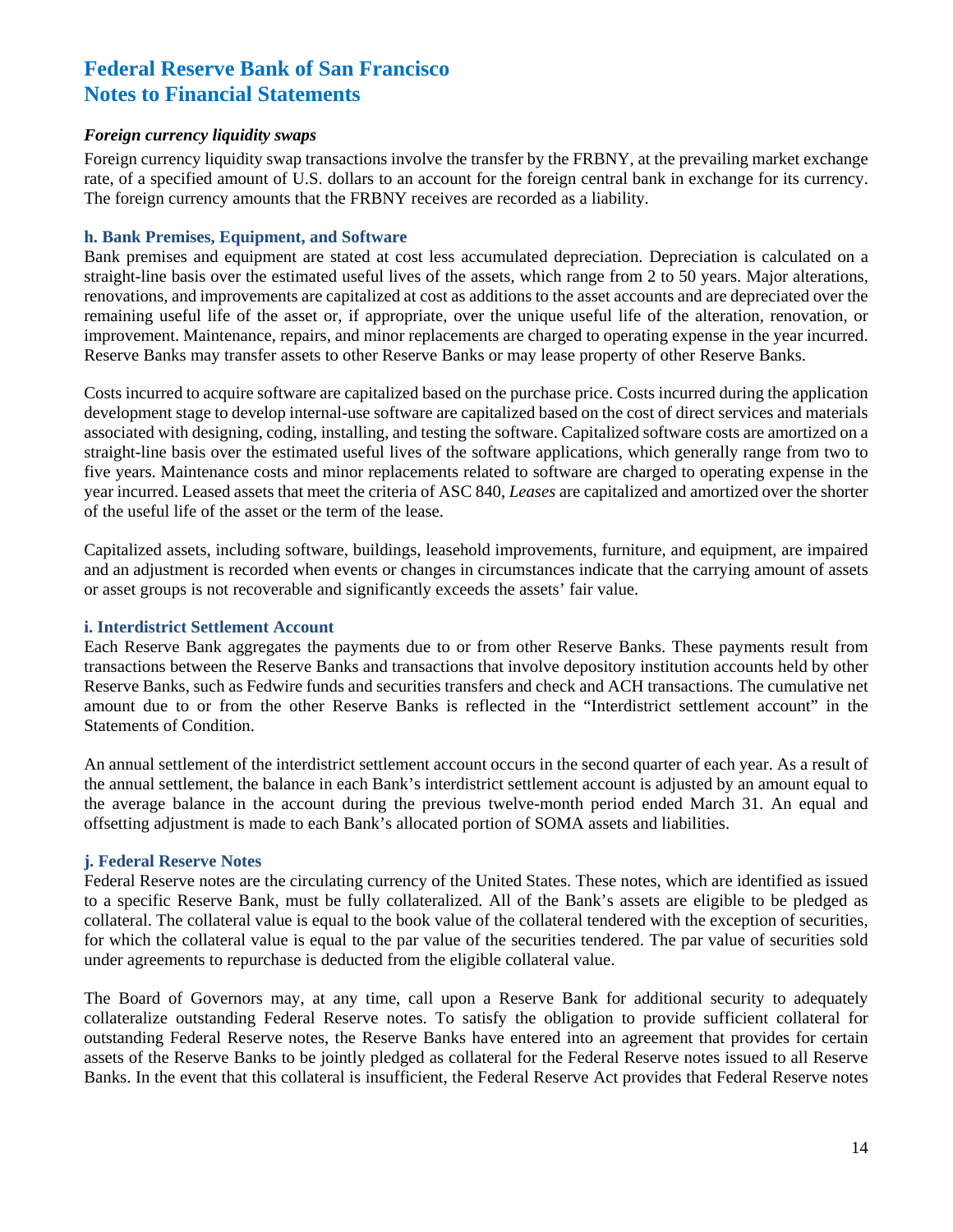become a first and paramount lien on all the assets of the Reserve Banks. Finally, Federal Reserve notes are obligations of the United States government.

"Federal Reserve notes outstanding, net" in the Statements of Condition represents the Bank's Federal Reserve notes outstanding, reduced by the Bank's currency holdings of \$22,417 million and \$25,477 million at December 31, 2015 and 2014, respectively.

At December 31, 2015 and 2014, all Federal Reserve notes outstanding, reduced by the Reserve Bank's currency holdings, were fully collateralized. At December 31, 2015, all gold certificates, all special drawing rights certificates, and \$1,363 billion of domestic securities held in the SOMA were pledged as collateral. At December 31, 2015, no investments denominated in foreign currencies were pledged as collateral.

#### **k. Deposits**

#### *Depository Institutions*

Depository institutions' deposits represent the reserve and service-related balances in the accounts that depository institutions hold at the Bank. Required reserve balances are those that a depository institution must hold to satisfy its reserve requirement. Reserve requirements are the amount of funds that a depository institution must hold in reserve against specified deposit liabilities. Excess reserves are those held by the depository institutions in excess of their required reserve balances. The interest rates paid on required reserve balances and excess balances are determined by the Board of Governors, based on an FOMC-established target range for the federal funds rate. Interest expense on depository institutions' deposits is accrued daily at the appropriate rate. Interest payable is reported as a component of "Interest payable to depository institutions" in the Statements of Condition.

The Term Deposit Facility (TDF) consists of deposits with specific maturities held by eligible institutions at the Reserve Banks. The Reserve Banks pay interest on these deposits at interest rates determined by auction. Interest expense on depository institutions' deposits is accrued daily at the appropriate rate. Interest payable is reported as a component of "Interest payable to depository institutions" in the Statements of Condition. There were no deposits held by the Bank under the TDF at December 31, 2015 and 2014.

#### *Other*

Other deposits include the Bank's allocated portion of foreign central bank and foreign government deposits held at the FRBNY.

#### **l. Capital Paid-in**

The Federal Reserve Act requires that each member bank subscribe to the capital stock of the Reserve Bank in an amount equal to 6 percent of the capital and surplus of the member bank. These shares are nonvoting, with a par value of \$100, and may not be transferred or hypothecated. As a member bank's capital and surplus changes, its holdings of Reserve Bank stock must be adjusted. Currently, only one-half of the subscription is paid in, and the remainder is subject to call. A member bank is liable for Reserve Bank liabilities up to twice the par value of stock subscribed by it.

By law, each Reserve Bank is required to pay each member bank an annual dividend of 6 percent on the paid-in capital stock. This cumulative dividend is paid semiannually.

The *Fixing America's Surface Transportation Act* (FAST Act), which was enacted on December 4, 2015, amended section 7 of the Federal Reserve Act related to Reserve Bank surplus and the payment of dividends to member banks. The FAST Act changed the dividend rate for member banks with more than \$10 billion of consolidated assets, effective January 1, 2016, to the smaller of 6 percent or the rate equal to the high yield of the 10-year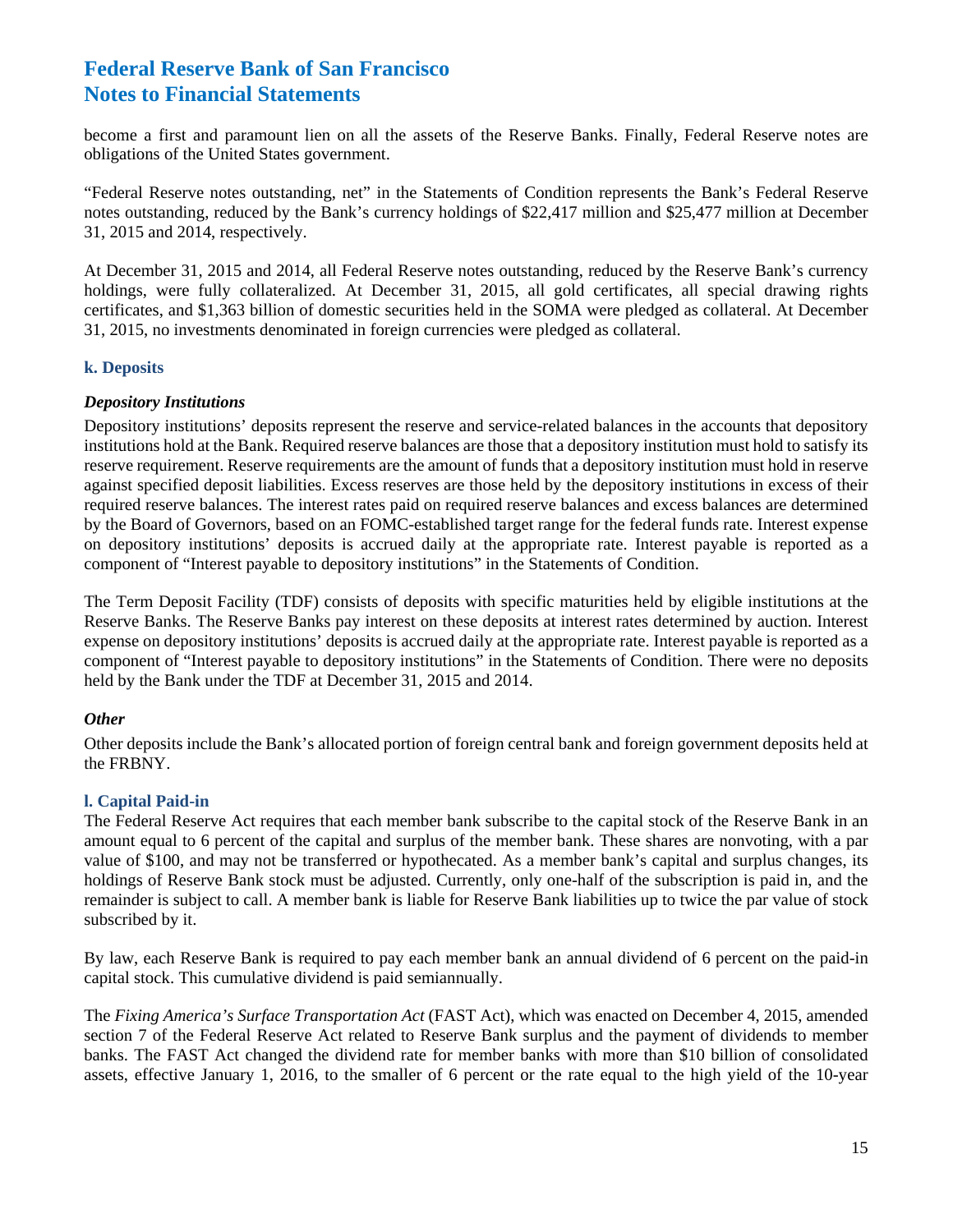Treasury note auctioned at the last auction held prior to the payment of the dividend. The FAST Act did not change the 6 percent dividend rate for member banks with \$10 billion or less of total consolidated assets. The provisions of the FAST Act related to dividend payments did not affect the amounts reported by the Bank for the year ended December 31, 2015, but are expected to reduce the amount of dividend payments made to member banks in future years.

#### **m. Surplus**

Before the enactment of the FAST Act, the Board of Governors required the Reserve Banks to maintain a surplus equal to the amount of capital paid-in. On a daily basis, surplus was adjusted to equate the balance to capital paid-in. Effective December 4, 2015, the FAST Act limits aggregate Reserve Bank surplus to \$10 billion. Reserve Bank surplus is allocated among the Reserve Banks based on the ratio of each Bank's capital paid-in to total Reserve Bank capital paid-in as of December 31 of each year.

Accumulated other comprehensive income is reported as a component of "Surplus" in the Statements of Condition and the Statements of Changes in Capital. Additional information regarding the classifications of accumulated other comprehensive income is provided in Notes 9 and 10.

#### **n. Earnings Remittances to the Treasury**

Before the enactment of the FAST Act, the Board of Governors required the Reserve Banks to transfer excess earnings to the Treasury as interest on Federal Reserve notes after providing for the costs of operations, payment of dividends, and reservation of an amount necessary to equate surplus with capital paid-in. The Federal Reserve Act, as amended by the FAST Act effective December 4, 2015, now requires that any amounts of the surplus funds of the Reserve Banks that exceed, or would exceed, the aggregate limitation of \$10 billion shall be transferred to the Board of Governors for transfer to the Treasury. The Bank remits excess earnings to the Treasury after providing for the cost of operations, payment of dividends, and reservation of an amount necessary to maintain surplus at the Bank's allocated portion of the \$10 billion aggregate surplus limitation. Remittances to the Treasury are made on a weekly basis. The amount of the remittances to the Treasury that were required under the Board of Governor's policy is reported as "Earnings remittances to the Treasury: Interest on Federal Reserve notes" in the Statements of Income and Comprehensive Income. The amount of the remittances to the Treasury that are required by the FAST Act is reported as "Earnings remittances to the Treasury: Required by the Federal Reserve Act, as amended by the FAST Act" in the Statements of Income and Comprehensive Income. The amount due to the Treasury is reported as "Accrued remittances to the Treasury" in the Statements of Condition. See Note 12 for additional information on earnings remittances to the Treasury.

Under the previous Board of Governor's policy, if earnings during the year were not sufficient to provide for the costs of operations, payment of dividends, and equating surplus and capital paid-in, remittances to the Treasury were suspended, and under the FAST Act, if earnings during the year are not sufficient to provide for the costs of operations, payment of dividends, and maintaining surplus at an amount equal to the Bank's allocated portion of the \$10 billion aggregate surplus limitation, remittances to the Treasury are suspended. A deferred asset is recorded that represents the amount of net earnings a Reserve Bank will need to realize before remittances to the Treasury resume. This deferred asset is periodically reviewed for impairment.

#### **o. Income and Costs Related to Treasury Services**

When directed by the Secretary of the Treasury, the Bank is required by the Federal Reserve Act to serve as fiscal agent and depositary of the United States Government. By statute, the Treasury has appropriations to pay for these services. During the years ended December 31, 2015 and 2014, the Bank was reimbursed for all services provided to the Treasury as its fiscal agent.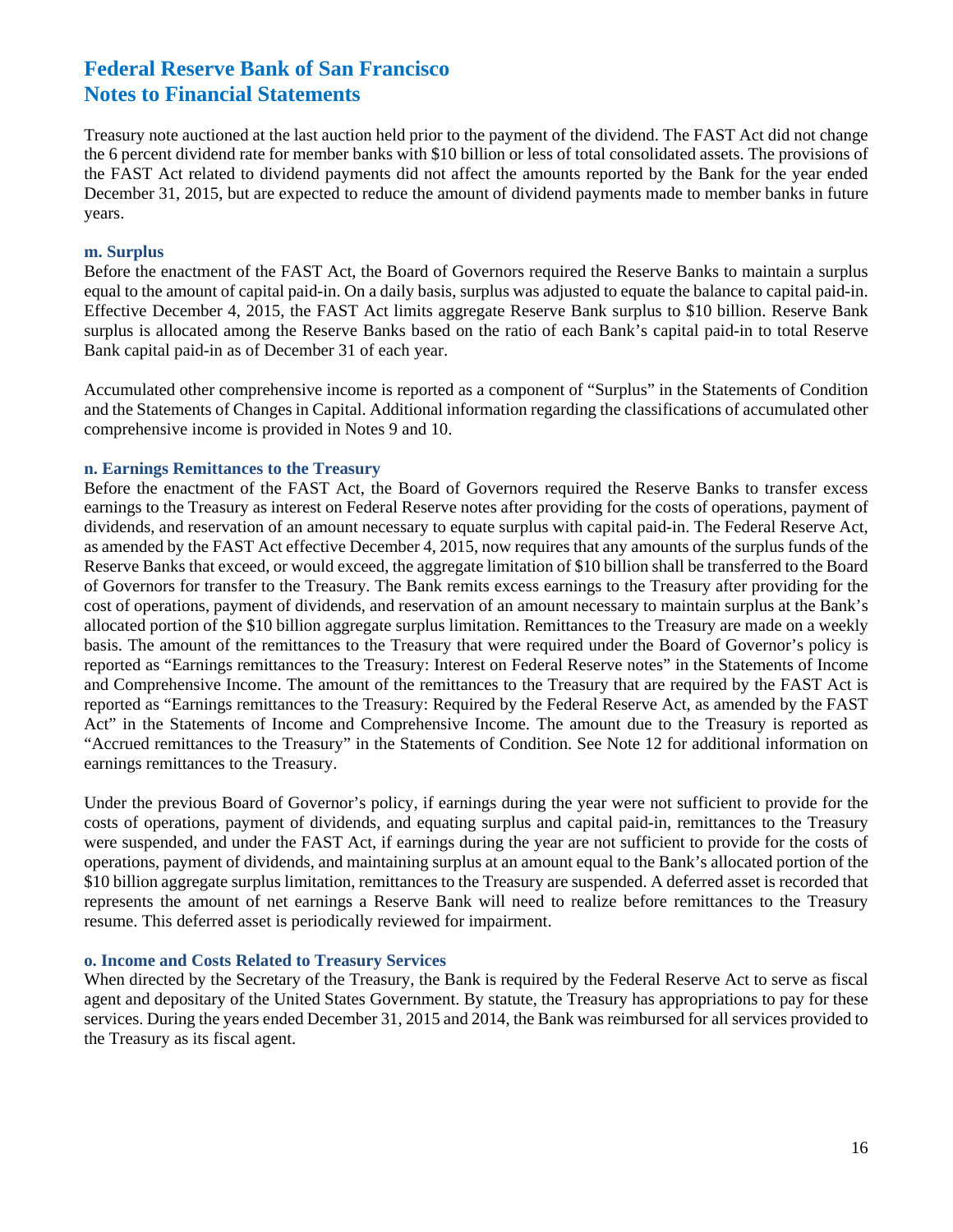#### **p. Compensation Received for Service Costs Provided**

The Federal Reserve Bank of Atlanta (FRBA) has overall responsibility for managing the Reserve Banks' provision of check and ACH services to depository institutions, the FRBNY has overall responsibility for managing the Reserve Banks' provision of Fedwire funds and securities services, and the Federal Reserve Bank of Chicago has overall responsibility for managing the Reserve Banks' provision of electronic access services to depository institutions. The Reserve Bank that has overall responsibility for managing these services recognizes the related total System revenue in its Statements of Income and Comprehensive Income. The Bank is compensated for costs incurred to provide these services by the Reserve Banks responsible for managing these services and reports this compensation as "Non-interest (loss) income: Compensation received for service costs provided" in its Statements of Income and Comprehensive Income.

#### **q. Assessments**

The Board of Governors assesses the Reserve Banks to fund its operations and the operations of the Bureau. These assessments are allocated to each Reserve Bank based on each Reserve Bank's capital and surplus balances. The Board of Governors also assesses each Reserve Bank for expenses related to producing, issuing, and retiring Federal Reserve notes based on each Reserve Bank's share of the number of notes comprising the System's net liability for Federal Reserve notes on December 31 of the prior year.

The Dodd-Frank Act requires that, after the transfer of its responsibilities to the Bureau on July 21, 2011, the Board of Governors fund the Bureau in an amount not to exceed a fixed percentage of the total operating expenses of the System as reported in the Board of Governor's 2009 annual report, which totaled \$4.98 billion. After 2013, the amount will be adjusted annually in accordance with the provisions of the Dodd-Frank Act. The percentage of total operating expenses of the System for the years ended December 31, 2015 and 2014 was 12.42 percent (\$618.7 million) and 12.22 percent (\$608.4 million), respectively. The Bank's assessment for Bureau funding is reported as "Assessments: Bureau of Consumer Financial Protection" in the Statements of Income and Comprehensive Income.

#### **r. Taxes**

The Reserve Banks are exempt from federal, state, and local taxes, except for taxes on real property. The Bank's real property taxes were \$4 million for each of the years ended December 31, 2015 and 2014, respectively, and are reported as a component of "Operating expenses: Occupancy" in the Statements of Income and Comprehensive Income.

#### **s. Restructuring Charges**

The Reserve Banks recognize restructuring charges for exit or disposal costs incurred as part of the closure of business activities in a particular location, the relocation of business activities from one location to another, or a fundamental reorganization that affects the nature of operations. Restructuring charges may include costs associated with employee separations, contract terminations, and asset impairments. Expenses are recognized in the period in which the Bank commits to a formalized restructuring plan or executes the specific actions contemplated in the plan and all criteria for financial statement recognition have been met.

In 2014, the Treasury announced plans to consolidate the provision of substantially all fiscal agent services for the U.S. Treasury at the Federal Reserve Bank of Cleveland, the Federal Reserve Bank of Kansas City, the FRBNY, and the Federal Reserve Bank of St. Louis. The implementation plan associated with this consolidation is expected to be completed in 2018.

The Bank had no significant restructuring activities in 2015 and 2014.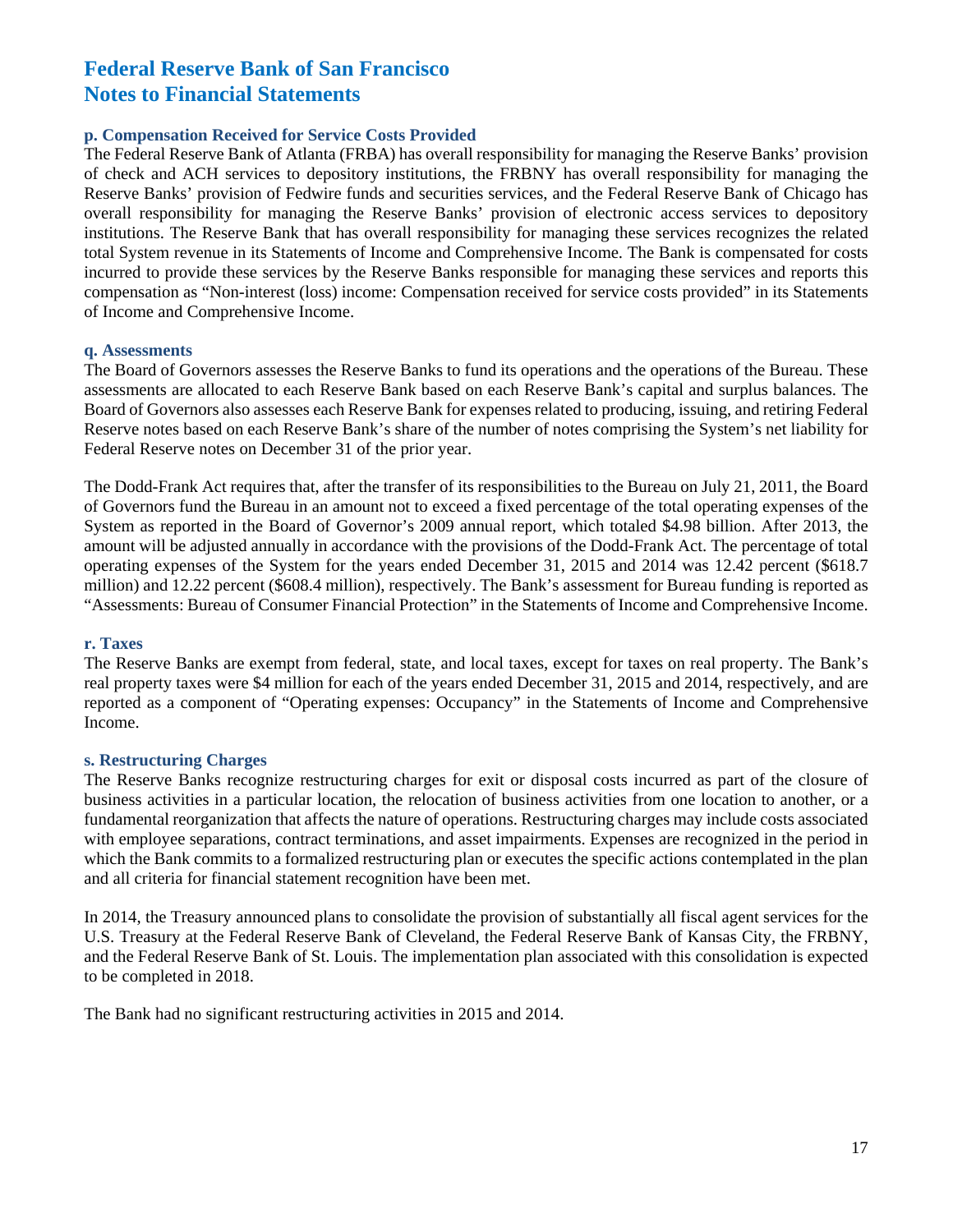#### **t. Recently Issued Accounting Standards**

In April 2014, the Financial Accounting Standards Board (FASB) issued Accounting Standards Update (ASU) 2014-08, *Presentation of Financial Statements (Topic 205) and Property, Plant, and Equipment (Topic 360): Reporting Discontinued Operations and Disclosures of Disposals of Components of an Entity*. This update changes the requirements for reporting discontinued operations, which may include a component of an entity or a group of components of an entity, or a business or nonprofit activity. This update is effective for the Bank for the year ended December 31, 2015, and did not have a material effect on the Bank's financial statements.

In May 2014, the FASB issued ASU 2014-09, *Revenue from Contracts with Customers (Topic 606)*. This update was issued to create common revenue recognition guidance for U.S. GAAP and International Financial Reporting Standards. The guidance is applicable to all contracts for the transfer of goods or services regardless of industry or type of transaction. This update requires recognition of revenue in a manner that reflects the consideration that the entity expects to receive in return for the transfer of goods or services to customers. In August 2015, the FASB issued ASU 2015-14, *Revenue from Contracts with Customers (Topic 606): Deferral of the Effective Date, which* delayed the required effective date of this accounting by one year. This revenue recognition accounting guidance is effective for the Bank for the year ending December 31, 2019, although the Bank may elect to adopt guidance earlier. The Bank is continuing to evaluate the effect of this new guidance on the Bank's financial statements.

In June 2014, the FASB issued ASU 2014-11, *Transfer and Servicing (Topic 860): Repurchase-to-Maturity Transactions, Repurchase Financings, and Disclosures*. This update requires certain changes in the accounting for repurchase-to-maturity transactions and repurchase financing transactions. Additionally, this update provides guidance for the disclosures for certain transfers of financial assets accounted for as sales, where the transferor retains substantially all of the exposure to economic return on the transferred financial asset; and repurchase agreements, securities lending transactions, and repurchase-to-maturity transactions that are accounted for as secured borrowings. This update is effective for the Bank for the year ended December 31, 2015. The update did not have any effect on the Bank's accounting for these transactions. The relevant required disclosures have been included in the Note 3e and Note 5 to the Bank's financial statements.

In April 2015, the FASB issued ASU 2015-05, *Intangibles - Goodwill and Other - Internal Use Software (Subtopic 350-40)*. The amendments in this update provide guidance to customers about whether a cloud computing arrangement includes a software license. If a cloud computing arrangement includes a software license, then the customer should account for the software license element of the arrangement consistent with the acquisition of other software licenses. If a cloud computing arrangement does not include a software license, the customer should account for the arrangement as a service contract. Consequently, all software licenses within the scope of subtopic 350-40 will be accounted for consistent with other licenses of intangible assets. This update is effective for the Bank for the year ending December 31, 2016, and is not expected to have a material effect on the Bank's financial statements.

In July 2015, the FASB issued ASU 2015-12*, Plan Accounting: Defined Benefit Pension Plans (Topic 960), Defined Contribution Pension Plans (Topic 962), Health and Welfare Benefit Plans (Topic 965): (Part I) Fully Benefit-Responsive Investment Contracts, (Part II) Plan Investment Disclosures, (Part III) Measurement Date Practical Expedient (consensuses of the FASB Emerging Issues Task Force)*. Previously, plans were required to disclose (1) individual investments representing 5 percent or more of net assets available for benefits and (2) net appreciation or depreciation for investments by general type. The amendments in Part II of this update (1) eliminate the required disclosure related to individual investments and (2) removes the requirement to disaggregate net appreciation or depreciation for investments by general type. This update is effective for the Bank for the year ending December 31, 2016, and is not expected to have a material effect on the Bank's financial statements.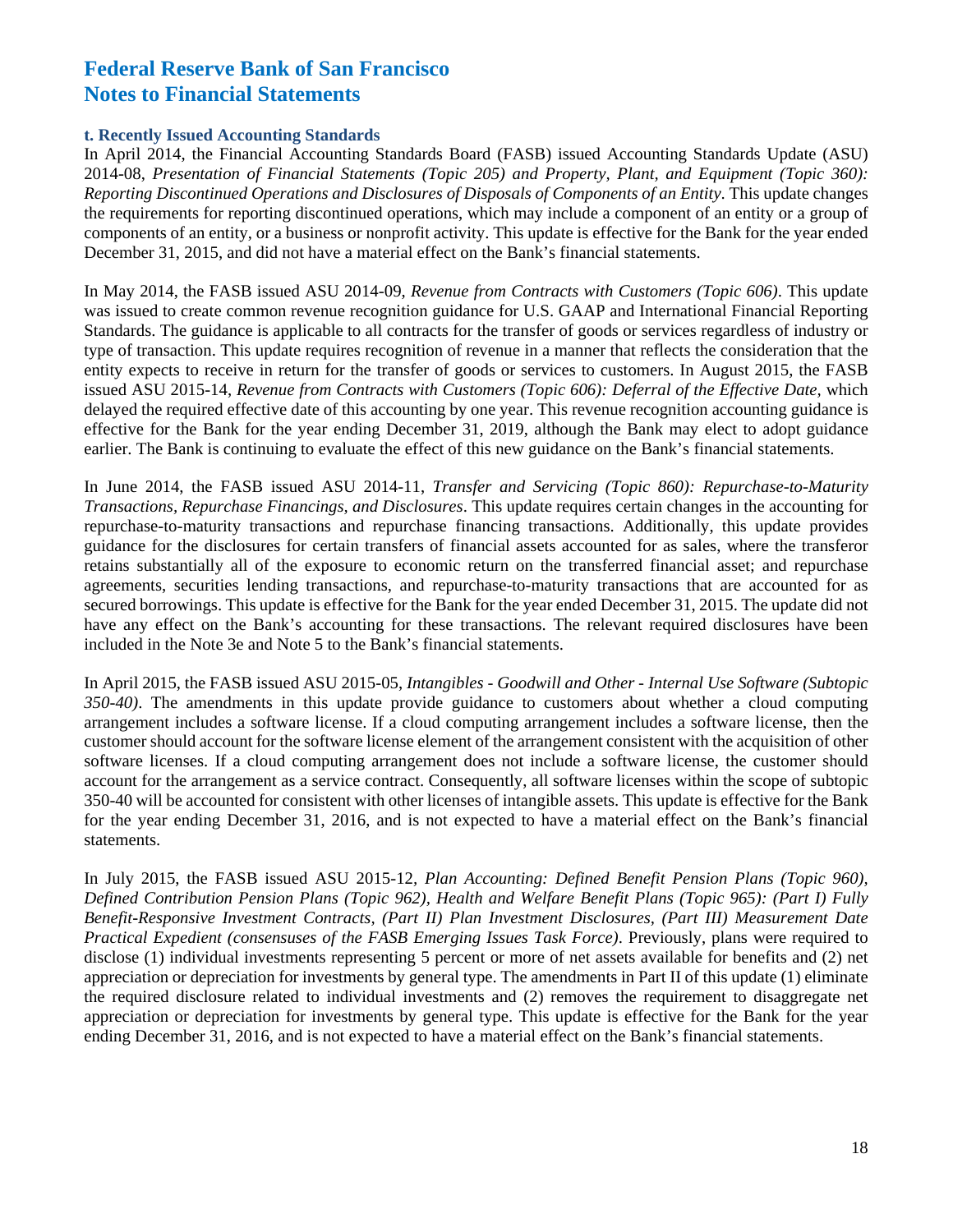In January 2016, the FASB issued ASU 2016-01, *Financial Instruments – Overall (Subtopic 825-10): Recognition and Measurement of Financial Assets and Financial Liabilities.* The amendments in this update eliminate the requirement to disclose methods and significant assumptions used to estimate the fair value for financial instruments measured at amortized cost on the balance sheet. This update is effective for the Bank for the year ending December 31, 2019. The Bank is continuing to evaluate the effect of this new guidance on the Bank's financial statements.

In February 2016, the FASB issued ASU 2016-02, Leases (Topic 842). This update revises the model to assess how a lease should be classified and provides guidance for lessees, requiring lessees to present right-of-use assets and lease liabilities on the balance sheet. The update is effective for the Bank for the year ended December 31, 2020, although earlier adoption is permitted. The Bank is continuing to evaluate the effect of this new guidance on its financial statements.

#### **(4) LOANS**

#### **Loans to Depository Institutions**

The Bank offers primary, secondary, and seasonal loans to eligible borrowers (depository institutions that maintain reservable transaction accounts or nonpersonal time deposits and have established discount window borrowing privileges). Each program has its own interest rate and interest is accrued using the applicable interest rate established at least every 14 days by the Bank's board of directors, subject to review and determination by the Board of Governors. Primary and secondary loans are extended on a short-term basis, typically overnight, whereas seasonal loans may be extended for a period of up to nine months.

Primary, secondary, and seasonal loans are collateralized to the satisfaction of the Bank to reduce credit risk. Assets eligible to collateralize these loans include consumer, business, and real estate loans; Treasury securities; GSE debt securities; foreign sovereign debt; municipal, corporate, and state and local government obligations; asset-backed securities; corporate bonds; commercial paper; and bank-issued assets, such as certificates of deposit, bank notes, and deposit notes. Collateral is assigned a lending value that is deemed appropriate by the Bank, which is typically fair value reduced by a margin. Loans to depository institutions are monitored daily to ensure that borrowers continue to meet eligibility requirements for these programs. If a borrower no longer qualifies for these programs, the Bank will generally request full repayment of the outstanding loan or, for primary or seasonal loans, may convert the loan to a secondary credit loan. Collateral levels are reviewed daily against outstanding obligations, and borrowers that no longer have sufficient collateral to support outstanding loans are required to provide additional collateral or to make partial or full repayment.

Loans to depository institutions were \$8 million as of December 31, 2014 with a remaining maturity within 15 days. The Bank had no loans outstanding as of December 31, 2015.

At December 31, 2015 and 2014, the Bank did not have any loans that were impaired, restructured, past due, or on non-accrual status, and no allowance for loan losses was required. There were no impaired loans during the years ended December 31, 2015 and 2014. Interest income attributable to loans to depository institutions was immaterial during the years ended December 31, 2015 and 2014.

#### **(5) SYSTEM OPEN MARKET ACCOUNT**

#### **a. Domestic Securities Holdings**

The FRBNY conducts domestic open market operations and, on behalf of the Reserve Banks, holds the resulting securities in the SOMA.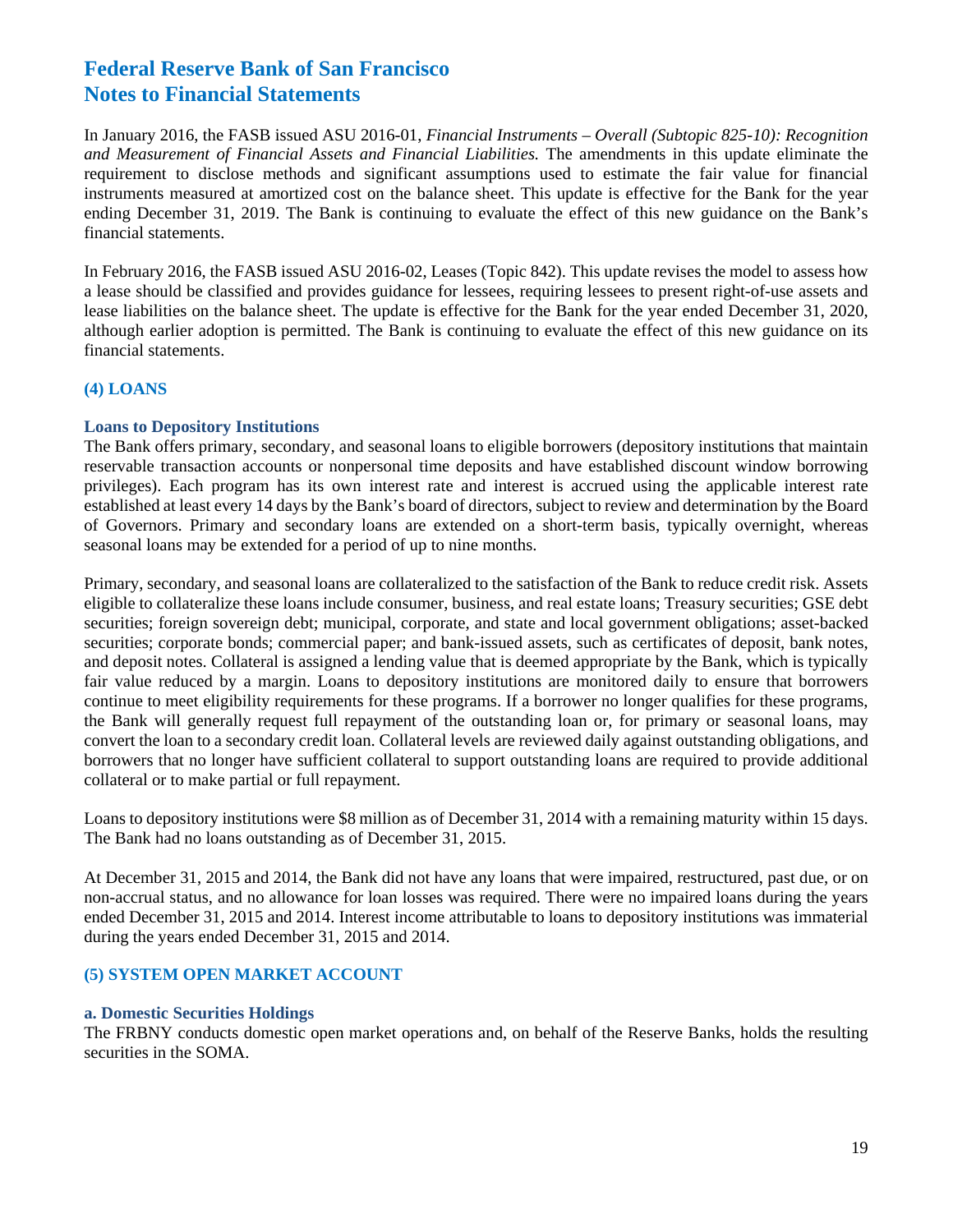During the year ended December 31, 2014, the FRBNY continued the purchase of Treasury securities and federal agency and GSE MBS under the large-scale asset purchase programs as directed by the FOMC, although at a reduced pace than previous years. In October 2014, the FOMC concluded its asset purchase program while maintaining its existing policy of reinvesting principal payments from its holdings of GSE debt securities and federal agency and GSE MBS and of rolling over maturing Treasury securities at auction. During the year ended December 31, 2015, the FRBNY continued the reinvestments.

The Bank's allocated share of activity related to domestic open market operations was 11.593 percent and 10.607 percent at December 31, 2015 and 2014, respectively.

The Bank's allocated share of Treasury securities, GSE debt securities, and federal agency and GSE MBS, net, excluding accrued interest, held in the SOMA at December 31 was as follows (in millions):

|                                  |              |         |                         | 2015 |                         |                        |                                |  |  |
|----------------------------------|--------------|---------|-------------------------|------|-------------------------|------------------------|--------------------------------|--|--|
|                                  |              | Par     | Unamortized<br>premiums |      | Unaccreted<br>discounts |                        | <b>Total amortized</b><br>cost |  |  |
| Treasury securities              |              |         |                         |      |                         |                        |                                |  |  |
| <b>Notes</b>                     | \$           | 189,520 | \$<br>2,427             | \$   | (751)                   | $\mathbb{S}$           | 191,196                        |  |  |
| <b>Bonds</b>                     |              | 95,849  | 13,218                  |      | (1,084)                 |                        | 107,983                        |  |  |
| <b>Total Treasury securities</b> | $\mathbb{S}$ | 285,369 | \$<br>15,645            | \$   | (1,835)                 | $\mathcal{S}$          | 299,179                        |  |  |
| GSE debt securities              |              | 3,819   | \$<br>93                | \$   |                         |                        | 3,912                          |  |  |
| Federal agency and GSEMBS        | \$           | 202,584 | \$<br>6,229             | \$   | (86)                    | \$                     | 208,727                        |  |  |
|                                  |              |         |                         | 2014 |                         |                        |                                |  |  |
|                                  |              |         | Unamortized             |      | Unaccreted              | <b>Total amortized</b> |                                |  |  |
|                                  |              | Par     | premiums                |      | discounts               |                        | cost                           |  |  |
| Treasury securities              |              |         |                         |      |                         |                        |                                |  |  |
| <b>Notes</b>                     | \$           | 173,421 | \$<br>2,935             | \$   | (819)                   | $\mathbb{S}$           | 175,537                        |  |  |
| <b>Bonds</b>                     |              | 87,659  | 13,218                  |      | (1,028)                 |                        | 99,849                         |  |  |
| <b>Total Treasury securities</b> | $\mathbb{S}$ | 261,080 | \$<br>16,153            | \$   | (1,847)                 | \$                     | 275,386                        |  |  |
| <b>GSE</b> debt securities       |              | 4,103   | 139                     | \$   |                         |                        | 4,242                          |  |  |
| Federal agency and GSE MBS       | \$           | 184,228 | \$<br>5,646             | \$   | (104)                   | \$                     | 189,770                        |  |  |

The FRBNY enters into transactions for the purchase of securities under agreements to resell and transactions to sell securities under agreements to repurchase as part of its monetary policy activities. Prior to December 17, 2015, these operations were for the purpose of further assessing the appropriate structure of such operations in supporting the implementation of monetary policy during normalization. From December 17, 2015 these operations have been undertaken as necessary to maintain the federal funds rate in a target range. In addition, transactions to sell securities under agreements to repurchase are entered into as part of a service offering to foreign official and international account holders.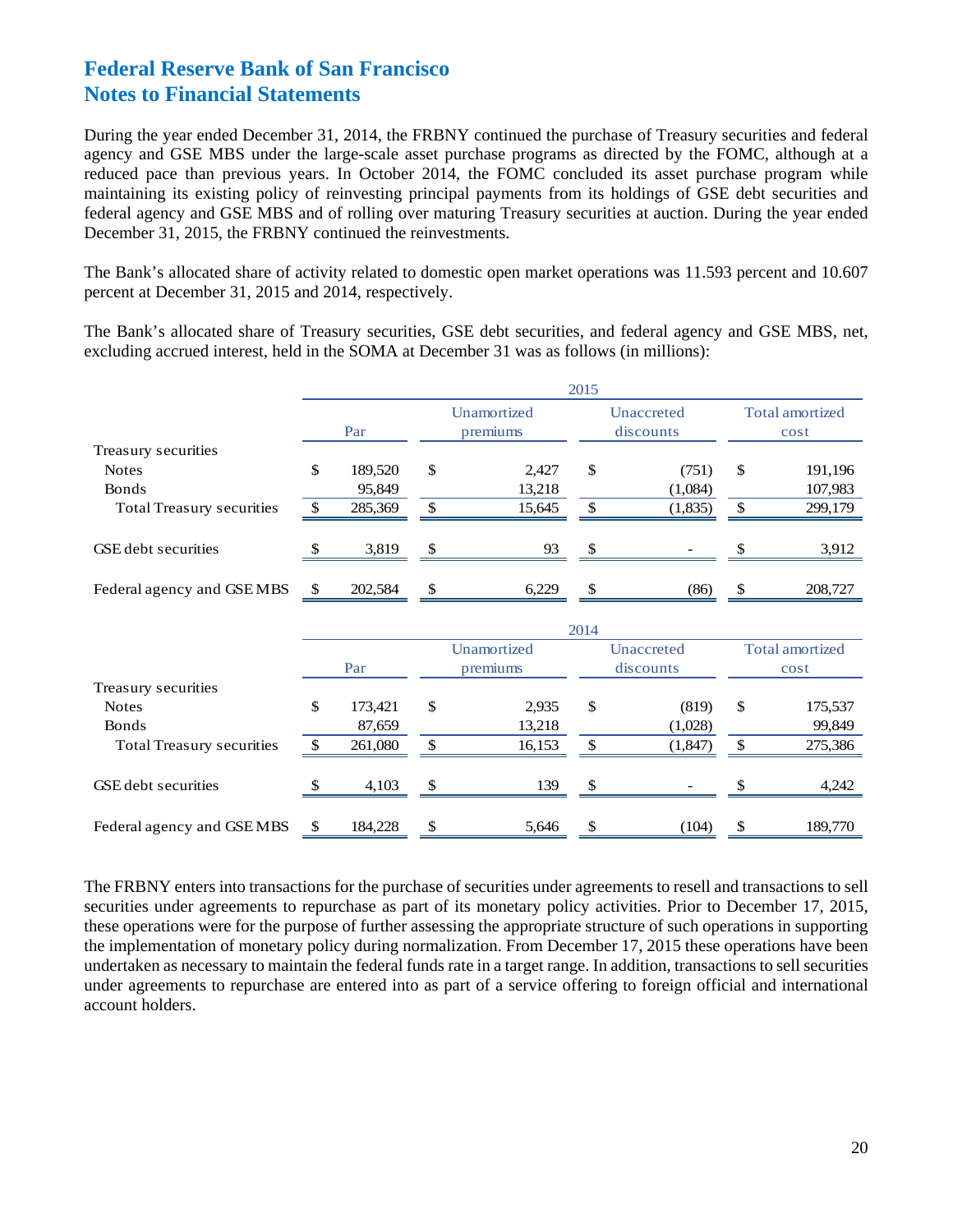There were no material transactions related to securities purchased under agreements to resell during the years ended December 31, 2015 and 2014. Financial information related to securities sold under agreements to repurchase for the years ended December 31 was as follows (in millions):

|                                                                            | Allocated to the Bank |              |        |    | <b>Total SOMA</b> |    |         |  |  |
|----------------------------------------------------------------------------|-----------------------|--------------|--------|----|-------------------|----|---------|--|--|
|                                                                            | 2015                  |              | 2014   |    | 2015              |    | 2014    |  |  |
| Primary dealers and expanded counterparties:                               |                       |              |        |    |                   |    |         |  |  |
| Contract amount outstanding, end of year                                   | \$<br>55,020          | $\mathbb{S}$ | 42,079 | \$ | 474,592           | \$ | 396,705 |  |  |
| Average daily amount outstanding, during the year                          | 14,149                |              | 13,651 |    | 125,656           |    | 130,281 |  |  |
| Maximum balance outstanding, during the year                               | 55,020                |              | 42,079 |    | 474,592           |    | 396,705 |  |  |
| Securities pledged (par value), end of year                                | 50,773                |              | 38,741 |    | 437,961           |    | 365,235 |  |  |
| Securities pledged (fair value), end of year                               | 55,116                |              | 42,274 |    | 475,422           |    | 398,540 |  |  |
| Foreign official and international accounts:                               |                       |              |        |    |                   |    |         |  |  |
| Contract amount outstanding, end of year                                   | \$<br>27,569          | $\mathbb{S}$ | 12,000 | \$ | 237,809           | \$ | 113,132 |  |  |
| Average daily amount outstanding, during the year                          | 17,944                |              | 10,726 |    | 157,929           |    | 102,968 |  |  |
| Maximum balance outstanding, during the year                               | 27,569                |              | 12,965 |    | 237,809           |    | 122,232 |  |  |
| Securities pledged (par value), end of year                                | 26,703                |              | 11,493 |    | 230,333           |    | 108,355 |  |  |
| Securities pledged (fair value), end of year                               | 27,571                |              | 12,000 |    | 237,825           |    | 113,132 |  |  |
| Total contract amount outstanding, end of year                             | 82,589                | \$           | 54,079 | £. | 712,401           | \$ | 509,837 |  |  |
| Supplemental information - interest expense:                               |                       |              |        |    |                   |    |         |  |  |
| Primary dealers and expanded counterparties                                | \$<br>9               | \$           | 7      | \$ | 84                | \$ | 68      |  |  |
| Foreign official and international accounts                                | 19                    |              | 5      |    | 164               |    | 44      |  |  |
| Total interest expense - securities sold under<br>agreements to repurchase | \$<br>28              | \$           | 12     | \$ | 248               | \$ | 112     |  |  |

Securities pledged as collateral, at December 31, 2015 and 2014, consisted solely of Treasury securities. The contract amount outstanding as of December 31, 2015 of securities sold under agreements to repurchase that were transacted with primary dealers and expanded counterparties had a term of one business day and matured on January 4, 2016. The contract amount outstanding as of December 31, 2015 of securities sold under agreements to repurchase that were transacted with foreign official and international accounts had a term of one business day and matured on January 4, 2016.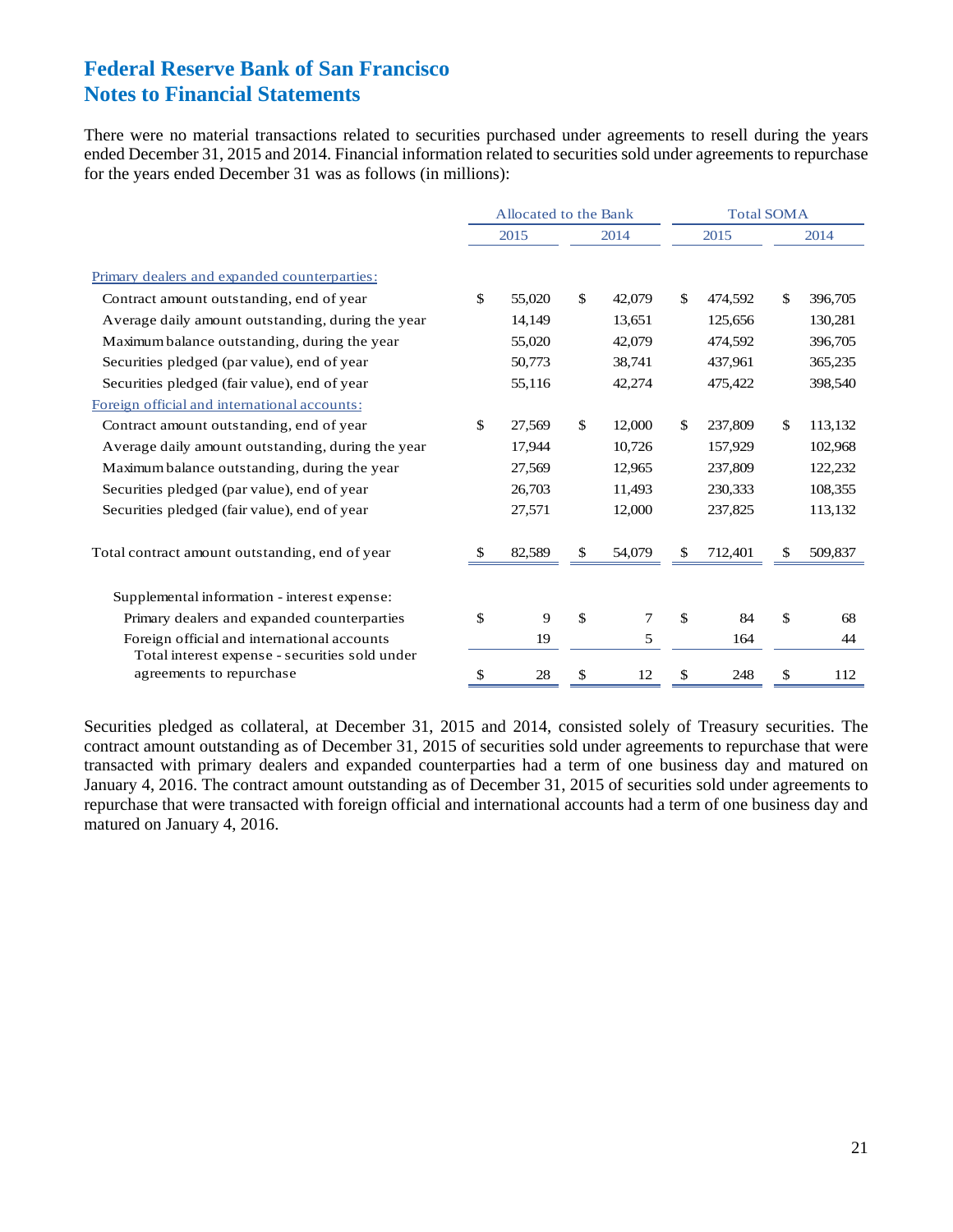The remaining maturity distribution of Treasury securities, GSE debt securities, federal agency and GSE MBS bought outright, and securities sold under agreements to repurchase that were allocated to the Bank at December 31, 2015 and 2014 was as follows (in millions):

|                                                   | Within 15<br>days | 16 days to 90<br>days | 91 days to 1<br>year | Over 1 year<br>Over 5 years<br>Over 10<br>to 10 years<br>to 5 years<br>years |    |        |    |         | Total |         |
|---------------------------------------------------|-------------------|-----------------------|----------------------|------------------------------------------------------------------------------|----|--------|----|---------|-------|---------|
| December 31, 2015:                                |                   |                       |                      |                                                                              |    |        |    |         |       |         |
| Treasury securities                               |                   |                       |                      |                                                                              |    |        |    |         |       |         |
| (par value)                                       | \$                | \$<br>4,477           | \$<br>20,577         | \$<br>129,651                                                                | \$ | 56,716 | \$ | 73,948  | \$    | 285,369 |
| GSE debt securities                               |                   |                       |                      |                                                                              |    |        |    |         |       |         |
| (par value)                                       |                   | 427                   | 1,516                | 1,604                                                                        |    |        |    | 272     |       | 3,819   |
| Federal agency and GSE                            |                   |                       |                      |                                                                              |    |        |    |         |       |         |
| $MBS$ (par value) <sup>1</sup>                    |                   |                       |                      | 54                                                                           |    | 1,045  |    | 201,485 |       | 202,584 |
| Securities sold under<br>agreements to repurchase |                   |                       |                      |                                                                              |    |        |    |         |       |         |
| (contract amount)                                 | 82,589            |                       |                      |                                                                              |    |        |    |         |       | 82,589  |
| December 31, 2014:                                |                   |                       |                      |                                                                              |    |        |    |         |       |         |
| Treasury securities                               |                   |                       |                      |                                                                              |    |        |    |         |       |         |
| (par value)                                       | \$                | \$                    | \$<br>373            | \$<br>118,050                                                                | \$ | 72,831 | \$ | 69,826  | \$    | 261,080 |
| GSE debt securities                               |                   |                       |                      |                                                                              |    |        |    |         |       |         |
| (par value)                                       | 116               | 75                    | 417                  | 3,246                                                                        |    |        |    | 249     |       | 4,103   |
| Federal agency and GSE                            |                   |                       |                      |                                                                              |    |        |    |         |       |         |
| $MBS$ (par value) <sup>1</sup>                    |                   |                       |                      | 1                                                                            |    | 685    |    | 183,542 |       | 184,228 |
| Securities sold under<br>agreements to repurchase |                   |                       |                      |                                                                              |    |        |    |         |       |         |
| (contract amount)                                 | 54,079            |                       |                      |                                                                              |    |        |    |         |       | 54,079  |

<sup>1</sup>The par amount shown for federal agency and GSE MBS is the remaining principal balance of the securities.

Federal agency and GSE MBS are reported at stated maturity in the table above. The estimated weighted average life of these securities, which differs from the stated maturity primarily because it factors in scheduled payments and prepayment assumptions, was approximately 6.5 and 5.7 years as of December 31, 2015 and 2014, respectively.

The amortized cost and par value of Treasury securities and GSE debt securities that were loaned from the SOMA under securities lending agreements, at December 31 were as follows (in millions):

|                                      | Allocated to the Bank |             | <b>Total SOMA</b> |   |        |
|--------------------------------------|-----------------------|-------------|-------------------|---|--------|
|                                      | 2015                  | 2014        | 2015              |   | 2014   |
| Treasury securities (amortized cost) | \$<br>2.198           | \$<br>1.182 | \$<br>18.960      | S | 11,144 |
| Treasury securities (par value)      | 2,093                 | 1.072       | 18,055            |   | 10,105 |
| GSE debt securities (amortized cost) | 17                    | 67          | 146               |   | 633    |
| GSE debt securities (par value)      | 16                    | 65          | 137               |   | 616    |

Securities pledged as collateral by the counterparties in the securities lending arrangements at December 31, 2015 and 2014, consisted solely of Treasury securities. The securities lending agreements outstanding as of December 31, 2015 had a term of one business day and matured on January 4, 2016.

The FRBNY enters into commitments to buy and sell Treasury securities and records the related securities on a settlement-date basis. As of December 31, 2015, there were no outstanding commitments.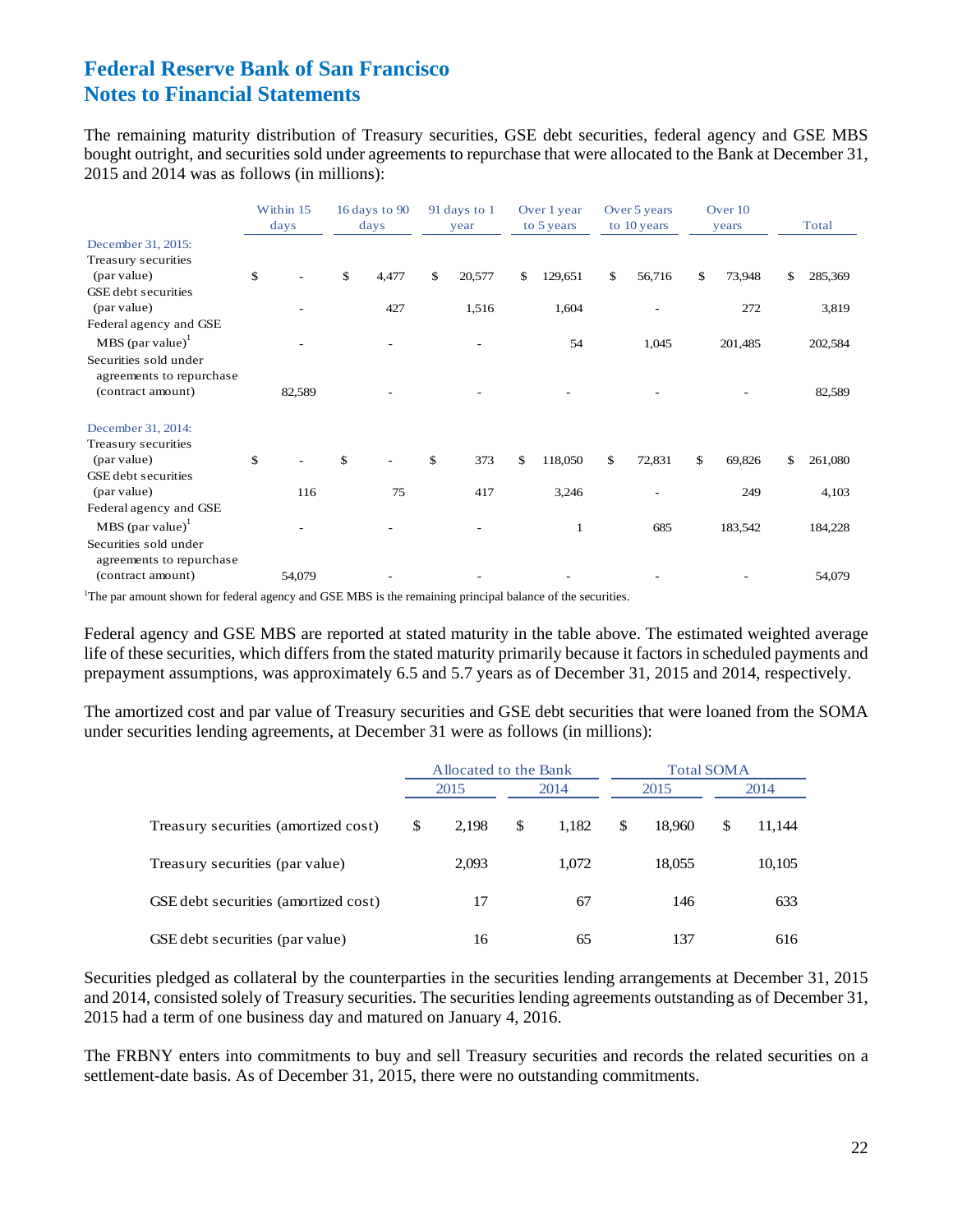The FRBNY enters into commitments to buy and sell federal agency and GSE MBS and records the related securities on a settlement-date basis. As of December 31, 2015, the total purchase price of the federal agency and GSE MBS under outstanding purchase commitments was \$22,187 million, none of which was related to dollar rolls. The total purchase price of outstanding purchase commitments allocated to the Bank was \$2,572 million, none of which was related to dollar rolls. MBS commitments, which had contractual settlement dates extending through *"*January 2016*"*, are principally for the purchase of TBA MBS for which the number and identity of the pools that will be delivered to fulfill the commitment are unknown at the time of the trade. As of December 31, 2015, there were no outstanding sales commitments for federal agency and GSE MBS. These commitments are subject to varying degrees of off-balance-sheet market risk and counterparty credit risk that result from their future settlement. The FRBNY requires the posting of cash collateral for MBS commitments as part of its risk management practices used to mitigate the counterparty credit risk.

Other assets consists primarily of cash and short-term investments related to the federal agency and GSE MBS portfolio. Other liabilities, which are primarily related to federal agency and GSE MBS purchases and sales, includes the FRBNY's obligation to return cash margin posted by counterparties as collateral under commitments to purchase and sell federal agency and GSE MBS. In addition, other liabilities includes obligations that arise from the failure of a seller to deliver MBS to the FRBNY on the settlement date. Although the FRBNY has ownership of and records its investments in the MBS as of the contractual settlement date, it is not obligated to make payment until the securities are delivered, and the amount included in other liabilities represents the FRBNY's obligation to pay for the securities when delivered. The amount of other assets and other liabilities allocated to the Bank and held in the SOMA at December 31 was as follows (in millions):

|                                        |    | Allocated to the Bank       |     | <b>Total SOMA</b> |    |      |    |      |  |
|----------------------------------------|----|-----------------------------|-----|-------------------|----|------|----|------|--|
|                                        |    | 2015                        |     | 2014              |    | 2015 |    | 2014 |  |
| Other assets:                          |    |                             |     |                   |    |      |    |      |  |
| MBS portfolio related cash and short   |    |                             |     |                   |    |      |    |      |  |
| term investments                       | \$ | 2                           | -\$ | 3                 | \$ | 13   | \$ | 28   |  |
| Other                                  |    |                             |     |                   |    |      |    |      |  |
| Total other assets                     | ¢  | $\mathcal{D}_{\mathcal{L}}$ | -\$ | 3                 | \$ | 14   | \$ | 29   |  |
| Other liabilities:                     |    |                             |     |                   |    |      |    |      |  |
| Cash margin                            | \$ | 56                          | \$  | 84                | \$ | 486  | \$ | 793  |  |
| Obligations from MBS transaction fails |    | 2                           |     | 3                 |    | 16   |    | 30   |  |
| Other                                  |    |                             |     |                   |    | 6    |    |      |  |
| Total other liabilities                |    | 59                          | \$  | 88                | \$ | 508  | £. | 830  |  |

Accrued interest receivable on domestic securities holdings was \$25,354 million and \$25,561 million as of December 31, 2015 and 2014, respectively, of which \$2,939 million and \$2,711 million, respectively, was allocated to the Bank. These amounts are reported as a component of "System Open Market Account: Accrued interest receivable" in the Statements of Condition.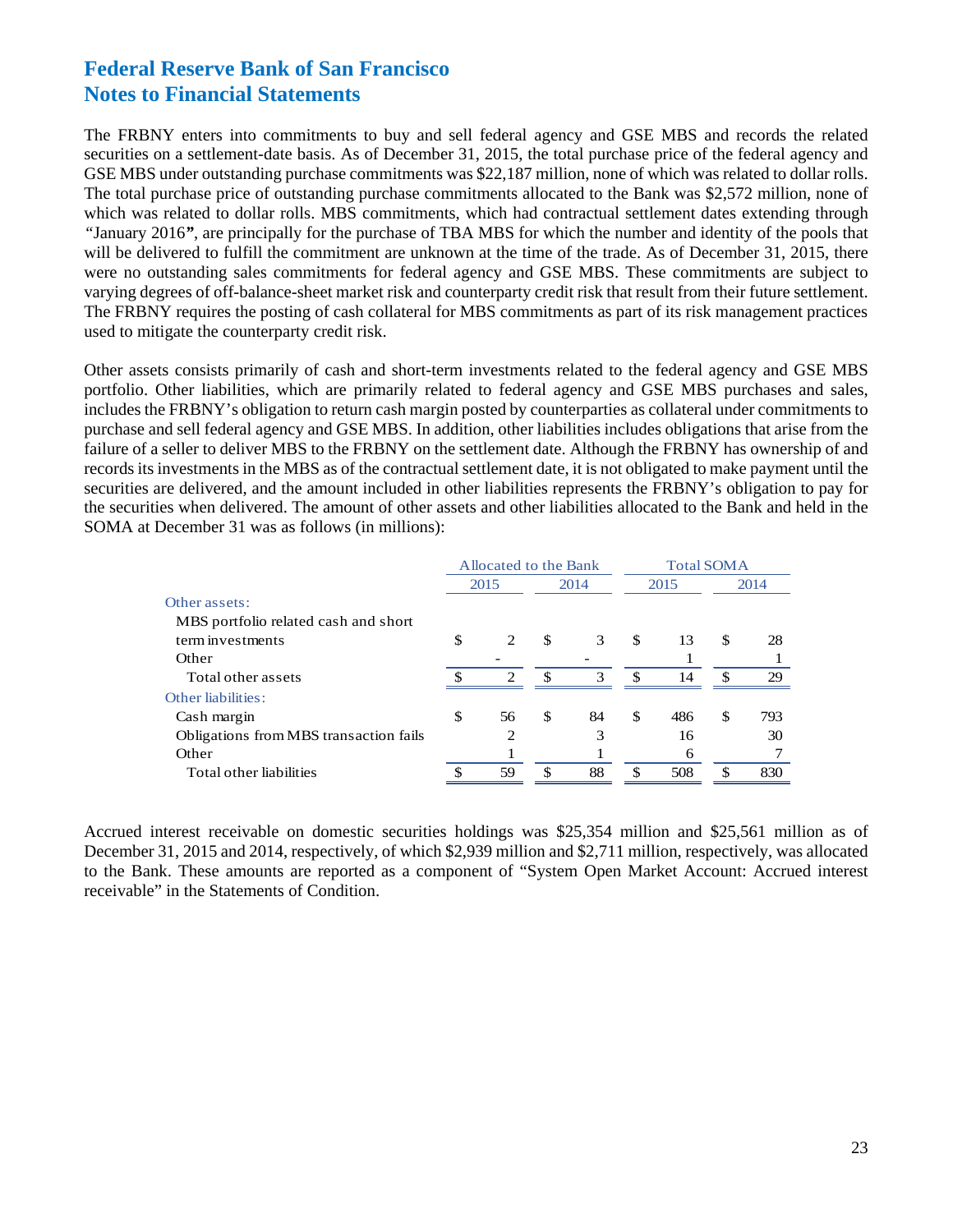Information about transactions related to Treasury securities, GSE debt securities, and federal agency and GSE MBS during the years ended December 31, 2015 and 2014, is summarized as follows (in millions):

|                                                                                                                                                                                                                                          | Allocated to the Bank |                                |              |                                |                                 |                                  |                               |                      |    |                                                 |  |
|------------------------------------------------------------------------------------------------------------------------------------------------------------------------------------------------------------------------------------------|-----------------------|--------------------------------|--------------|--------------------------------|---------------------------------|----------------------------------|-------------------------------|----------------------|----|-------------------------------------------------|--|
|                                                                                                                                                                                                                                          |                       | <b>Notes</b>                   | <b>Bonds</b> |                                | Total<br>Treasury<br>securities |                                  | <b>GSE</b> debt<br>securities |                      |    | Federal<br>agency and<br><b>GSE MBS</b>         |  |
| Balance at December 31, 2013                                                                                                                                                                                                             | \$                    | 147,747                        | \$           | 85,412                         | \$                              | 233,159                          | \$                            | 5,842                | \$ | 151,576                                         |  |
| Purchases <sup>1</sup><br>Sales <sup>1</sup><br>Realized gains, net <sup>2</sup>                                                                                                                                                         |                       | 16,989                         |              | 8,836                          |                                 | 25,825                           |                               |                      |    | 48,350<br>(3)                                   |  |
| Principal payments and maturities<br>Amortization of premiums and accretion of discounts, net                                                                                                                                            |                       | (48)<br>(577)                  |              | (1,055)                        |                                 | (48)<br>(1,632)                  |                               | (1,895)<br>(61)      |    | (21, 364)<br>(754)                              |  |
| Inflation adjustment on inflation-indexed securities<br>Annual reallocation adjustment <sup>3</sup>                                                                                                                                      |                       | 53<br>11,373                   |              | 139<br>6,517                   |                                 | 192<br>17,890                    |                               | 356                  |    | 11,965                                          |  |
| Balance at December 31, 2014                                                                                                                                                                                                             | \$                    | 175,537                        | \$           | 99,849                         |                                 | \$275,386                        | \$                            | 4,242                | \$ | 189,770                                         |  |
| Purchases<br>Sales <sup>1</sup>                                                                                                                                                                                                          |                       | 317                            |              | 88                             |                                 | 405                              |                               |                      |    | 40,459<br>(49)                                  |  |
| Realized gains, net <sup>2</sup><br>Principal payments and maturities<br>Amortization of premiums and accretion of discounts, net<br>Inflation adjustment on inflation-indexed securities<br>Annual reallocation adjustment <sup>3</sup> |                       | (345)<br>(620)<br>10<br>16,297 |              | (63)<br>(1,160)<br>28<br>9,241 |                                 | (408)<br>(1,780)<br>38<br>25,538 |                               | (637)<br>(58)<br>365 |    | $\overline{c}$<br>(37,748)<br>(1,328)<br>17,621 |  |
| Balance at December 31, 2015                                                                                                                                                                                                             |                       | 191,196                        | \$           | 107,983                        | \$                              | 299,179                          | \$                            | 3,912                | \$ | 208,727                                         |  |
| Year-ended December 31, 2014<br>Supplemental information - par value of transactions:<br>Purchases <sup>4</sup><br><b>Sales</b>                                                                                                          | $\mathbf S$           | 17,208                         | \$           | 8,605                          |                                 | 25,813                           | \$                            |                      | \$ | 46.713<br>(3)                                   |  |
| Year-ended December 31, 2015<br>Supplemental information - par value of transactions:<br>Purchases <sup>4</sup><br><b>Sales</b>                                                                                                          | \$                    | 318                            | \$           | 89                             | \$                              | 407                              | \$                            |                      |    | 39,050<br>(46)                                  |  |

<sup>1</sup> Purchases and sales may include payments and receipts related to principal, premiums, discounts, and inflation compensation adjustments to the basis of inflation-indexed securities. The amount reported as sales includes the realized gains and losses on such transactions. Purchases and sales exclude MBS TBA transactions that are settled on a net basis.

<sup>2</sup> Realized gains, net offset the amount of realized gains and losses included in the reported sales amount.

 $3$  Reflects the annual adjustment to the Bank's allocated portion of the related SOMA securities that results from the annual settlement of the interdistrict settlement account, as discussed in Note 3i.

4 Includes inflation compensation.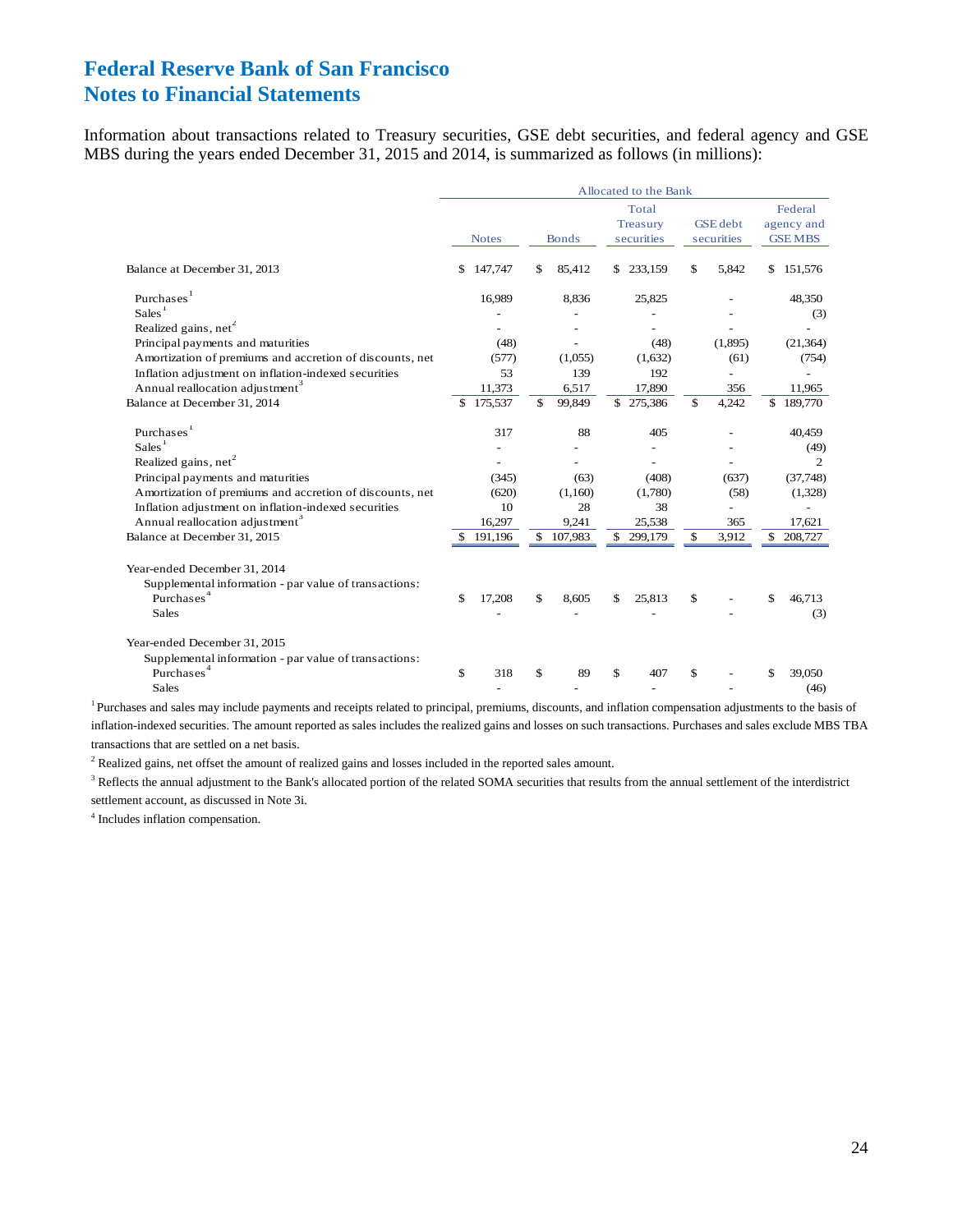|                                                          |             |              |               |           |            | <b>Total SOMA</b> |                 |                       |
|----------------------------------------------------------|-------------|--------------|---------------|-----------|------------|-------------------|-----------------|-----------------------|
|                                                          |             |              |               |           |            | Total<br>Treasury | <b>GSE</b> debt | Federal<br>agency and |
|                                                          |             | <b>Notes</b> | <b>Bonds</b>  |           | securities |                   | securities      | <b>GSE MBS</b>        |
| Balance at December 31, 2013                             | \$          | 1,495,115    | \$            | 864,319   |            | \$2,359,434       | \$<br>59,122    | \$1,533,860           |
| Purchases <sup>1</sup>                                   |             | 165,306      |               | 85,826    |            | 251,132           |                 | 466,384               |
| Sales <sup>1</sup>                                       |             |              |               |           |            |                   |                 | (29)                  |
| Realized gains, net <sup>2</sup>                         |             |              |               |           |            |                   |                 |                       |
| Principal payments and maturities                        |             | (475)        |               |           |            | (475)             | (18, 544)       | (203,933)             |
| Amortization of premiums and accretion of discounts, net |             | (5,545)      |               | (10, 132) |            | (15,677)          | (588)           | (7,199)               |
| Inflation adjustment on inflation-indexed securities     |             | 500          |               | 1,327     |            | 1,827             |                 |                       |
| Balance at December 31, 2014                             |             | \$1,654,901  | $\mathcal{S}$ | 941,340   |            | \$2,596,241       | \$<br>39,990    | \$1,789,083           |
| Purchases <sup>1</sup>                                   |             | 2,736        |               | 761       |            | 3,497             |                 | 356,976               |
| Sales <sup>1</sup>                                       |             |              |               |           |            |                   |                 | (464)                 |
| Realized gains, net <sup>2</sup>                         |             |              |               |           |            |                   |                 | 16                    |
| Principal payments and maturities                        |             | (2,977)      |               | (543)     |            | (3,520)           | (5.733)         | (333, 441)            |
| Amortization of premiums and accretion of discounts, net |             | (5,485)      |               | (10,253)  |            | (15,738)          | (509)           | (11, 721)             |
| Inflation adjustment on inflation-indexed securities     |             | 53           |               | 143       |            | 196               |                 |                       |
| Balance at December 31, 2015                             |             | 1,649,228    | \$            | 931,448   |            | \$2,580,676       | \$<br>33,748    | \$1,800,449           |
| Year-ended December 31, 2014                             |             |              |               |           |            |                   |                 |                       |
| Supplemental information - par value of transactions:    |             |              |               |           |            |                   |                 |                       |
| Purchases <sup>3</sup>                                   | $\mathbf S$ | 167,497      | \$            | 83,739    | \$         | 251,236           | \$              | \$<br>450,633         |
| <b>Sales</b>                                             |             |              |               |           |            |                   |                 | (29)                  |
| Year-ended December 31, 2015                             |             |              |               |           |            |                   |                 |                       |
| Supplemental information - par value of transactions:    |             |              |               |           |            |                   |                 |                       |
| Purchases <sup>3</sup>                                   | \$          | 2,747        | \$            | 766       | \$         | 3,513             | \$              | 344,505               |
| <b>Sales</b>                                             |             |              |               |           |            |                   |                 | (435)                 |

<sup>1</sup> Purchases and sales may include payments and receipts related to principal, premiums, discounts, and inflation compensation adjustments to the basis of inflation-indexed securities. The amount reported as sales includes the realized gains and losses on such transactions. Purchases and sales exclude MBS TBA transactions that are settled on a net basis.

<sup>2</sup> Realized gains, net offset the amount of realized gains and losses included in the reported sales amount.

3 Includes inflation compensation.

#### **b. Foreign Currency Denominated Investments**

The FRBNY conducts foreign currency operations and, on behalf of the Reserve Banks, holds the resulting foreign currency denominated investments in the SOMA.

The FRBNY holds foreign currency deposits with foreign central banks and the Bank for International Settlements and invests in foreign government debt instruments of Germany, France, and Japan. These foreign government debt instruments are backed by the full faith and credit of the issuing foreign governments. In addition, the FRBNY may enter into transactions to purchase Euro-denominated government debt securities under agreements to resell for which the accepted collateral is the debt instruments issued by the governments of Belgium, France, Germany, Italy, the Netherlands, and Spain, which are backed by the full faith and credit of those issuing governments.

At December 31, 2015 and 2014, there were no securities purchased under agreements to resell outstanding and, consequently, no related foreign securities held as collateral.

The Bank's allocated share of activity related to foreign currency operations was 14.685 percent and 14.471 percent at December 31, 2015 and 2014, respectively.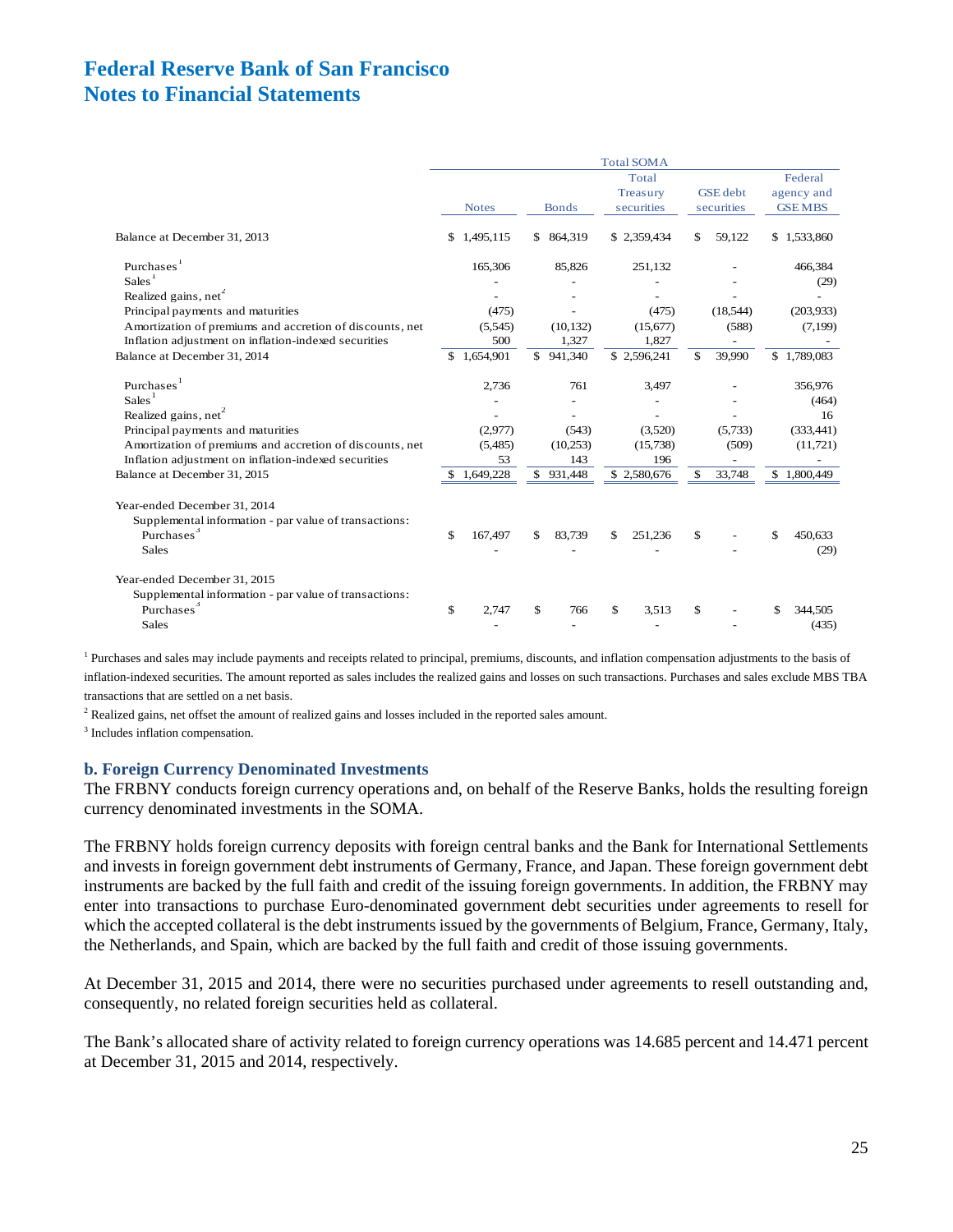Information about foreign currency denominated investments valued at amortized cost and at foreign currency market exchange rates at December 31 was as follows (in millions):

|                                      | Allocated to Bank |       |    |       |    | <b>Total SOMA</b> |      |        |  |
|--------------------------------------|-------------------|-------|----|-------|----|-------------------|------|--------|--|
|                                      | 2015              |       |    | 2014  |    | 2015              | 2014 |        |  |
| Furo:                                |                   |       |    |       |    |                   |      |        |  |
| Foreign currency deposits            | \$                | 913   | \$ | 1.004 | \$ | 6,218             | S    | 6,936  |  |
| German government debt instruments   |                   | 332   |    | 361   |    | 2,261             |      | 2,494  |  |
| French government debt instruments   |                   | 488   |    | 533   |    | 3,325             |      | 3,687  |  |
| Japanese yen:                        |                   |       |    |       |    |                   |      |        |  |
| Foreign currency deposits            |                   | 377   |    | 373   |    | 2,568             |      | 2,576  |  |
| Japanese government debt instruments |                   | 763   |    | 753   |    | 5,195             |      | 5,207  |  |
| Total                                |                   | 2,873 | \$ | 3,024 | \$ | 19,567            | S    | 20,900 |  |

Accrued interest receivable on foreign currency denominated investments was \$64 million and \$83 million as of December 31, 2015 and 2014, respectively, of which \$10 million and \$12 million, respectively, was allocated to the Bank. These amounts are reported as a component of "System Open Market Account: Accrued interest receivable" in the Statements of Condition.

The remaining maturity distribution of foreign currency denominated investments that were allocated to the Bank at December 31, 2015 and 2014, was as follows (in millions):

|                    | Within 15<br>days |               | 16 days to $90$<br>days | 91 days to 1<br>year |     | Over 1 year<br>to 5 years |       |     |    |               | Over 5 years<br>to 10 years |  | Total |
|--------------------|-------------------|---------------|-------------------------|----------------------|-----|---------------------------|-------|-----|----|---------------|-----------------------------|--|-------|
| December 31, 2015: |                   |               |                         |                      |     |                           |       |     |    |               |                             |  |       |
| Euro               | \$<br>314         | <sup>\$</sup> | 652                     | \$                   | 154 | \$                        | 561   | \$  | 52 | S             | 1,733                       |  |       |
| Japanese yen       | 401               |               | 51                      |                      | 236 |                           | 452   |     |    |               | 1,140                       |  |       |
| Total              | 715               | \$            | 703                     | \$                   | 390 | \$                        | 1,013 | \$  | 52 | <sup>\$</sup> | 2,873                       |  |       |
| December 31, 2014: |                   |               |                         |                      |     |                           |       |     |    |               |                             |  |       |
| Euro               | \$<br>526         | <sup>\$</sup> | 406                     | \$                   | 238 | \$                        | 728   | \$  |    | \$            | 1,898                       |  |       |
| Japanese yen       | 398               |               | 57                      |                      | 223 |                           | 448   |     |    |               | 1,126                       |  |       |
| Total              | 924               | \$            | 463                     | \$                   | 461 | \$                        | 1,176 | \$. |    | \$            | 3,024                       |  |       |

There were no foreign exchange contracts related to foreign currency operations outstanding as of December 31, 2015.

The FRBNY enters into commitments to buy foreign government debt instruments and records the related securities on a settlement-date basis. As of December 31, 2015, there were no outstanding commitments to purchase foreign government debt instruments. During 2015, there were purchases and maturities of foreign government debt instruments of \$3,288 million and \$3,155 million, respectively, of which \$482 million and \$462 million, respectively, were allocated to the Bank. There were no sales of foreign government debt instruments in 2015.

In connection with its foreign currency activities, the FRBNY may enter into transactions that are subject to varying degrees of off-balance-sheet market risk and counterparty credit risk that result from their future settlement. The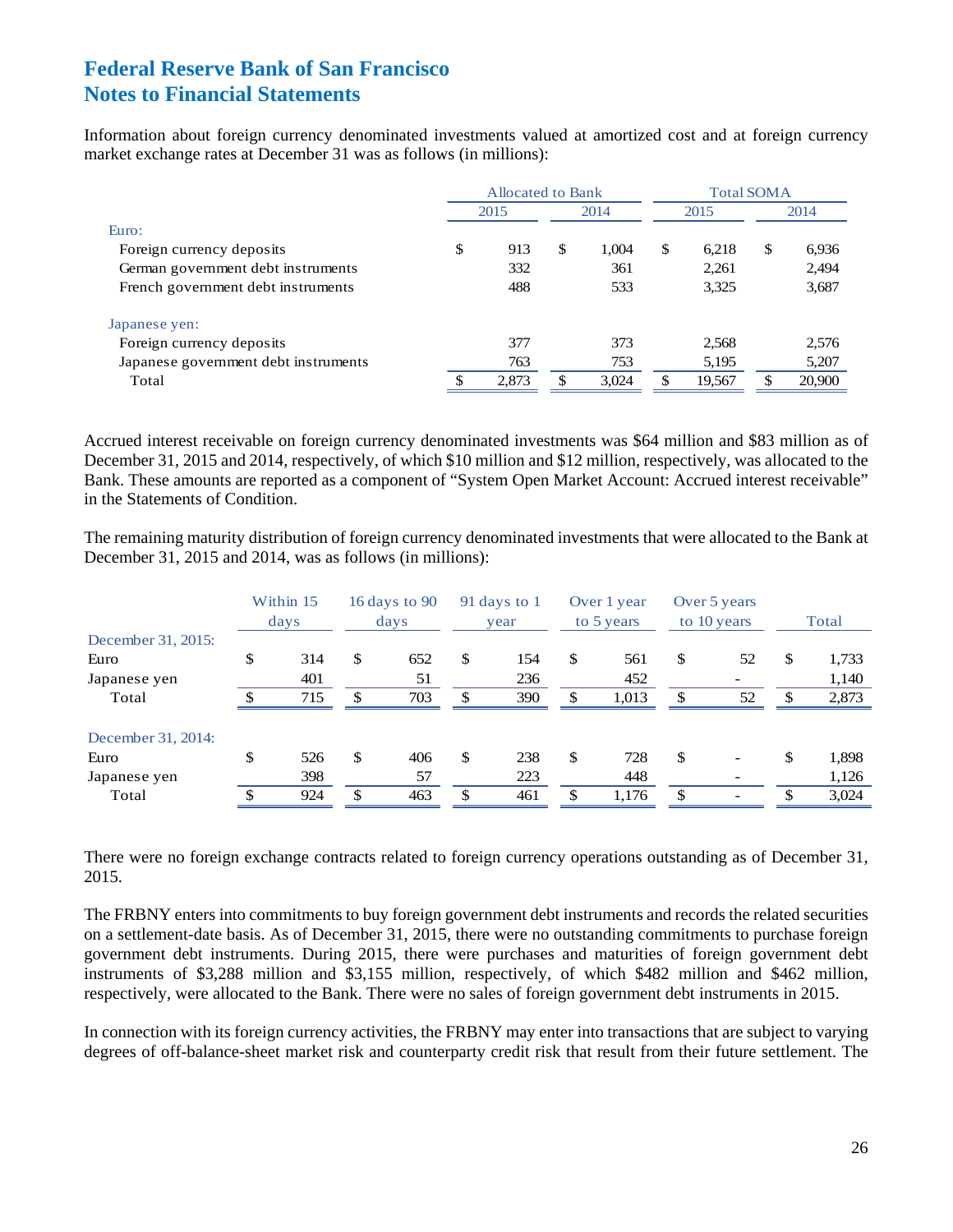FRBNY controls these risks by obtaining credit approvals, establishing transaction limits, receiving collateral in some cases, and performing monitoring procedures.

Foreign currency working balances held and foreign exchange contracts executed by the Bank to facilitate international payments and currency transactions made on behalf of foreign central banks and U.S. official institution customers were not material as of December 31, 2015 and 2014.

#### **c. Central Bank Liquidity Swaps**

#### *U.S. Dollar Liquidity Swaps*

The Bank's allocated share of U.S. dollar liquidity swaps was 14.685 percent and 14.471 percent at December 31, 2015 and 2014, respectively.

The total foreign currency held under U.S. dollar liquidity swaps in the SOMA at December 31, 2015 and 2014, was \$997 million and \$1,528 million, respectively, of which \$146 million and \$221 million, respectively, was allocated to the Bank.

The remaining maturity distribution of U.S. dollar liquidity swaps that were allocated to the Bank at December 31 was as follows (in millions):

|              | 2015      |    | 2014      |
|--------------|-----------|----|-----------|
|              | Within 15 |    | Within 15 |
|              | days      |    | days      |
| Euro         | \$<br>136 | \$ |           |
| Japanese yen | 10        |    | 221       |
| Total        | 146       |    | 22.1      |

#### *Foreign Currency Liquidity Swaps*

At December 31, 2015 and 2014, there was no balance outstanding related to foreign currency liquidity swaps.

#### **d. Fair Value of SOMA Assets and Liabilities**

The fair value amounts below are presented solely for informational purposes and are not intended to comply with the fair value disclosures required by FASB Accounting Standards Codification (ASC) Topic 820 (ASC 820), *Fair Value Measurement*. Although the fair value of SOMA security holdings can be substantially greater than or less than the recorded value at any point in time, these unrealized gains or losses have no effect on the ability of the Reserve Banks, as the central bank, to meet their financial obligations and responsibilities. Because SOMA securities are recorded at amortized cost, cumulative unrealized gains (losses) are not recognized in the Statements of Condition and the changes in cumulative unrealized gains (losses) are not recognized in the Statements of Income and Comprehensive Income.

The fair value of the Treasury securities, GSE debt securities, federal agency and GSE MBS, and foreign government debt instruments held in the SOMA is subject to market risk, arising from movements in market variables such as interest rates and credit risk. The fair value of federal agency and GSE MBS is also affected by the expected rate of prepayments of mortgage loans underlying the securities. The fair value of foreign government debt instruments is also affected by currency risk. Based on evaluations performed as of December 31, 2015 and 2014, there are no credit impairments of SOMA securities holdings.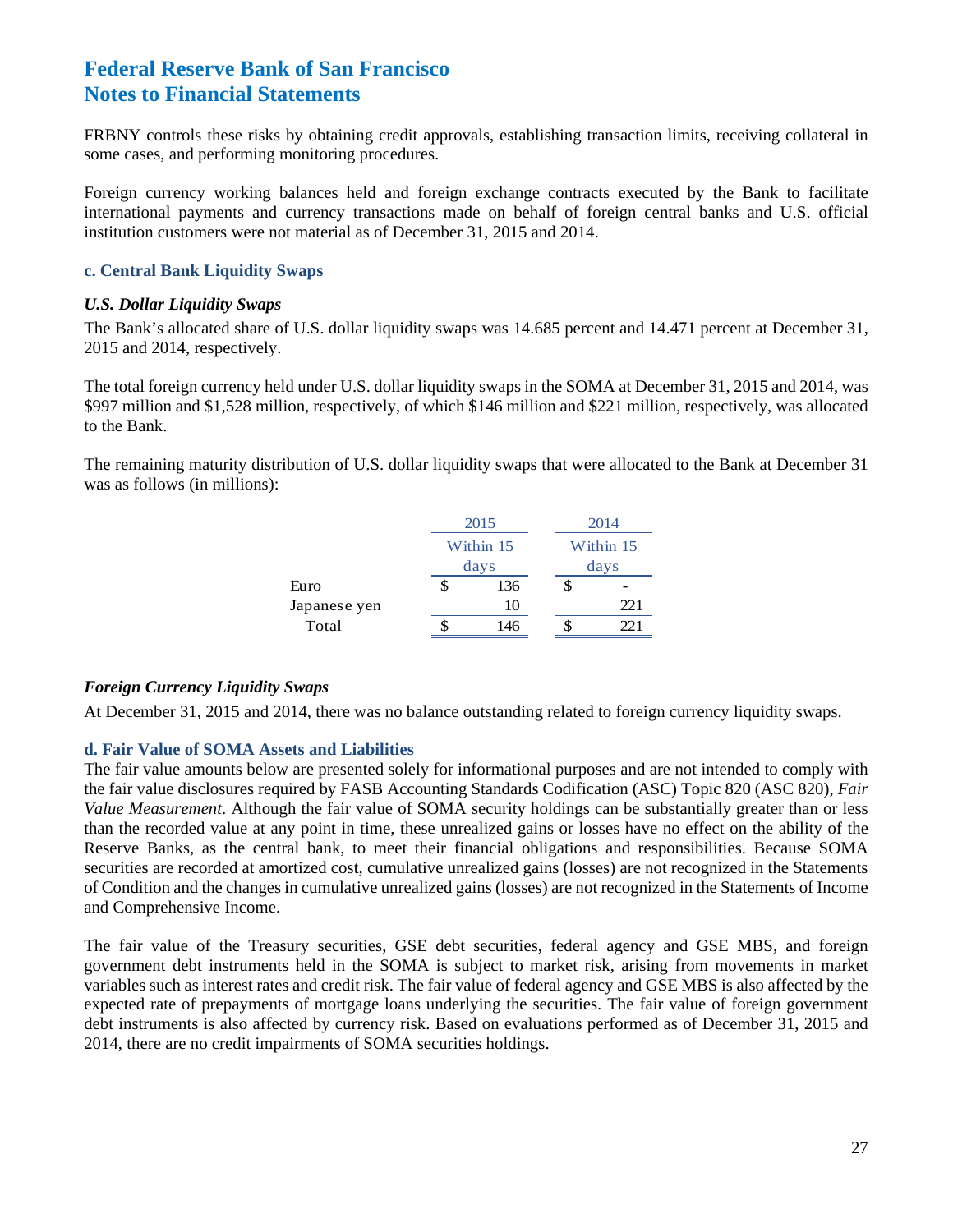The following table presents the amortized cost, fair value, and cumulative unrealized gains (losses) on the Treasury securities, GSE debt securities, and federal agency and GSE MBS held in the SOMA at December 31 (in millions):

|                                                      | Allocated to the Bank |           |    |            |                   |                          |      |           |            |         |                   |                          |
|------------------------------------------------------|-----------------------|-----------|----|------------|-------------------|--------------------------|------|-----------|------------|---------|-------------------|--------------------------|
|                                                      |                       |           |    | 2015       |                   |                          |      |           |            | 2014    |                   |                          |
|                                                      |                       |           |    |            |                   | Cumulative<br>unrealized |      |           |            |         |                   | Cumulative<br>unrealized |
|                                                      |                       | Amortized |    |            |                   | gains                    |      | Amortized |            |         |                   | gains                    |
|                                                      |                       | cost      |    | Fair value | $(\text{losses})$ |                          | cost |           | Fair value |         | $(\text{losses})$ |                          |
| Treasury securities:                                 |                       |           |    |            |                   |                          |      |           |            |         |                   |                          |
| <b>Notes</b>                                         |                       | 191,196   |    | 193,534    |                   | 2,338                    | \$   | 175,537   | \$         | 178,558 | \$                | 3,021                    |
| <b>Bonds</b>                                         |                       | 107,983   |    | 116,685    |                   | 8,702                    |      | 99,849    |            | 111,684 |                   | 11,835                   |
| Total Treasury securities                            |                       | 299,179   |    | 310,219    |                   | 11,040                   |      | 275,386   |            | 290,242 |                   | 14,856                   |
| <b>GSE</b> debt securities                           |                       | 3,912     |    | 4,077      |                   | 165                      |      | 4,242     |            | 4,508   |                   | 266                      |
| Federal agency and GSEMBS                            |                       | 208,727   |    | 209,864    |                   | 1,137                    |      | 189,770   |            | 193,107 |                   | 3,337                    |
| Total domestic SOMA portfolio securities holdings \$ |                       | 511,818   |    | 524,160    |                   | 12,342                   |      | 469,398   |            | 487,857 |                   | 18,459                   |
| Memorandum - Commitments for:                        |                       |           |    |            |                   |                          |      |           |            |         |                   |                          |
| Purchases of Treasury securities                     | \$                    |           | \$ |            | \$                |                          | \$   |           | \$         |         | \$                |                          |
| Purchases of Federal agency and GSEMBS               |                       | 2,572     |    | 2,570      |                   | (2)                      |      | 3,043     |            | 3,055   |                   | 12                       |
| Sales of Federal agency and GSEMBS                   |                       |           |    |            |                   |                          |      |           |            |         |                   |                          |

|                                                   | <b>Total SOMA</b> |           |    |             |          |                          |      |             |            |             |                   |                          |
|---------------------------------------------------|-------------------|-----------|----|-------------|----------|--------------------------|------|-------------|------------|-------------|-------------------|--------------------------|
|                                                   |                   |           |    | 2015        |          |                          |      |             |            | 2014        |                   |                          |
|                                                   |                   |           |    |             |          | Cumulative<br>unrealized |      |             |            |             |                   | Cumulative<br>unrealized |
|                                                   | Amortized         |           |    |             |          | gains                    |      | Amortized   |            |             |                   | gains                    |
|                                                   | cost              |           |    | Fair value  | (losses) |                          | cost |             | Fair value |             | $(\text{losses})$ |                          |
| Treasury securities:                              |                   |           |    |             |          |                          |      |             |            |             |                   |                          |
| <b>Notes</b>                                      | \$1,649,228       |           |    | \$1,669,395 | \$       | 20,167                   |      | \$1,654,901 |            | \$1,683,377 | \$.               | 28,476                   |
| <b>Bonds</b>                                      |                   | 931,448   |    | 1,006,514   |          | 75,066                   |      | 941,340     |            | 1,052,916   |                   | 111,576                  |
| <b>Total Treasury securities</b>                  |                   | 2,580,676 |    | 2,675,909   |          | 95,233                   |      | 2,596,241   |            | 2,736,293   |                   | 140,052                  |
| GSE debt securities                               |                   | 33,748    |    | 35,165      |          | 1,417                    |      | 39,990      |            | 42,499      |                   | 2,509                    |
| Federal agency and GSE MBS                        |                   | 1,800,449 |    | 1,810,256   |          | 9,807                    |      | 1,789,083   |            | 1,820,544   |                   | 31,461                   |
| Total domestic SOMA portfolio securities holdings | \$4,414,873       |           |    | \$4,521,330 | \$       | 106,457                  |      | \$4,425,314 |            | \$4,599,336 |                   | 174,022                  |
| Memorandum - Commitments for:                     |                   |           |    |             |          |                          |      |             |            |             |                   |                          |
| Purchases of Treasury securities                  | \$                |           | \$ |             | \$       | $\overline{\phantom{a}}$ | \$   |             | \$         |             | \$                |                          |
| Purchases of Federal agency and GSEMBS            |                   | 22,187    |    | 22,170      |          | (17)                     |      | 28,692      |            | 28,803      |                   | 111                      |
| Sales of Federal agency and GSEMBS                |                   |           |    |             |          |                          |      |             |            |             |                   |                          |

The fair value of Treasury securities and GSE debt securities was determined using pricing services that provide market consensus prices based on indicative quotes from various market participants. The fair value of federal agency and GSE MBS was determined using a pricing service that utilizes a model-based approach that considers observable inputs for similar securities.

The cost bases of securities purchased under agreements to resell, securities sold under agreements to repurchase, central bank liquidity swaps and other investments held in the SOMA domestic portfolio approximate fair value. Due to the short-term nature of these agreements and the defined amount that will be received upon settlement, the cost basis is estimated to approximate fair value.

At December 31, 2015 and 2014, the fair value of foreign currency denominated investments was \$19,630 million and \$20,996 million, respectively, of which \$2,883 million and \$3,038 million, respectively, was allocated to the Bank. The fair value of foreign government debt instruments was determined using pricing services that provide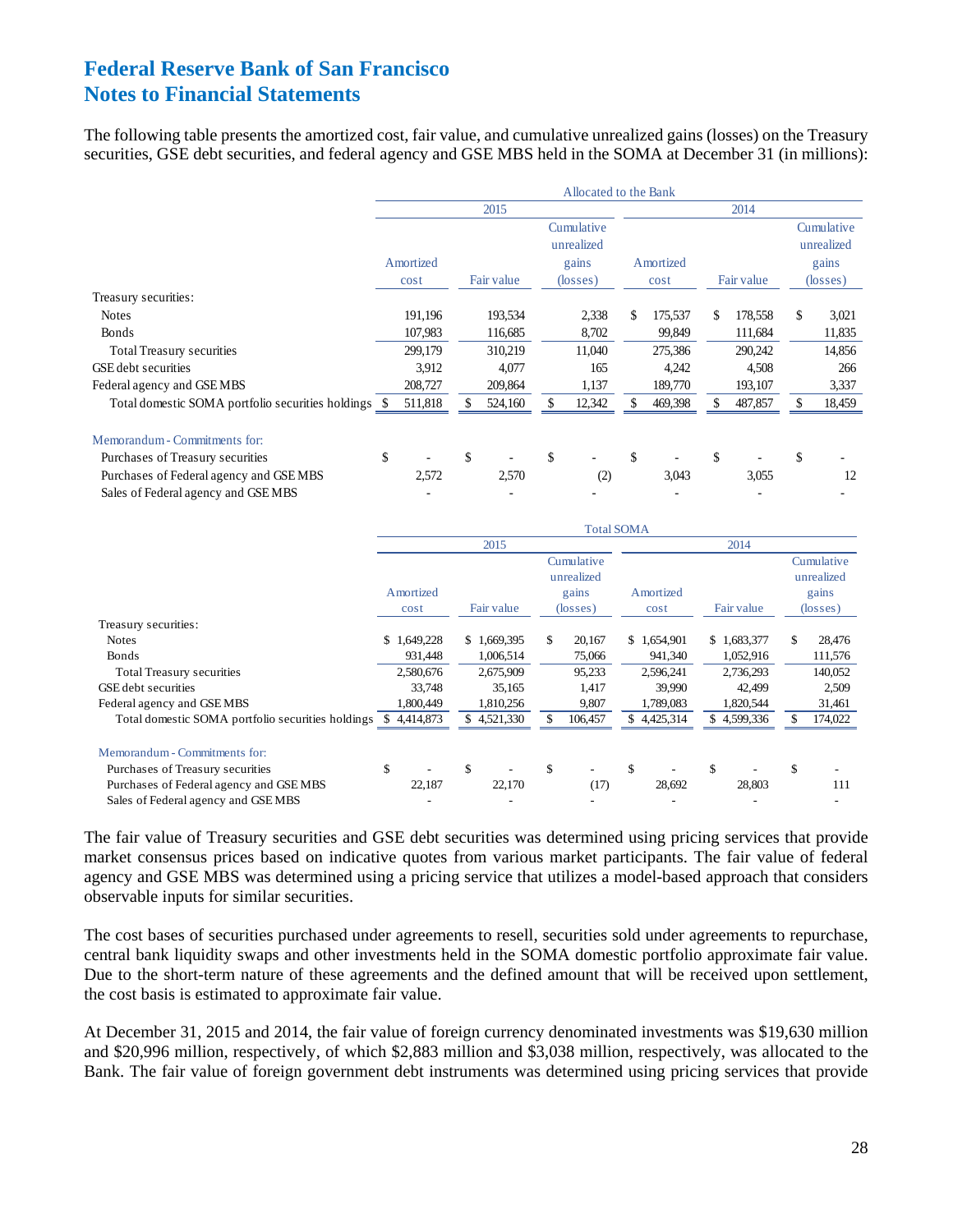market consensus prices based on indicative quotes from various market participants. The fair value of foreign currency deposits and securities purchased under agreements to resell was determined by reference to market interest rates.

The following table provides additional information on the amortized cost and fair values of the federal agency and GSE MBS portfolio at December 31 (in millions):

|                         | 2015            |               |            | 2014 |                |               |            |  |
|-------------------------|-----------------|---------------|------------|------|----------------|---------------|------------|--|
| Distribution of MBS     |                 |               |            |      |                |               |            |  |
| holdings by coupon rate | Amortized cost  |               | Fair value |      | Amortized cost |               | Fair value |  |
| Allocated to the Bank:  |                 |               |            |      |                |               |            |  |
| 2.0%                    | \$<br>1,298     | $\mathsf{\$}$ | 1,274      | \$   | 1,356          | $\mathsf{\$}$ | 1,338      |  |
| 2.5%                    | 13,509          |               | 13,334     |      | 12,157         |               | 12,036     |  |
| 3.0%                    | 64,275          |               | 62,982     |      | 54,445         |               | 53,702     |  |
| 3.5%                    | 67,171          |               | 67,465     |      | 51,053         |               | 51,910     |  |
| 4.0%                    | 41,868          |               | 42,729     |      | 45,403         |               | 46,799     |  |
| 4.5%                    | 13,438          |               | 14,380     |      | 16,533         |               | 17,803     |  |
| 5.0%                    | 5,673           |               | 6,089      |      | 6,952          |               | 7,501      |  |
| 5.5%                    | 1,291           |               | 1,390      |      | 1,616          |               | 1,741      |  |
| 6.0%                    | 179             |               | 193        |      | 224            |               | 243        |  |
| 6.5%                    | 25              |               | 28         |      | 31             |               | 34         |  |
| Total                   | \$<br>208,727   | \$            | 209,864    | \$   | 189,770        | \$            | 193,107    |  |
| <b>Total SOMA:</b>      |                 |               |            |      |                |               |            |  |
| 2.0%                    | \$<br>11,198    | \$            | 10,993     | \$   | 12,788         | \$            | 12,618     |  |
| 2.5%                    | 116,527         |               | 115,018    |      | 114,609        |               | 113,468    |  |
| 3.0%                    | 554,430         |               | 543,270    |      | 513,289        |               | 506,280    |  |
| 3.5%                    | 579,403         |               | 581,940    |      | 481,305        |               | 489,390    |  |
| 4.0%                    | 361,149         |               | 368,576    |      | 428,047        |               | 441,204    |  |
| 4.5%                    | 115,914         |               | 124,043    |      | 155,867        |               | 167,844    |  |
| 5.0%                    | 48,931          |               | 52,523     |      | 65,544         |               | 70,719     |  |
| 5.5%                    | 11,138          |               | 11,989     |      | 15,232         |               | 16,414     |  |
| 6.0%                    | 1,542           |               | 1,666      |      | 2,110          |               | 2,287      |  |
| 6.5%                    | 217             |               | 238        |      | 292            |               | 320        |  |
| Total                   | \$<br>1,800,449 | \$            | 1,810,256  | \$   | 1,789,083      | \$            | 1,820,544  |  |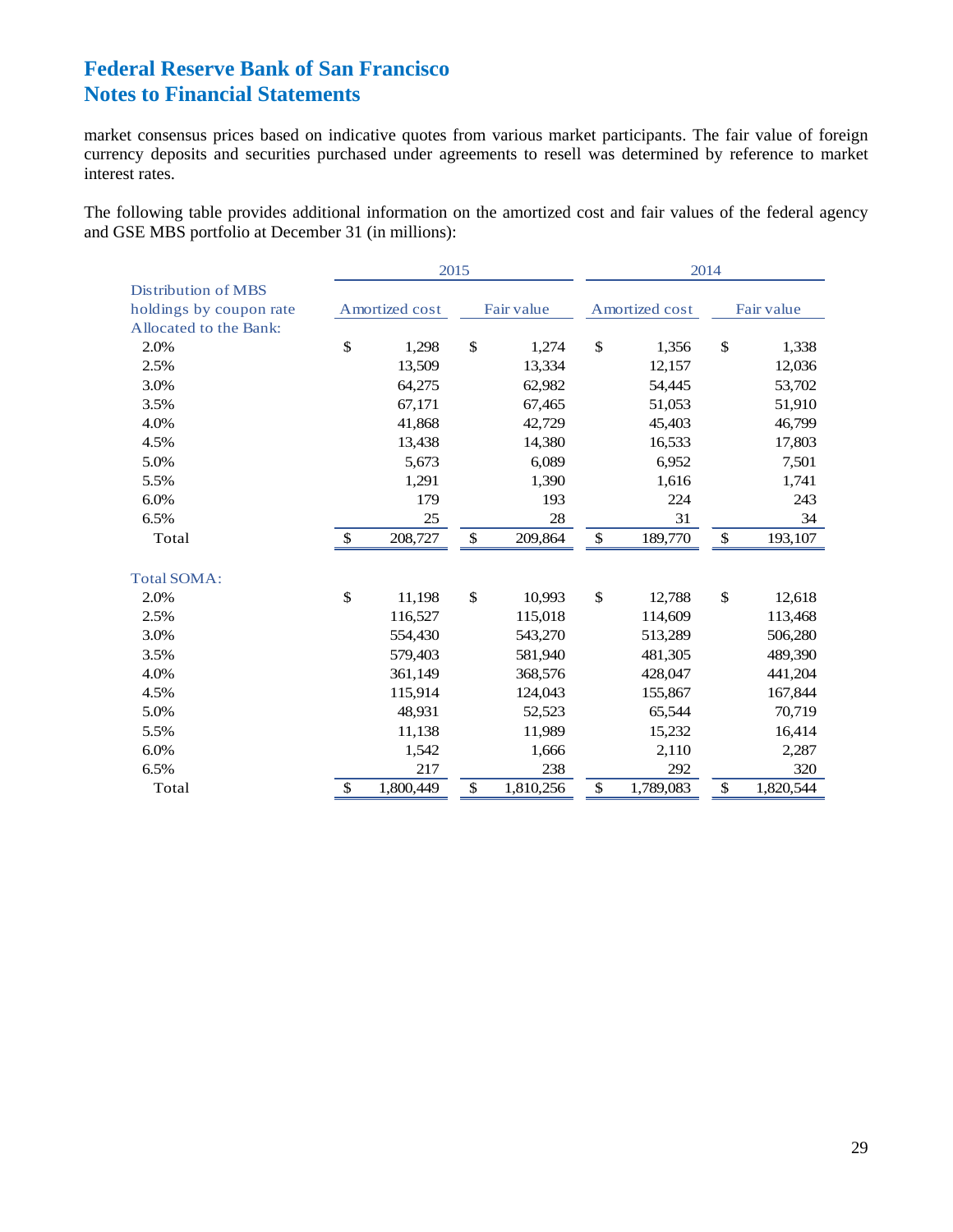The following tables present the realized gains and the change in the cumulative unrealized gains (losses) related to SOMA domestic securities holdings during the years ended December 31, 2015 and 2014 (in millions):

|                            | <b>Allocated to Bank</b> |                             |      |                                                                                   |      |                             |      |                                                                                   |  |  |  |
|----------------------------|--------------------------|-----------------------------|------|-----------------------------------------------------------------------------------|------|-----------------------------|------|-----------------------------------------------------------------------------------|--|--|--|
|                            |                          |                             | 2015 |                                                                                   |      |                             | 2014 |                                                                                   |  |  |  |
|                            |                          | Realized gains <sup>1</sup> |      | Change in<br>cumulative<br>unrealized gains<br>$\left(\text{losses}\right)^{2,3}$ |      | Realized gains <sup>1</sup> |      | Change in<br>cumulative<br>unrealized gains<br>$\left(\text{losses}\right)^{2,3}$ |  |  |  |
| Treasury securities        | \$                       |                             | \$   | (5,668)                                                                           | \$   |                             | \$   | 16,390                                                                            |  |  |  |
| <b>GSE</b> debt securities |                          |                             |      | (126)                                                                             |      |                             |      | (64)                                                                              |  |  |  |
| Federal agency and GSE MBS |                          | 5                           |      | (2, 643)                                                                          |      | 8                           |      | 7,217                                                                             |  |  |  |
| Total                      | \$                       | 5                           | \$   | (8, 437)                                                                          | \$   | 8                           | \$   | 23,543                                                                            |  |  |  |
|                            | <b>Total SOMA</b>        |                             |      |                                                                                   |      |                             |      |                                                                                   |  |  |  |
|                            |                          |                             | 2015 |                                                                                   | 2014 |                             |      |                                                                                   |  |  |  |
|                            |                          |                             |      | Change in<br>cumulative<br>unrealized gains                                       |      |                             |      | Change in<br>cumulative<br>unrealized gains                                       |  |  |  |
|                            |                          | Realized gains              |      | $\left(\text{losses}\right)^2$                                                    |      | Realized gains <sup>1</sup> |      | $\left(\text{losses}\right)^2$                                                    |  |  |  |
| Treasury securities        | \$                       |                             | \$   | (44, 819)                                                                         | \$   |                             | \$   | 158,150                                                                           |  |  |  |
| GSE debt securities        |                          |                             |      | (1,092)                                                                           |      |                             |      | (605)                                                                             |  |  |  |
| Federal agency and GSE MBS |                          | 43                          |      | (21, 654)                                                                         |      | 81                          |      | 69,749                                                                            |  |  |  |
| Total                      | \$                       | 43                          | \$   | (67, 565)                                                                         | \$   | 81                          | \$   | 227,294                                                                           |  |  |  |

<sup>1</sup> Realized gains are reported in "Non-interest (loss) income: System Open Market Account: Federal agency and government-sponsored enterprise mortgage-backed securities gains, net" in the Statements of Income and Comprehensive Income. 2

 $B^2$  Because SOMA securities are recorded at amortized cost, the change in the cumulative unrealized gains (losses) is not reported in the Statements of Income and Comprehensive Income.

 $3$  The amount reported as change in cumulative unrealized gains (losses) allocated to the Bank is affected by the annual adjustment to the Bank's allocated portion of the related SOMA securities, as discussed in Note 3f.

The amount of change in cumulative unrealized gains (losses) position, net, related to foreign currency denominated investments was a loss of \$33 million and a gain of \$18 million for the years ended December 31, 2015 and 2014, respectively, of which \$5 million and \$3 million, respectively, were allocated to the Bank.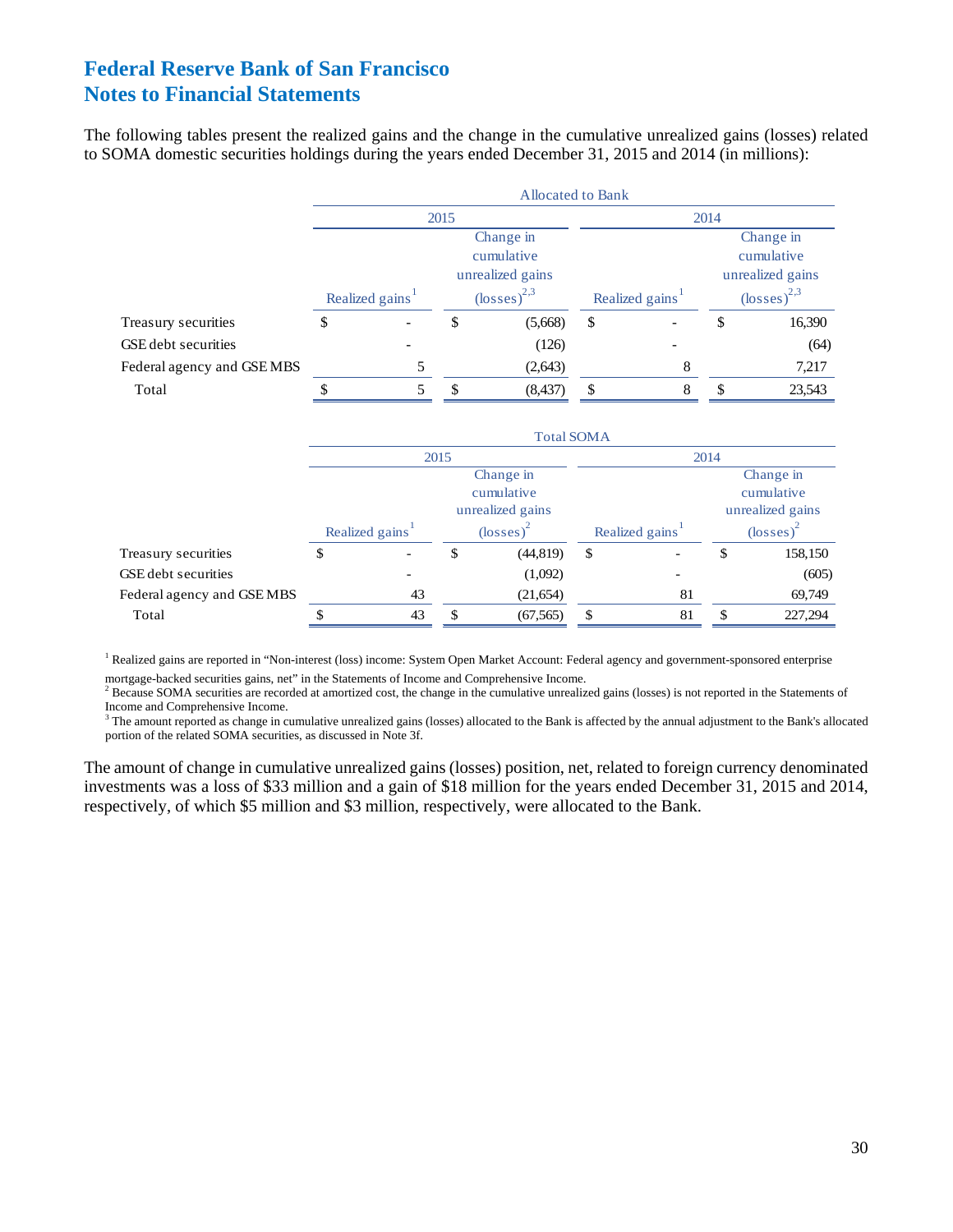ASC 820 defines fair value as the price that would be received to sell an asset or paid to transfer a liability in an orderly transaction between market participants at the measurement date. ASC 820 establishes a three-level fair value hierarchy that distinguishes between assumptions developed using market data obtained from independent sources (observable inputs) and the Bank's assumptions developed using the best information available in the circumstances (unobservable inputs). The three levels established by ASC 820 are described as follows:

- Level 1 Valuation is based on quoted prices for identical instruments traded in active markets.
- Level 2 Valuation is based on quoted prices for similar instruments in active markets, quoted prices for identical or similar instruments in markets that are not active, and model-based valuation techniques for which all significant assumptions are observable in the market.
- Level 3 Valuation is based on model-based techniques that use significant inputs and assumptions not observable in the market. These unobservable inputs and assumptions reflect the Bank's estimates of inputs and assumptions that market participants would use in pricing the assets and liabilities. Valuation techniques include the use of option pricing models, discounted cash flow models, and similar techniques*.*

Treasury securities, GSE debt securities, federal agency and GSE MBS, and foreign government debt instruments are classified as Level 2 within the ASC 820 hierarchy because the fair values are based on indicative quotes and other observable inputs obtained from independent pricing services. The fair value hierarchy level of SOMA financial assets is not necessarily an indication of the risk associated with those assets.

#### **(6) BANK PREMISES, EQUIPMENT, AND SOFTWARE**

Bank premises and equipment at December 31 were as follows (in millions):

|                                                       | 2015     | 2014     |
|-------------------------------------------------------|----------|----------|
| Bank premises and equipment:                          |          |          |
| Land and land improvements                            | \$<br>42 | \$<br>42 |
| <b>Buildings</b>                                      | 263      | 256      |
| Building machinery and equipment                      | 58       | 60       |
| Construction in progress                              | 3        | 2        |
| Furniture and equipment                               | 109      | 107      |
| Subtotal                                              | 475      | 467      |
| Accumulated depreciation                              | (241)    | (229)    |
| Bank premises and equipment, net                      | 234      | 238      |
| Depreciation expense, for the years ended December 31 | \$<br>17 | \$<br>16 |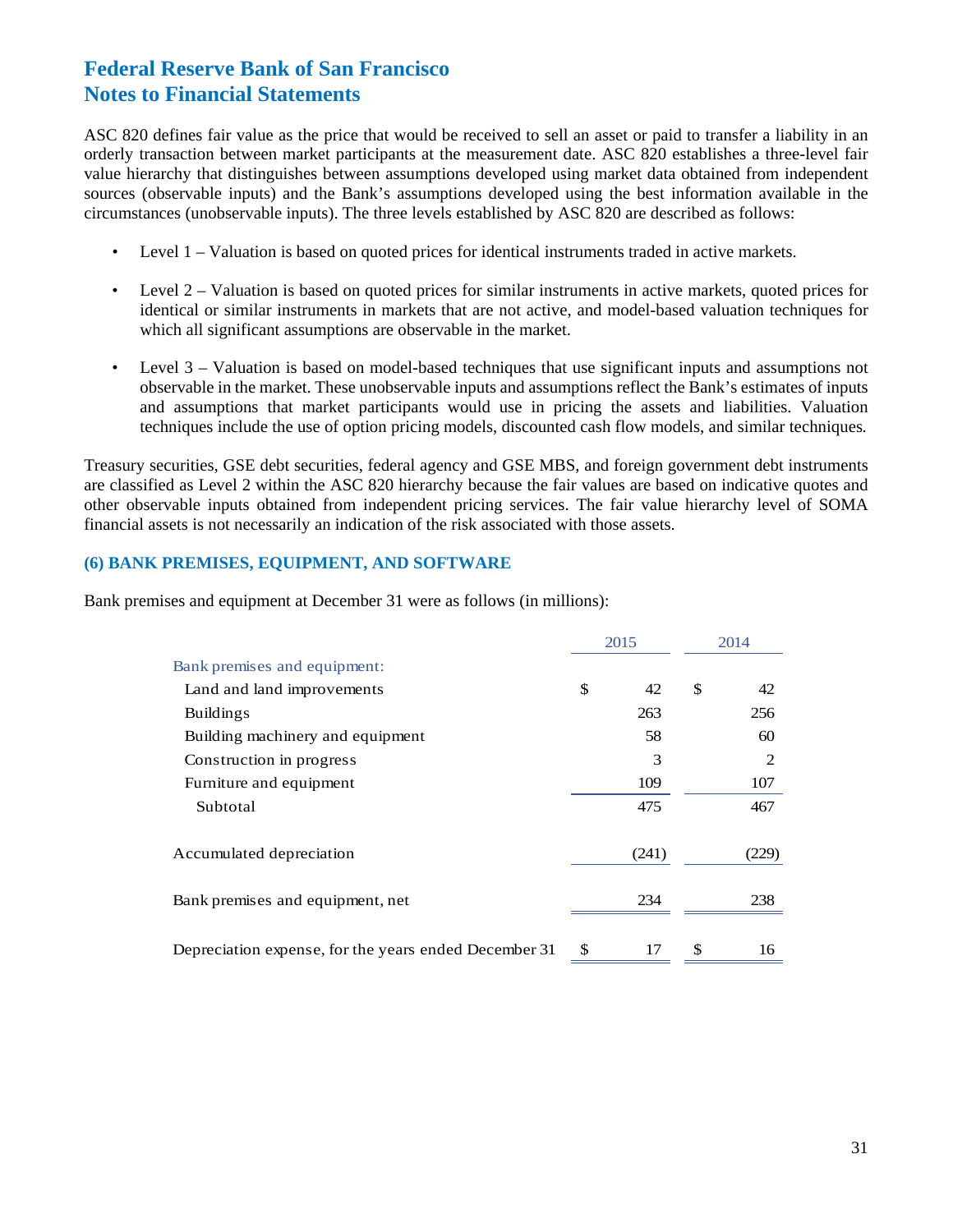The Bank leases space to outside tenants with remaining lease terms ranging from one to nine years. Rental income from such leases was \$3 million for each of the years ended December 31, 2015 and 2014, respectively, and is reported as a component of "Non-interest income: Other" in the Statements of Income and Comprehensive Income. Future minimum lease payments that the Bank will receive under non-cancelable lease agreements in existence at December 31, 2015, are as follows (in millions):

| 2016       | \$ | $\mathcal{D}_{\mathcal{L}}$ |
|------------|----|-----------------------------|
| 2017       |    |                             |
| 2018       |    |                             |
| 2019       |    |                             |
| 2020       |    |                             |
| Thereafter |    | $\mathcal{D}_{\mathcal{L}}$ |
| Total      | S  |                             |

The Bank had capitalized software assets, net of amortization, of \$112 million and \$82 million at December 31, 2015 and 2014, respectively. Amortization expense was \$8 million for both years ended December 31, 2015 and 2014. Capitalized software assets are reported as a component of "Other assets" in the Statements of Condition and the related amortization is reported as a component of "Operating expenses: Other" in the Statements of Income and Comprehensive Income.

#### **(7) COMMITMENTS AND CONTINGENCIES**

In conducting its operations, the Bank enters into contractual commitments, normally with fixed expiration dates or termination provisions, at specific rates and for specific purposes.

At December 31, 2015, the Bank was obligated under non-cancelable leases for premises and equipment with remaining terms of approximately four years. These leases provide for increased lease payments based upon increases in real estate taxes, operating costs, or selected price indexes.

Rental expense under operating leases for certain operating facilities, warehouses, and data processing and office equipment (including taxes, insurance, and maintenance when included in rent), net of sublease rentals, for the years ended December 31, 2015 and 2014 were not material.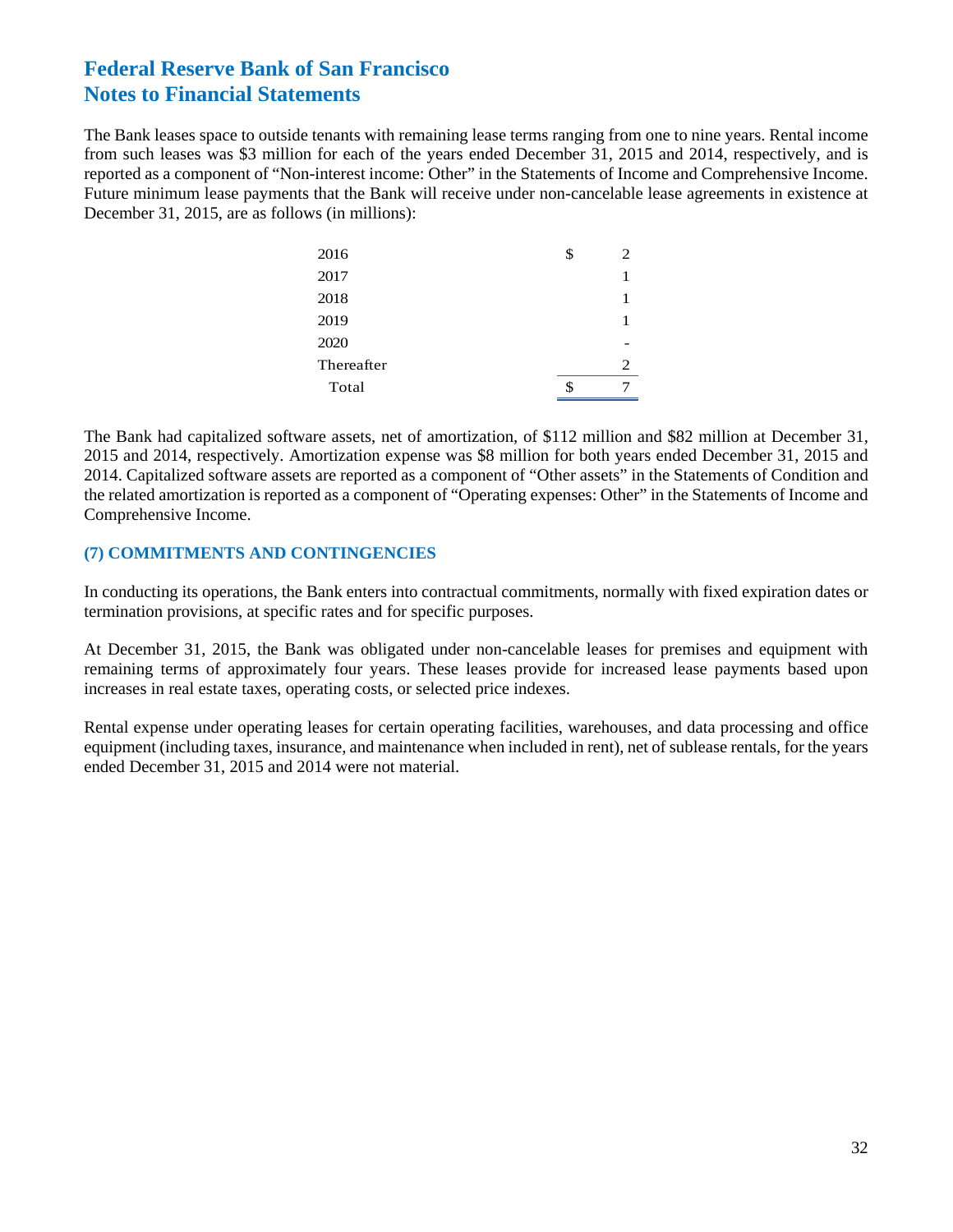Future minimum lease payments under non-cancelable operating leases, net of sublease rentals, with remaining terms of one year or more, at December 31, 2015, were not material.

At December 31, 2015, the Bank, acting on behalf of the Reserve Banks, had unrecorded unconditional purchase commitments extending through the year 2022 with a remaining fixed commitment of \$150 million. Purchases of \$31 million and \$44 million were made against these commitments during 2015 and 2014, respectively. These commitments are for maintenance of currency processing machines and have variable and fixed components. The variable portion of the commitment is for machine shifts added or removed during the year. The fixed payments for the next five years under these commitments are as follows (in millions):

| 2016 | \$<br>- |
|------|---------|
| 2017 | 24      |
| 2018 | 24      |
| 2019 | 25      |
| 2020 | 25      |

Under the Insurance Agreement of the Reserve Banks, each of the Reserve Banks has agreed to bear, on a per-incident basis, a share of certain losses in excess of 1 percent of the capital paid-in of the claiming Reserve Bank, up to 50 percent of the total capital paid-in of all Reserve Banks. Losses are borne in the ratio of a Reserve Bank's capital paid-in to the total capital paid-in of all Reserve Banks at the beginning of the calendar year in which the loss is shared. No claims were outstanding under the agreement at December 31, 2015 and 2014.

The Bank is involved in certain legal actions and claims arising in the ordinary course of business. Although it is difficult to predict the ultimate outcome of these actions, in management's opinion, based on discussions with counsel, the legal actions and claims will be resolved without material adverse effect on the financial position or results of operations of the Bank.

#### **(8) RETIREMENT AND THRIFT PLANS**

#### **Retirement Plans**

 $\overline{\phantom{a}}$ 

The Bank currently offers three defined benefit retirement plans to its employees, based on length of service and level of compensation. Substantially all of the employees of the Reserve Banks, Board of Governors, and Office of Employee Benefits of the Federal Reserve System (OEB) participate in the Retirement Plan for Employees of the Federal Reserve System (System Plan).<sup>1</sup> Under the Dodd-Frank Act, newly hired Bureau employees are eligible to participate in the System Plan and, during the years ended December 31, 2015 and 2014, certain costs associated with the System Plan were reimbursed by the Bureau. In addition, employees at certain compensation levels participate in the Benefit Equalization Retirement Plan (BEP) and certain Reserve Bank officers participate in the Supplemental Retirement Plan for Select Officers of the Federal Reserve Banks (SERP).

The FRBNY, on behalf of the System, recognizes the net asset or net liability and costs associated with the System Plan in its consolidated financial statements. The Bank reports the net cost related to the BEP and SERP as a component of "Operating expenses: Salaries and benefits" in its Statements of Income and Comprehensive Income and reports the net liability as a component of "Accrued benefit costs" in its Statements of Condition.

 $<sup>1</sup>$  The OEB was established by the System to administer selected System benefit plans.</sup>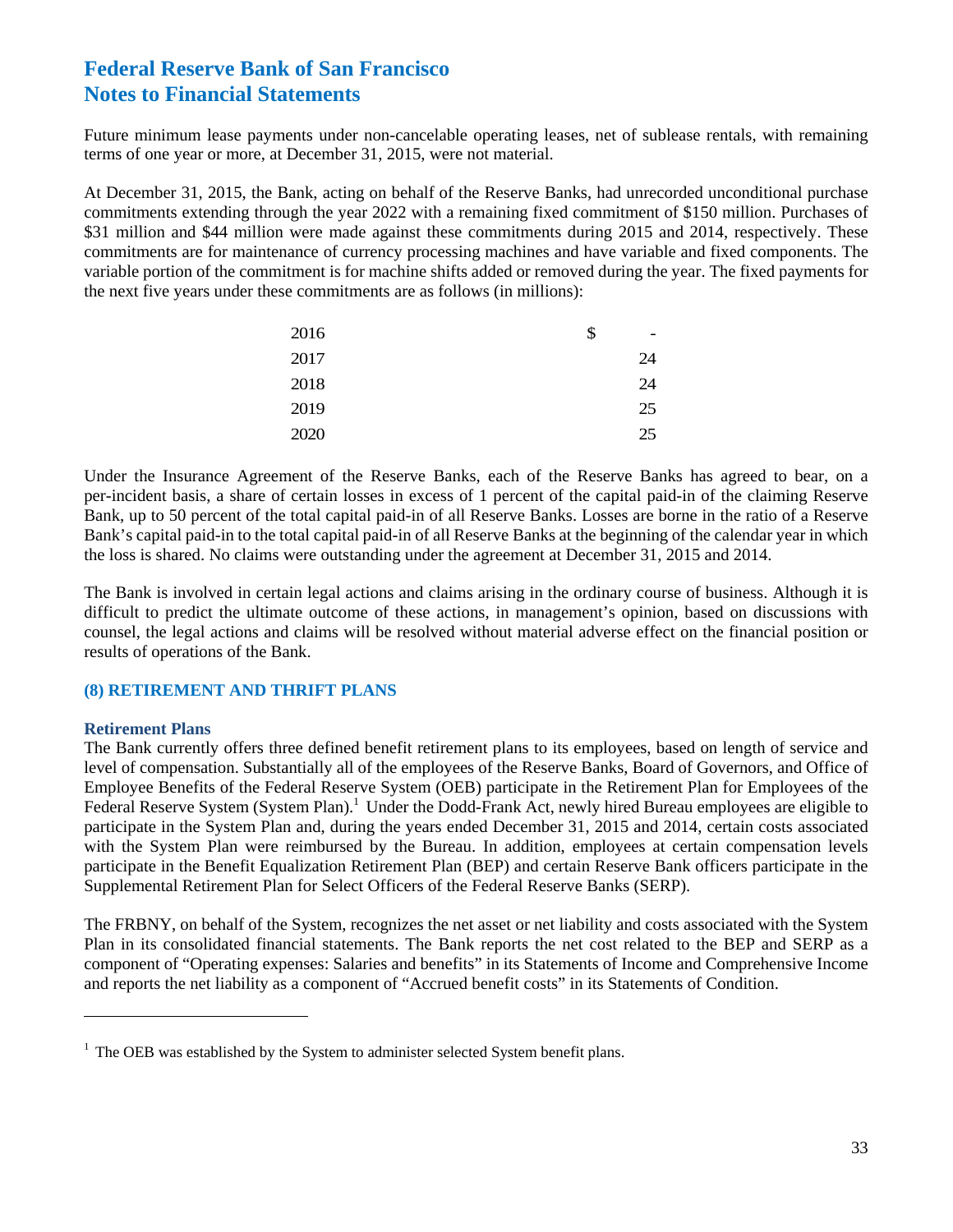The Bank's projected benefit obligation, funded status, and net pension expenses for the BEP and the SERP at December 31, 2015 and 2014, and for the years then ended, were not material.

#### **Thrift Plan**

Employees of the Bank participate in the defined contribution Thrift Plan for Employees of the Federal Reserve System (Thrift Plan). The Bank matches 100 percent of the first 6 percent of employee contributions from the date of hire and provides an automatic employer contribution of 1 percent of eligible pay. The Bank's Thrift Plan contributions totaled \$11 million for both the years ended December 31, 2015 and 2014, and are reported as a component of "Operating expenses: Salaries and benefits" in the Statements of Income and Comprehensive Income.

#### **(9) POSTRETIREMENT BENEFITS OTHER THAN RETIREMENT PLANS AND POSTEMPLOYMENT BENEFITS**

#### **Postretirement Benefits Other Than Retirement Plans**

In addition to the Bank's retirement plans, employees who have met certain age and length-of-service requirements are eligible for both medical and life insurance benefits during retirement.

The Bank and plan participants fund benefits payable under the medical and life insurance plans as due and the plans have no assets.

Following is a reconciliation of the beginning and ending balances of the benefit obligation (in millions):

|                                                              | 2015        |     | 2014  |
|--------------------------------------------------------------|-------------|-----|-------|
| Accumulated postretirement benefit obligation at January 1   | \$<br>107.5 | \$  | 95.8  |
| Service cost benefits earned during the period               | 4.1         |     | 3.4   |
| Interest cost on accumulated benefit obligation              | 4.3         |     | 4.5   |
| Net actuarial loss (gain)                                    | (6.2)       |     | 8.6   |
| Contributions by plan participants                           | 2.4         |     | 2.4   |
| Benefits paid                                                | (7.9)       |     | (7.5) |
| Medicare Part D subsidies                                    | 0.3         |     | 0.3   |
| Accumulated postretirement benefit obligation at December 31 | 104.5       | \$. | 107.5 |

At December 31, 2015 and 2014, the weighted-average discount rate assumptions used in developing the postretirement benefit obligation were 4.31 percent and 3.96 percent, respectively.

Discount rates reflect yields available on high-quality corporate bonds that would generate the cash flows necessary to pay the plan's benefits when due. The System Plan discount rate assumption setting convention uses an unrounded rate.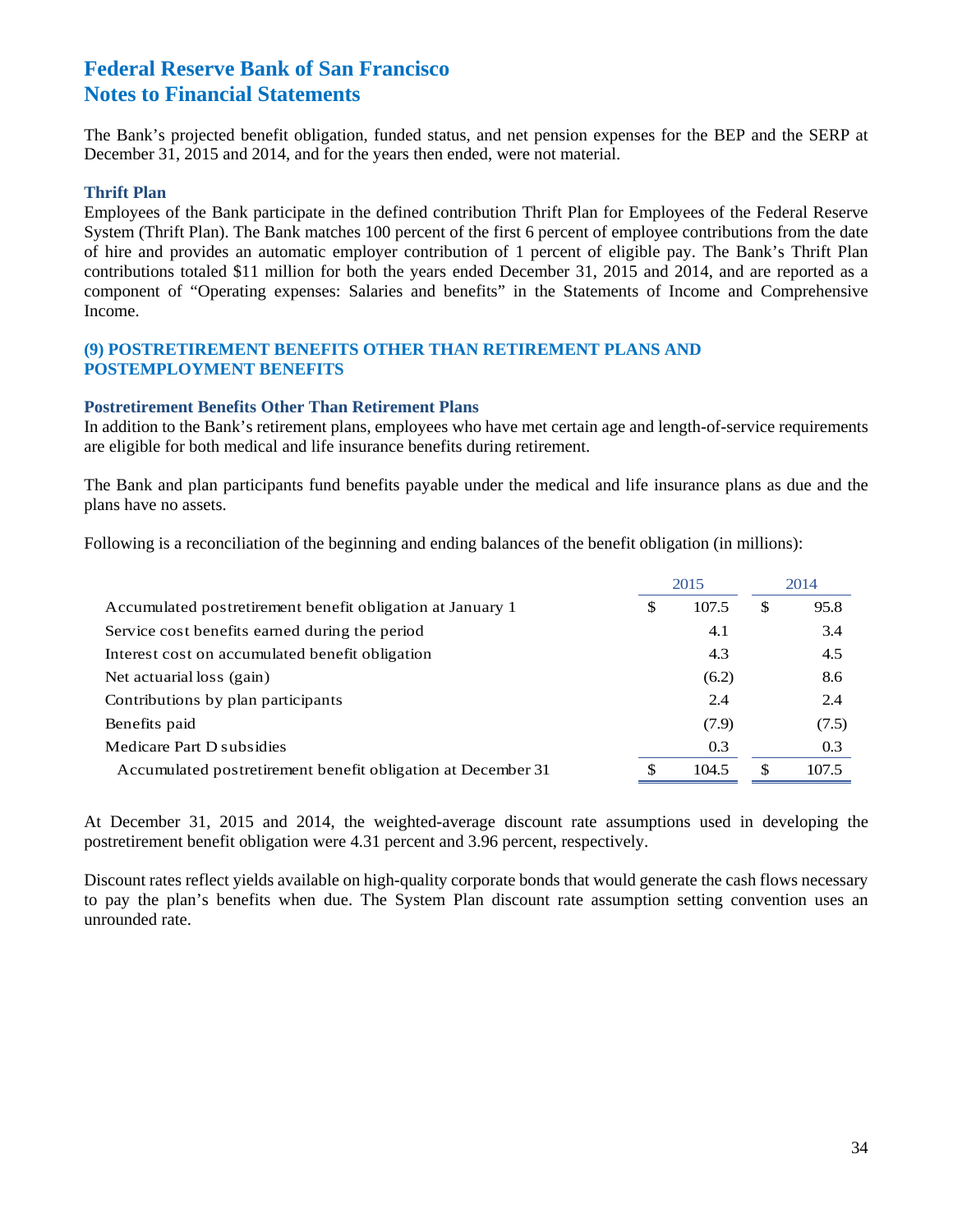Following is a reconciliation of the beginning and ending balance of the plan assets, and the unfunded postretirement benefit obligation and accrued postretirement benefit costs (in millions):

|                                                                           | 2015                     |               | 2014  |
|---------------------------------------------------------------------------|--------------------------|---------------|-------|
| Fair value of plan assets at January 1                                    | \$<br>۰                  | \$            |       |
| Contributions by the employer                                             | 5.2                      |               | 4.8   |
| Contributions by plan participants                                        | 2.4                      |               | 2.4   |
| Benefits paid                                                             | (7.9)                    |               | (7.5) |
| Medicare Part D subsidies                                                 | 0.3                      |               | 0.3   |
| Fair value of plan assets at December 31                                  | $\overline{\phantom{a}}$ | \$            |       |
| Unfunded obligation and accrued postretirement benefit cost               | 104.5                    | <sup>\$</sup> | 107.5 |
| Amounts included in accumulated other comprehensive loss are shown below: |                          |               |       |

| Prior service cost                         | 0.1    |     |        |
|--------------------------------------------|--------|-----|--------|
| Net actuarial (loss)                       | (11.1) |     | (18.2) |
| Total accumulated other comprehensive loss | (11.0) | S S | (18.0) |

Accrued postretirement benefit costs are reported as a component of "Accrued benefit costs" in the Statements of Condition.

For measurement purposes, the assumed health-care cost trend rates at December 31 are provided in the table below. The current health-care cost trend rate for next year is expected to decline ratably each year until achieving the ultimate trend rate in 2022:

|                                                         | 2015  | 2014     |
|---------------------------------------------------------|-------|----------|
| Health-care cost trend rate assumed for next year       | 7.00% | $6.60\%$ |
| Rate to which the cost trend rate is assumed to decline |       |          |
| (the ultimate trend rate)                               | 4.75% | 4.75%    |
| Year that the rate reaches the ultimate trend rate      | 2022. | 2019     |

Assumed health-care cost trend rates have a significant effect on the amounts reported for health-care plans. A one percentage point change in assumed health-care cost trend rates would have the following effects for the year ended December 31, 2015 (in millions):

|                                                             | One percentage<br>point increase |     | One percentage<br>point decrease |       |
|-------------------------------------------------------------|----------------------------------|-----|----------------------------------|-------|
| Effect on aggregate of service and interest cost components |                                  |     |                                  |       |
| of net periodic postretirement benefit costs                |                                  | 0.1 | £.                               | (0.2) |
| Effect on accumulated postretirement benefit obligation     |                                  | 0.2 |                                  | (0.4) |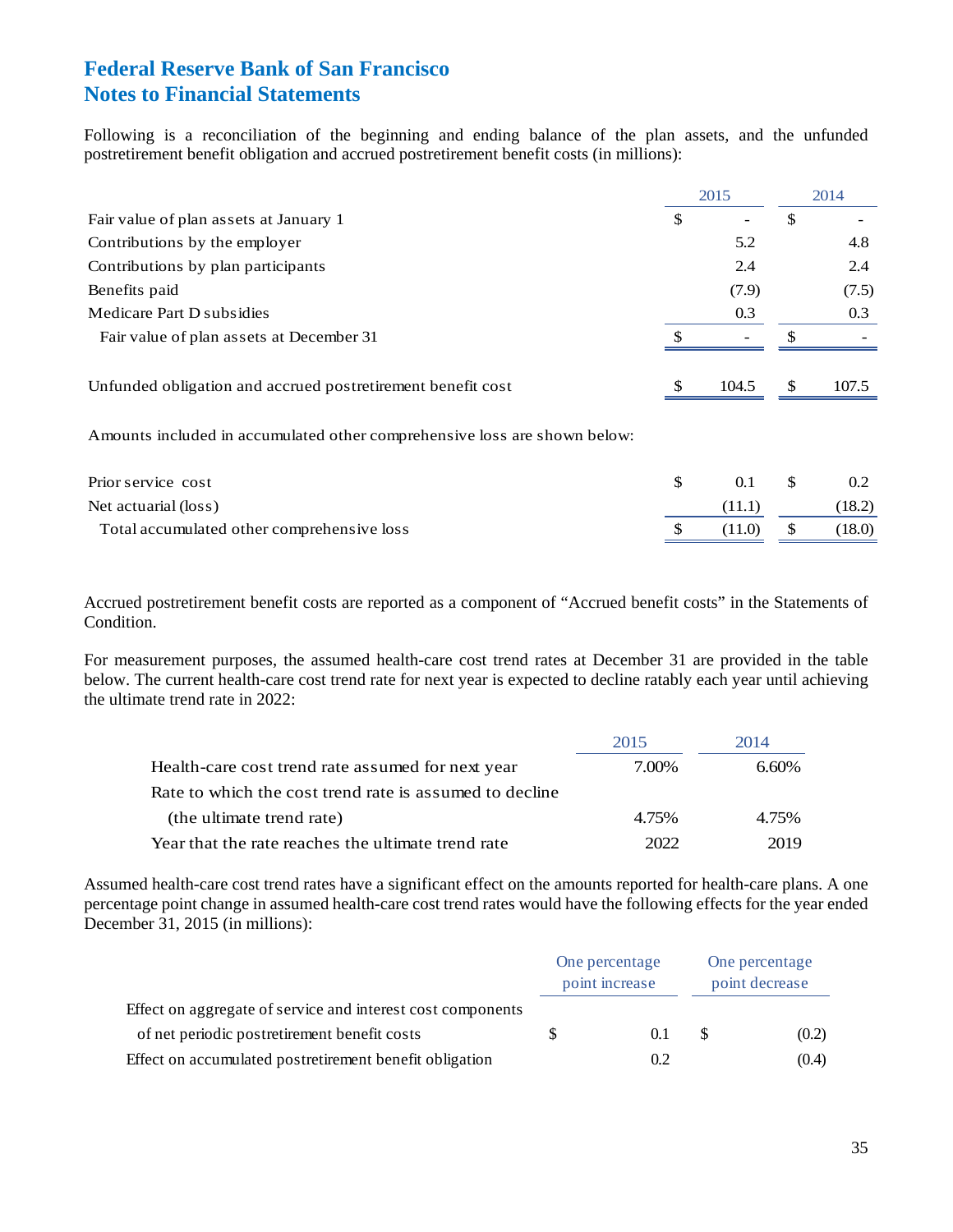The following is a summary of the components of net periodic postretirement benefit expense for the years ended December 31 (in millions):

|                                                 | 2015 |     | 2014 |     |
|-------------------------------------------------|------|-----|------|-----|
| Service cost-benefits earned during the period  | S.   | 4.1 | S    | 3.4 |
| Interest cost on accumulated benefit obligation |      | 4.3 |      | 4.5 |
| Amortization of net actuarial loss              |      | 0.9 |      |     |
| Total periodic expense                          |      | 9.3 |      | 79  |
| Special termination benefits loss               |      |     |      | 0.1 |
| Net periodic postretirement benefit expense     | S    | 9.3 |      | 80  |

Estimated amounts that will be amortized from accumulated other comprehensive loss into net periodic postretirement benefit expense in 2016 are shown below:

| Prior service cost |                 |
|--------------------|-----------------|
| Net actuarial loss | $^{\prime}$ 0 1 |
| Total              | 01              |

Net postretirement benefit costs are actuarially determined using a January 1 measurement date. At January 1, 2015 and 2014, the weighted-average discount rate assumptions used to determine net periodic postretirement benefit costs were 3.96 percent and 4.79 percent, respectively.

Net periodic postretirement benefit expense is reported as a component of "Operating expenses: Salaries and benefits" in the Statements of Income and Comprehensive Income.

The Medicare Prescription Drug, Improvement and Modernization Act of 2003 established a prescription drug benefit under Medicare (Medicare Part D) and a federal subsidy to sponsors of retiree health-care benefit plans that provide benefits that are at least actuarially equivalent to Medicare Part D. The benefits provided under the Bank's plan to certain participants are at least actuarially equivalent to the Medicare Part D prescription drug benefit. The estimated effects of the subsidy are reflected in actuarial loss in the accumulated postretirement benefit obligation and net periodic postretirement benefit expense.

Federal Medicare Part D subsidy receipts were \$280 thousand and \$281 thousand in the years ended December 31, 2015 and 2014, respectively. Expected receipts in 2016, related to benefits paid in the years ended December 31, 2015 and 2014, are \$69 thousand and \$46 thousand, respectively.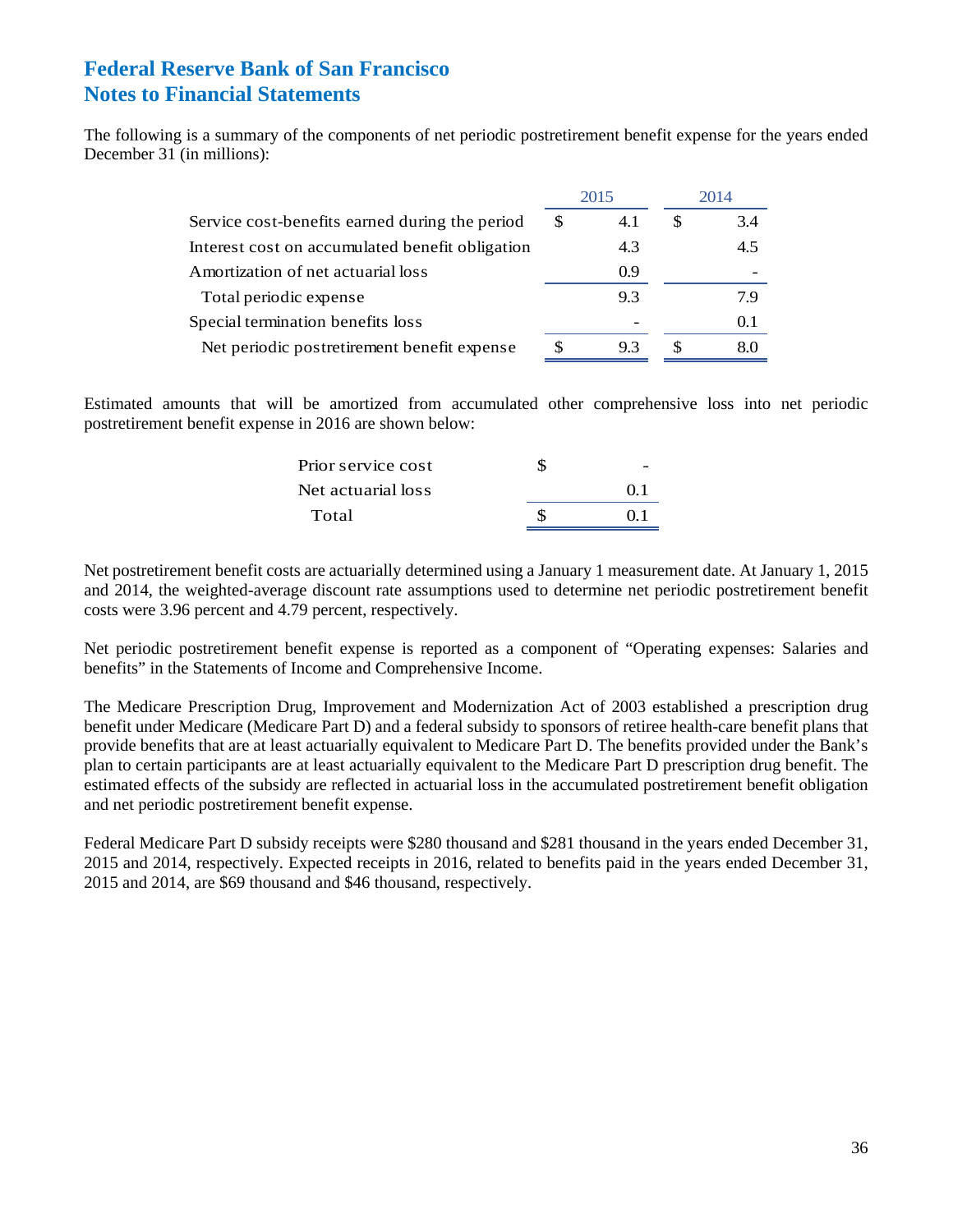|               | Without subsidy |      | With subsidy |      |
|---------------|-----------------|------|--------------|------|
| 2016          | \$              | 6.2  | \$           | 5.9  |
| 2017          |                 | 6.6  |              | 6.3  |
| 2018          |                 | 6.9  |              | 6.6  |
| 2019          |                 | 7.1  |              | 6.7  |
| 2020          |                 | 7.2  |              | 6.8  |
| $2021 - 2025$ |                 | 39.1 |              | 36.6 |
| Total         | \$              | 73.1 | \$           | 68.9 |

Following is a summary of expected postretirement benefit payments (in millions):

#### **Postemployment Benefits**

The Bank offers benefits to former qualifying or inactive employees. Postemployment benefit costs are actuarially determined using a December 31 measurement date and include the cost of providing disability; medical, dental, and vision insurance; and survivor income benefits. The accrued postemployment benefit costs recognized by the Bank at December 31, 2015 and 2014, were \$14 million and \$16 million, respectively. This cost is included as a component of "Accrued benefit costs" in the Statements of Condition. Net periodic postemployment benefit expense (credit) included in 2015 and 2014 operating expenses were \$1 million and \$3 million, respectively, and are recorded as a component of "Operating expenses: Salaries and benefits" in the Statements of Income and Comprehensive Income.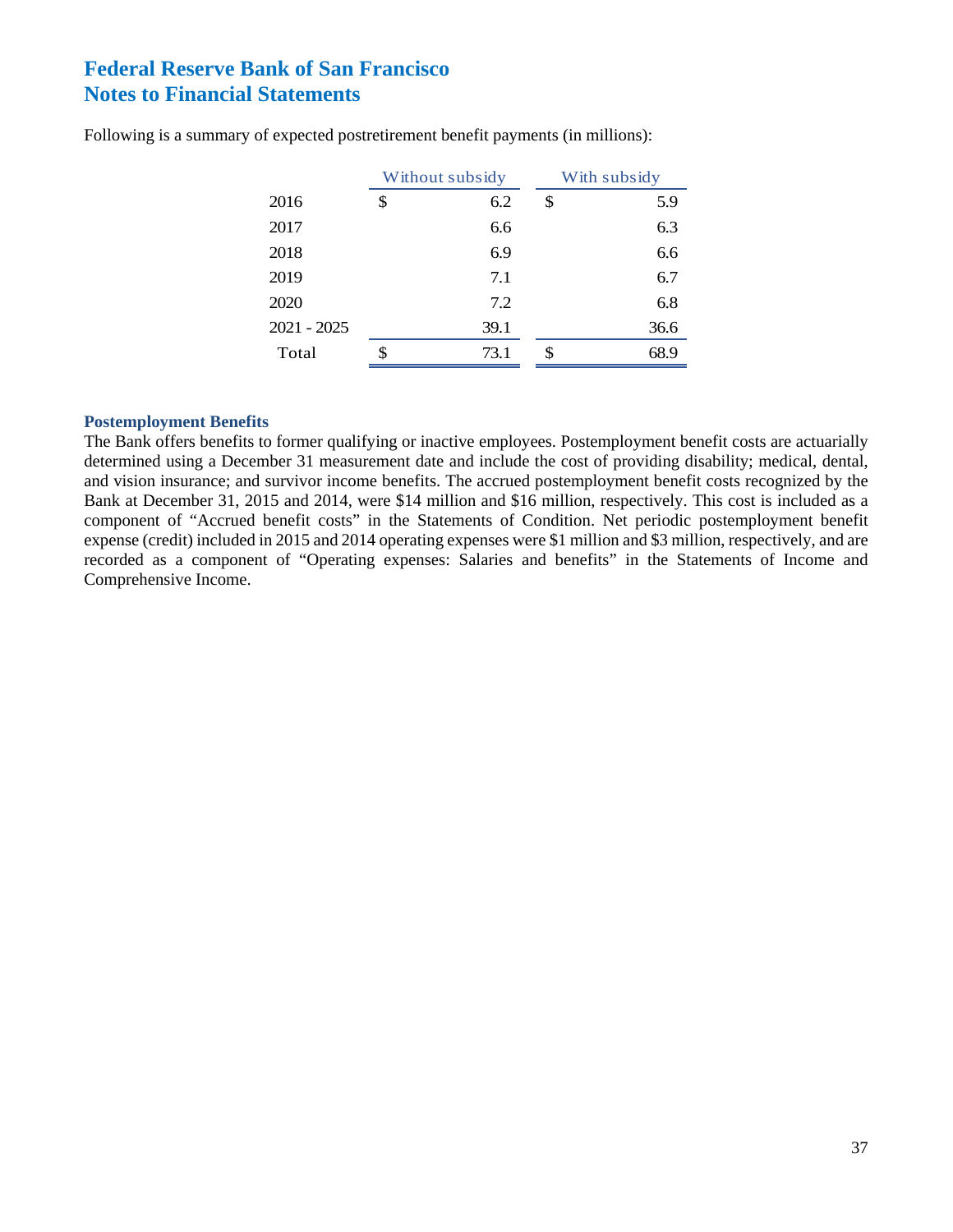#### **(10) ACCUMULATED OTHER COMPREHENSIVE INCOME AND OTHER COMPREHENSIVE INCOME**

Following is a reconciliation of beginning and ending balances of accumulated other comprehensive loss as of December 31 (in millions):

|                                              | 2015                                       |                | 2014                              |        |  |
|----------------------------------------------|--------------------------------------------|----------------|-----------------------------------|--------|--|
|                                              | Amount related                             |                | Amount related                    |        |  |
|                                              | to                                         |                | to                                |        |  |
|                                              |                                            | postretirement | postretirement                    |        |  |
|                                              | benefits other<br>than retirement<br>plans |                | benefits other<br>than retirement |        |  |
|                                              |                                            |                |                                   |        |  |
|                                              |                                            |                |                                   | plans  |  |
| Balance at January 1                         | \$                                         | (18.0)         | \$                                | (9.0)  |  |
| Net actuarial gain (loss) arising during the |                                            |                |                                   |        |  |
| year                                         |                                            | 6.0            |                                   | (9.0)  |  |
| Amortization of net actuarial loss           |                                            | -1<br>1.0      |                                   |        |  |
| Change in actuarial gain (losses) related to |                                            |                |                                   |        |  |
| benefit plans                                |                                            | 7.0            |                                   | (9.0)  |  |
| Change in funded status of benefit plans -   |                                            |                |                                   |        |  |
| other comprehensive income (loss)            |                                            | 7.0            |                                   | (9.0)  |  |
| Balance at December 31                       | \$                                         | (11.0)         |                                   | (18.0) |  |

<sup>1</sup>Reclassification is reported as a component of "Operating Expenses: Salaries and benefits" in the Statements of Income and Comprehensive Income.

Additional detail regarding the classification of accumulated other comprehensive loss is included in Note 9.

#### **(11) BUSINESS RESTRUCTURING CHARGES**

In 2014, the Treasury announced a plan to consolidate the number of Reserve Banks providing fiscal agent services to the Treasury from 10 to 4. As a result of this initiative, the Debt Collection and Payments for Treasury performed by the Federal Reserve Bank of San Francisco will be transitioned to the Federal Reserve Bank of Kansas City.

The Bank had no business restructuring charges in 2015. The Bank had no material business restructuring charges in 2014.